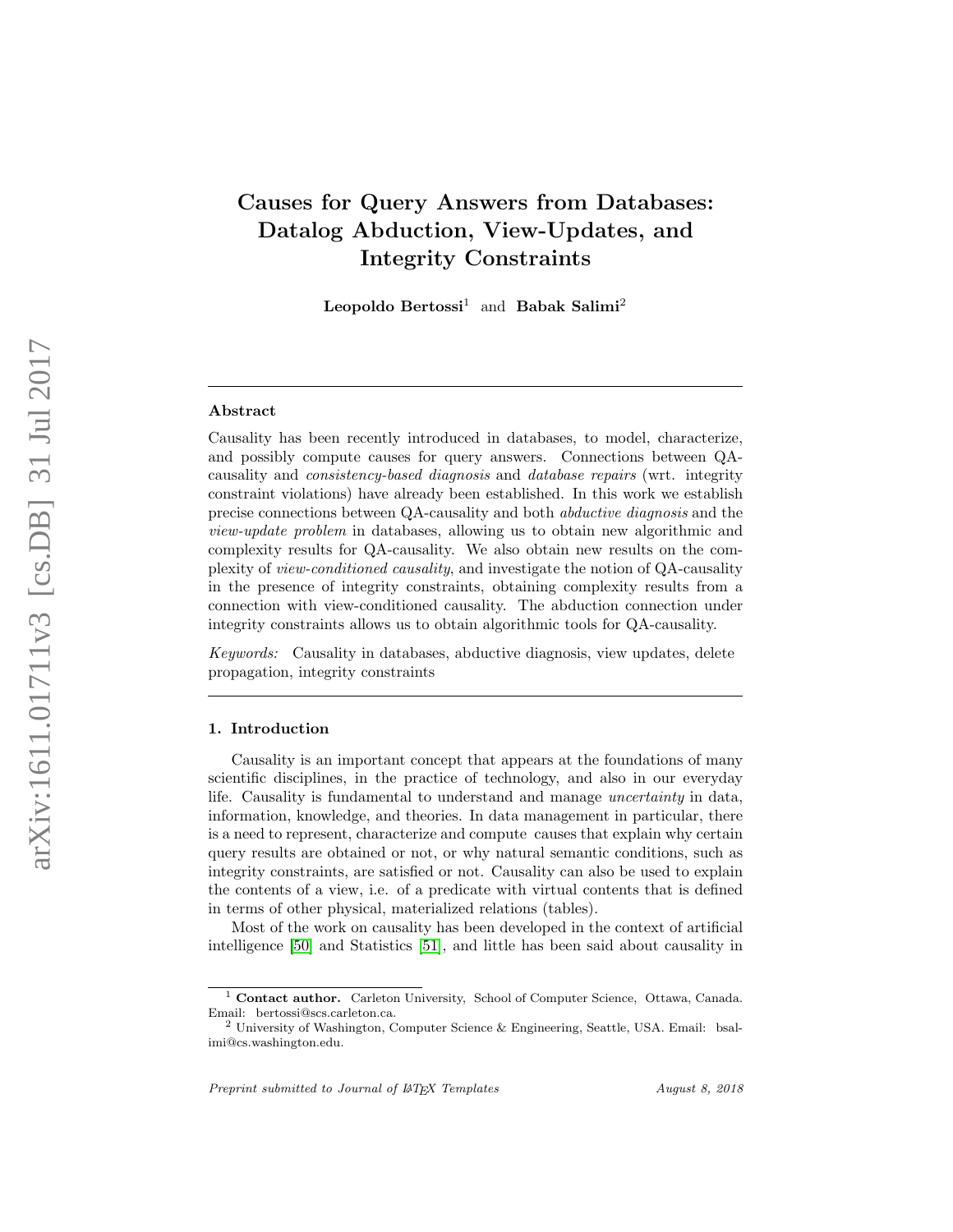data management. In this work we concentrate on causality as defined for- and applied to relational databases. In a world of big, uncertain data, the necessity to understand the data beyond direct query answers, introducing explanations in different forms, becomes particularly relevant.

The notion of causality-based explanation for a query result was introduced in  $[47]$ , on the basis of the deeper concept of *actual causation*.<sup>[3](#page-1-0)</sup> We will refer to this notion as query-answer causality (or simply, QA-causality). Intuitively, a database atom (or tuple)  $\tau$  is an *actual cause* for an answer  $\bar{a}$  to a conjunctive query  $Q$  from a relational instance  $D$  if there is a "contingent" subset of tuples Γ, accompanying τ, such that, after removing Γ from D, removing τ from  $D \setminus Γ$ causes  $\bar{a}$  to switch from being an answer to being a non-answer (i.e. not being an answer). Usually, actual causes and contingent tuples are restricted to be among a pre-specified set of endogenous tuples, which are admissible, possible candidates for causes, as opposed to exogenous tuples.

A cause  $\tau$  may have different associated contingency sets Γ. Intuitively, the smaller they are the strongest is  $\tau$  as a cause (it need less company to undermine the query answer). So, some causes may be stronger than others. This idea is formally captured through the notion of causal responsibility, and introduced in [\[47\]](#page-43-2). It reflects the relative degree of actual causality. In applications involving large data sets, it is crucial to rank potential causes according to their responsibilities [\[48,](#page-43-3) [47\]](#page-43-2).

Furthermore, view-conditioned causality (in short, vc-causality) was proposed in [\[48,](#page-43-3) [49\]](#page-43-4) as a restricted form of QA-causality, to determine causes for unexpected query results, but conditioned to the correctness of prior knowledge that cannot be altered by hypothetical tuple deletions.

Actual causation, as used in [\[47,](#page-43-2) [48,](#page-43-3) [49\]](#page-43-4), can be traced back to [\[33\]](#page-42-0), which provides a model-based account of causation on the basis of counterfactual de-pendence.<sup>[4](#page-1-1)</sup> Causal responsibility was introduced in [\[15\]](#page-41-0), to provide a graded, quantitative notion of causality when multiple causes may over-determine an outcome.

In [\[59,](#page-44-0) [7\]](#page-41-1) connections were established between QA-causality and *database* repairs [\[4\]](#page-40-0), which allowed to obtain several complexity results for QA-causality related problems. Connections between QA-causality and consistency-based diagnosis [\[56\]](#page-44-1) were established in [\[59,](#page-44-0) [7\]](#page-41-1). More specifically, QA-causality and causal responsibility were characterized in terms of consistency-based diagnosis, which led to new algorithmic results for QA-causality [\[59,](#page-44-0) [7\]](#page-41-1). In [\[6\]](#page-41-2) first connections between QA-causality, view updates, and abductive diagnosis in Datalog [\[19,](#page-41-3) [25\]](#page-42-1) were announced. We elaborate on this in the rest of this section.

The definition of QA-causality applies to monotone queries  $[47, 48]$  $[47, 48]$ .<sup>[5](#page-1-2)</sup> How-

<span id="page-1-0"></span><sup>3</sup> In contrast with general causal claims, such as "smoking causes cancer", which refer some sort of related events, actual causation specifies a particular instantiation of a causal relationship, e.g., "Joe's smoking is a cause for his cancer".

<span id="page-1-1"></span><sup>&</sup>lt;sup>4</sup> As discussed in [\[59\]](#page-44-0), some objections to the Halpern-Pearl model of causality and the corresponding changes [\[35,](#page-43-5) [36\]](#page-43-6) do not affect results in the context of databases.

<span id="page-1-2"></span><sup>&</sup>lt;sup>5</sup>That a query is monotone means that the set of answers may only grow when new tuples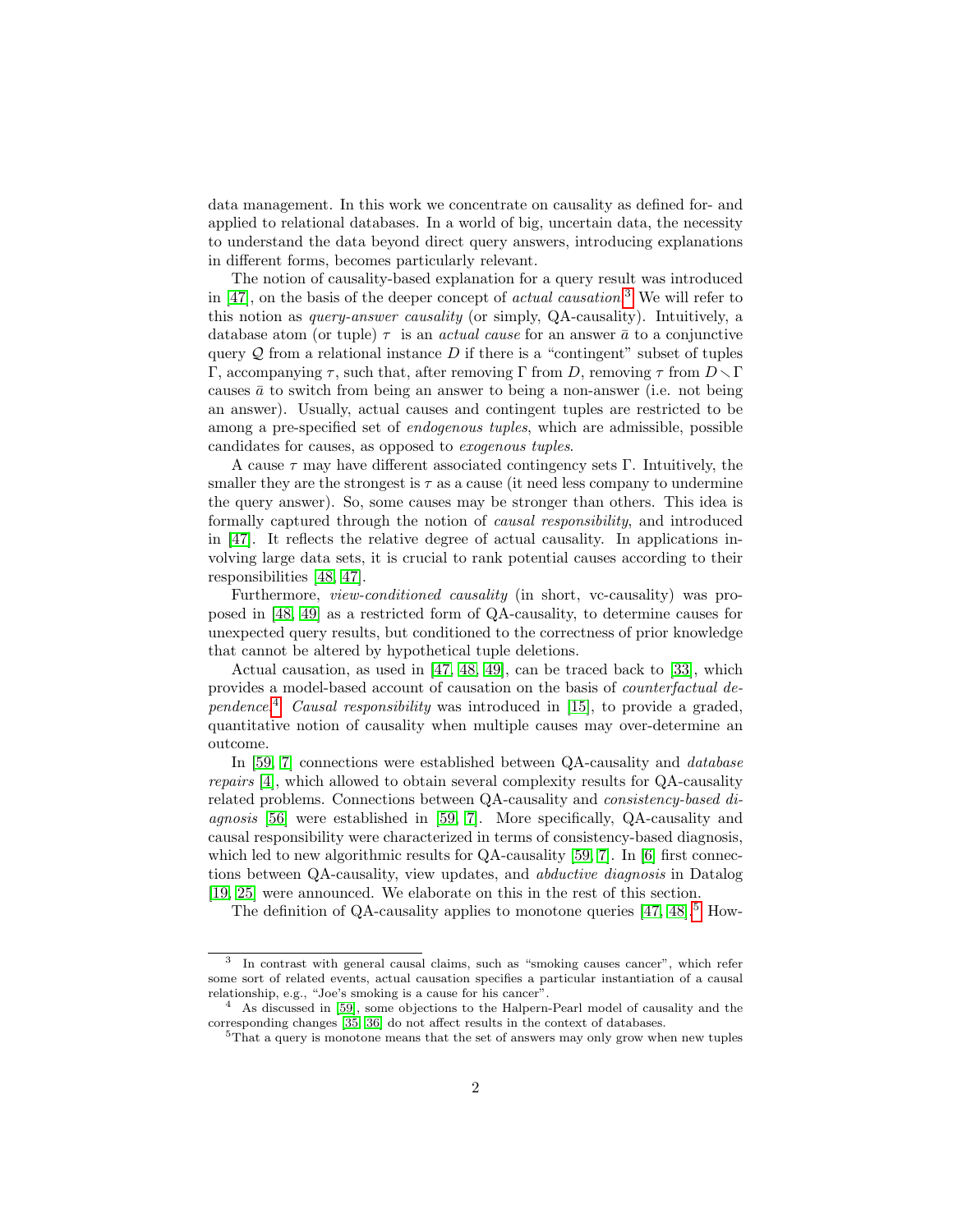ever, all complexity and algorithmic results in [\[47,](#page-43-2) [59\]](#page-44-0) have been restricted to first-order (FO) monotone queries, mainly conjunctive queries. However, Datalog queries [\[13,](#page-41-4) [1\]](#page-40-1), which are also monotone, but may contain recursion, require investigation in the context of QA-causality.

In contrast to consistency-based diagnoses, which is usually practiced with FO specifications, abductive diagnosis is commonly done with different sorts of logic programming-based specifications [\[24,](#page-42-2) [26,](#page-42-3) [32\]](#page-42-4). In particular, Datalog can be used as the specification language, giving rise to Datalog-abduction [\[32\]](#page-42-4). In this work we establish a relationship between Datalog-abduction and QAcausality, which allows us to obtain complexity results for QA-causality for Datalog queries.

We also explore fruitful connections between QA-causality and the classical and important view-update problem in databases [\[1\]](#page-40-1), which is about updating a database through views. An important aspect of the problem is that one wants the base relations (sometimes called "the source database") to change in a minimal way while still producing the intended view updates. This is an update propagation problem, from views to base relations.

The *delete-propagation* problem  $[12, 42, 43]$  $[12, 42, 43]$  $[12, 42, 43]$  is a particular case of the viewupdate problem, where only tuple deletions are allowed from the views. If the views are defined by monotone queries, only source deletions can give an account of view deletions. When only a subset-minimal set of deletions from the base relations is expected to be performed, we are in the "minimal source-side-effect" case. The "minimum source-side-effect" case appears when that set is required to have a minimum cardinality. In a different case, we may want to minimize the side-effects on the view, requiring that other tuples in the (virtual) view contents are not affected (deleted) [\[12\]](#page-41-5).

In this work we provide precise connections between QA-causality and different variants of the delete-propagation problem. In particular, we show that the minimal-source-side-effect deletion-problem and the minimum-source-sideeffect deletion-problem are related to QA-causality for monotone queries and the most-responsible cause problem, as investigated in [\[47,](#page-43-2) [59,](#page-44-0) [7\]](#page-41-1). The minimumview-side-effect deletion-problem is related to vc-causality. We establish precise mutual characterizations (reductions) between these problems, obtaining in particular, new complexity results for view-conditioned causality.

Finally, we also define and investigate the notion of query-answer causality in the presence of integrity constraints, which are logical dependencies between database tuples [\[1\]](#page-40-1). Under the assumption that the instance at hand satisfies a given set of ICs, the latter should have an effect on the causes for a query answer, and their computation. We show that they do, proposing a notion of QA-cause under ICs. But taking advantage of the connection with Datalog-abduction (this time under ICs on the extensional relations), we develop techniques to compute causes for query answers from Datalog queries in the presence of ICs.

Summarizing, our main results are the following:

are inserted into the database.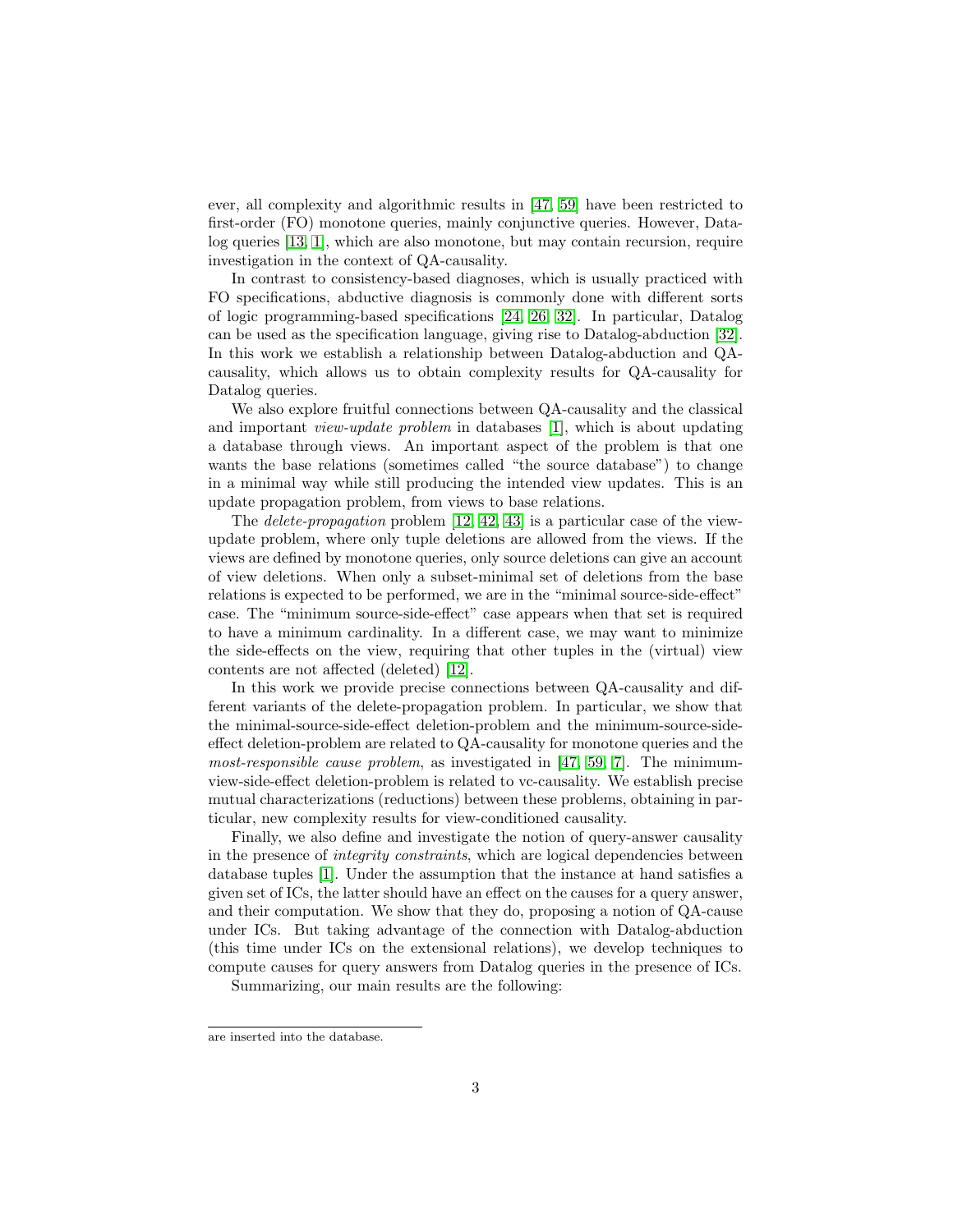- 1. We establish precise connections between QA-causality for Datalog queries and abductive diagnosis from Datalog specifications, i.e. mutual characterizations and computational reductions between them.
- 2. We establich that, in contrast to (unions of) conjunctive queries, deciding tuple causality for Datalog queries is NP-complete in data.
- 3. We identify a class of (possibly recursive) Datalog queries for which deciding causality is fixed-parameter tractable in combined complexity.
- 4. We establish that deciding whether the causal responsibility of a tuple for a Datalog query-answer is greater than a given threshold is NP-complete in data.
- 5. We establish mutual characterizations between QA-causality and different forms of delete-propagation as a view-update problem.
- 6. We obtain that computing the size of the solution to a minimum-sourceside-effect deletion-problem is hard for the complexity class  $FP^{NP(log(n))}$ , that of computational problems solvable in polynomial time (in data) by calling a logarithmic number of times an NP-oracle.
- 7. We investigate in detail the problem of view-conditioned QA-causality (vc-causality), and we establish connections with the view-side-effect free delete propagation problem for view updates.
- 8. We obtain that deciding if an answer has a vc-cause is NP-complete in data; that deciding tuple vc-causality is NP-complete in data; and deciding if the vc-causal responsibility of a tuple for a Datalog query-answer is greater than a given threshold is also NP-complete in data.
- 9. We define the notion of QA-causality in the presence of integrity constraints (ICs), and investigate its properties. In particular, we make the case that the new property provides natural results.
- 10. We obtain complexity results for QA-causality under ICs. In particular, we show that even for conjunctive queries, deciding tuple causality may become NP-hard under inclusion dependencies.
- 11. We establish connections between QA-causality for Datalog queries under ICs and the view update problem and abduction from Datalog specifications, both under ICs. Through these connections we provide algorithmic results for computing causes for Datalog query answers under ICs.

This paper is structured as follows. Section [2](#page-4-0) provides background material on relational databases and Datalog queries. Section [3](#page-5-0) introduces the necessary concepts, known results, and the main computational problems for QAcausality. Section [4](#page-9-0) introduces the abduction problem in Datlog specifications, and establishes its connections with QA-causality. Section [5](#page-18-0) introduces the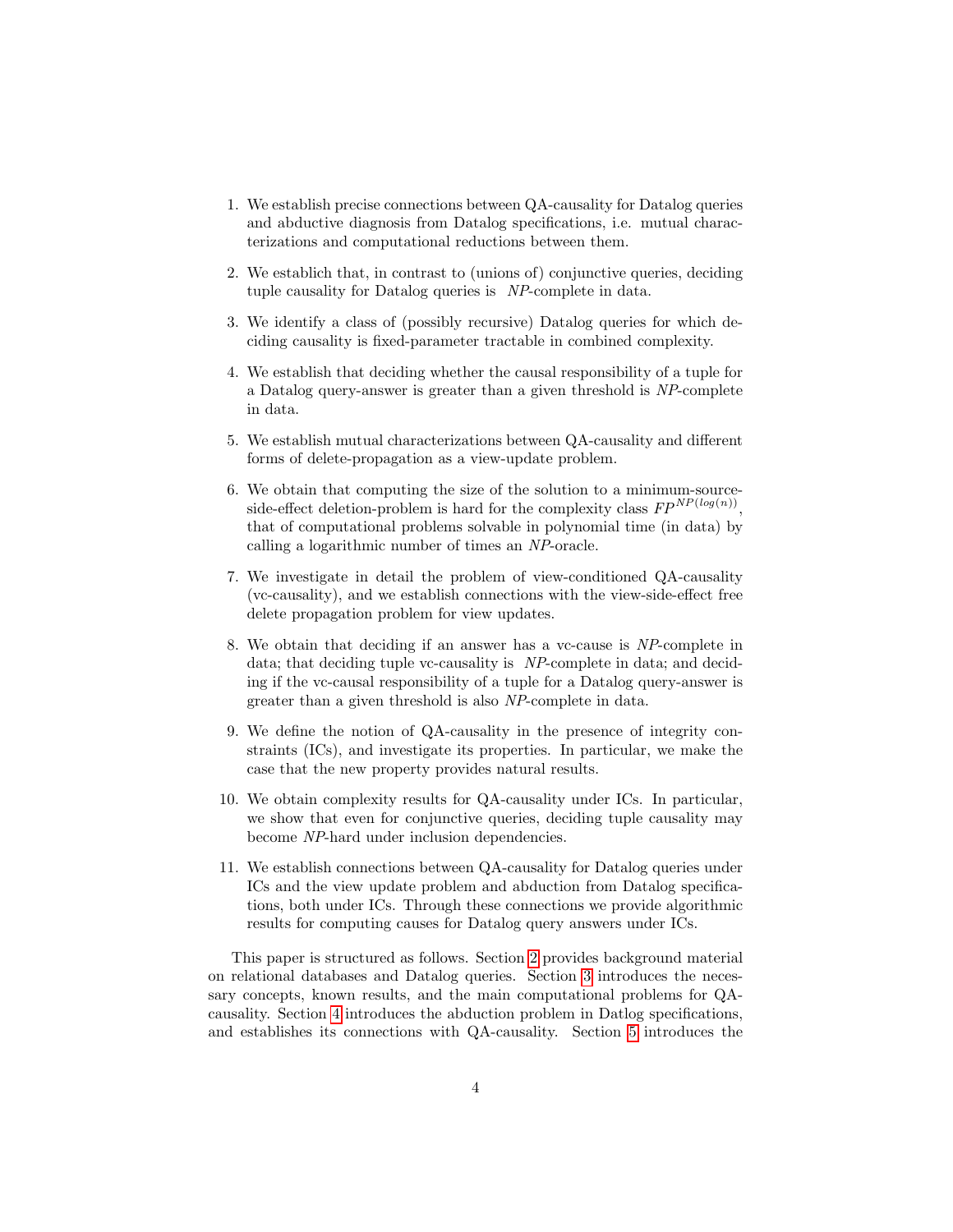main problems related to updates trough views defined by monotone queries, and their connections with QA-causality problems. Section [6](#page-25-0) defines and investigates view-conditioned QA-causality. Section [7](#page-30-0) defines and investigates QA-causality under integrity constraints. Finally, Section [8](#page-38-0) discusses some relevant related problems and draws final conclusions. The Appendix contains a couple of proofs that are not in the main body of the paper. This paper is an extension of both [\[60\]](#page-44-2) and [\[62\]](#page-44-3).

## <span id="page-4-0"></span>2. Preliminaries

We consider relational database schemas of the form  $\mathcal{S} = (U, \mathcal{P})$ , where U is the possibly infinite database domain and  $P$  is a finite set of *database predicates* of fixed arities.<sup>[6](#page-4-1)</sup> A database instance D compatible with  $S$  can be seen as a finite set of ground atomic formulas (a.k.a. atoms or tuples), of the form  $P(c_1, ..., c_n)$ , where  $P \in \mathcal{P}$  has arity n, and  $c_1, \ldots, c_n \in U$ .

A conjunctive query (CQ) is a formula of the first-order (FO) language  $\mathcal{L}(\mathcal{S})$ associated to S, of the form  $\mathcal{Q}(\bar{x})$ :  $\exists \bar{y}(P_1(\bar{s}_1) \wedge \cdots \wedge P_m(\bar{s}_m))$ , where the  $P_i(\bar{s}_i)$ are atomic formulas, i.e.  $P_i \in \mathcal{P}$ , and the  $\bar{s}_i$  are sequences of terms, i.e. variables or constants of U. The  $\bar{x}$  in  $\mathcal{Q}(\bar{x})$  shows all the free variables in the formula, i.e. those not appearing in  $\bar{y}$ . A sequence  $\bar{c}$  of constants is an answer to query  $\mathcal{Q}(\bar{x})$  if  $D \models \mathcal{Q}[\bar{c}]$ , i.e. the query becomes true in D when the free variables are replaced by the corresponding constants in  $\bar{c}$ . We denote the set of all answers from instance D to a conjunctive query  $\mathcal{Q}(\bar{x})$  with  $\mathcal{Q}(D)$ .

A conjunctive query is *Boolean* (a BCQ), if  $\bar{x}$  is empty, i.e. the query is a sentence, in which case, it is true or false in D, denoted by  $D \models Q$  and  $D \not\models Q$ , respectively. Accordingly, when Q is a BCQ,  $Q(D) = \{yes\}$  if Q is true, and  $Q(D) = \emptyset$ , otherwise.

A query Q is monotone if for every two instances  $D_1 \subseteq D_2$ ,  $\mathcal{Q}(D_1) \subseteq \mathcal{Q}(D_2)$ , i.e. the set of answers grows monotonically with the instance. For example, CQs and unions of CQs (UCQs) are monotone queries. In this work we consider only monotone queries.

An *integrity constraint* (IC) is a sentence  $\varphi$  in the language  $\mathcal{L}(\mathcal{S})$ . For a given instance  $D$  for schema  $S$ , it may be true or false in  $D$ , which is denoted with  $D \models \varphi$ , resp.  $D \not\models \varphi$ . Given a set  $\Sigma$  of integrity constraints, a database instance D is consistent if  $D \models \Sigma$ ; otherwise it is said to be *inconsistent*. In this work we assume that sets of integrity constraints are always finite and logically consistent (i.e. they are all simultaneously true in some instance).

A particular class of ICs is formed by inclusion dependencies (INDs), which are sentences of the form  $\forall \bar{x}(P(\bar{x}) \rightarrow \exists \bar{y}R(\bar{x}', \bar{y}))$ , with P, R predicates,  $\bar{x}' \cap$  $\bar{y} = \emptyset$ , and  $\bar{x}' \subseteq \bar{x}$ . The *tuple-generating dependencies* (tgds) are ICs that generalize INDs, and are of the form  $\forall \bar{x} (\bigwedge_i P_i(\bar{x}_i) \to \exists \bar{y} \bigwedge_j P_j(\bar{x}'_j, \bar{y}_j))$ , with  $P_i, P_j$  predicates,  $\bar{x}'_j \subseteq \bigcup \bar{x}_i = \bar{x}$ , and  $\bar{y}_j \cap \bar{x} = \emptyset$ .

<span id="page-4-1"></span><sup>&</sup>lt;sup>6</sup> As opposed to built-in predicates, e.g.  $\neq$ , that we leave implicit, unless otherwise stated.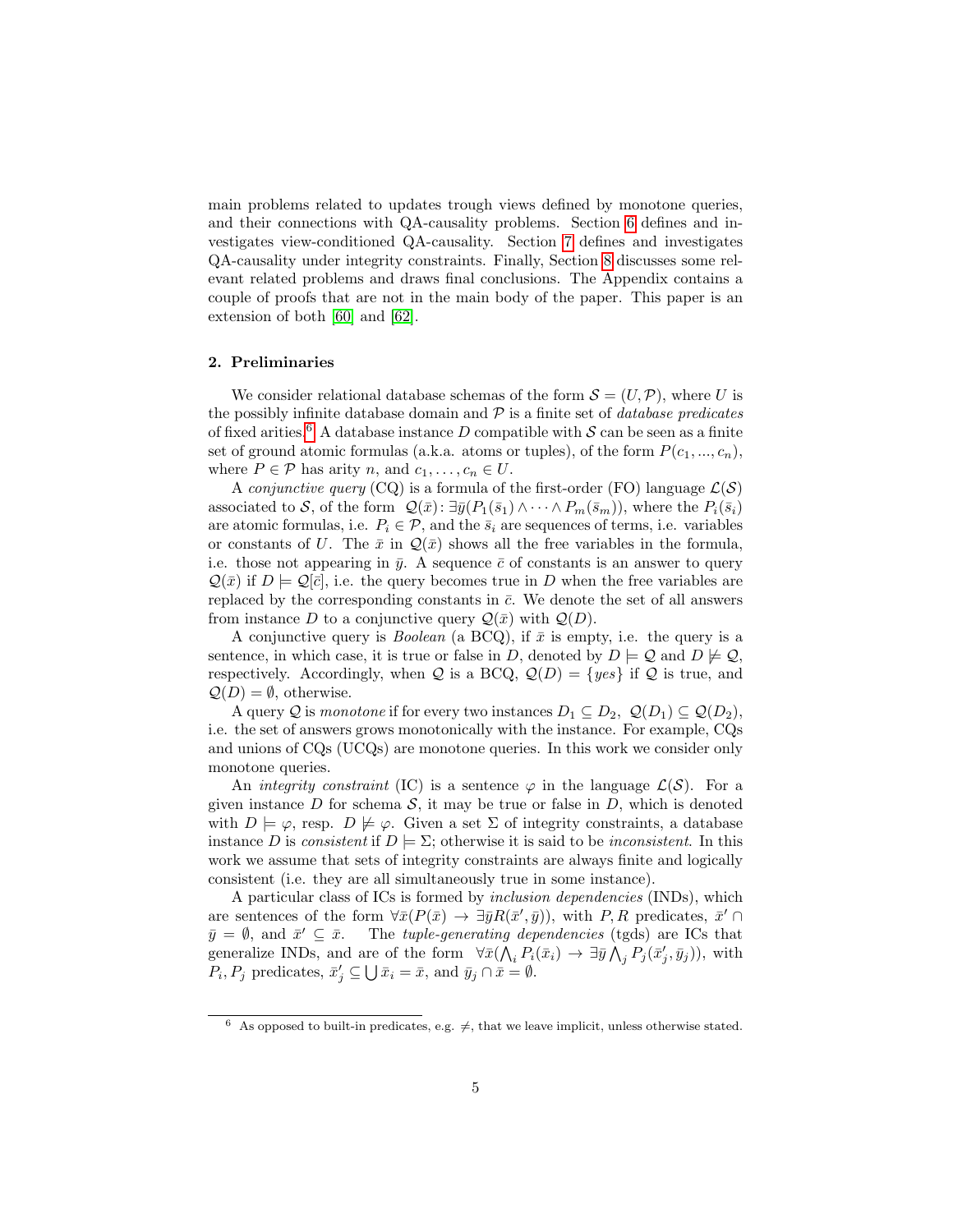Another special class of ICs is formed by *functional dependencies* (FDs). For example,  $\psi$ :  $\forall x \forall y \forall z (P(x, y) \land P(x, z) \rightarrow y = z)$  specifies that the second attribute of P functionally depends upon the first. (If  $A, B$  are the first and second attributes for P, the usual notation for this FD is  $P: A \rightarrow B$ .) Actually, this FD is also a key constraint  $(KC)$ , in the sense that the attribute(s) on the LHS of the arrow functionally determines all the other attributes of the predicate. FDs form a particular class of equality-generating dependencies (egds), which are ICs of the form  $\forall \bar{x} (\bigwedge_i P_i(\bar{x}_i) \to x_j = x_k)$ ), with  $x_j, x_k \in \bar{x}$ (cf. [\[1\]](#page-40-1) for more details on ICs).

Given a relational schema S, queries  $\mathcal{Q}_1(\bar{x}), \mathcal{Q}_2(\bar{x}),$  and a set  $\Sigma$  of ICs (all for schema schema S),  $\mathcal{Q}_1$  and  $\mathcal{Q}_2$  are equivalent wrt.  $\Sigma$ , denoted  $\mathcal{Q}_1 \equiv_{\Sigma} \mathcal{Q}_2$ , iff  $\mathcal{Q}_1(D) = \mathcal{Q}_2(D)$  for every instance D for S that satisfies  $\Sigma$ . One can define in similar terms the notion of query containment under ICs, denoted  $\mathcal{Q}_1 \subseteq_{\Sigma} \mathcal{Q}_2$ .

A Datalog query  $\mathcal{Q}(\bar{x})$  is a whole program  $\Pi$  consisting of positive Horn rules (a.k.a. positive definite rules), of the form  $P(\bar{t}) \leftarrow P_1(\bar{t}_1), \ldots, P_n(\bar{t}_n)$ , with the  $P_i(\bar{t}_i)$  atomic formulas. All the variables in  $\bar{t}$  appear in some of the  $\bar{t}_i$ . Here,  $n \geq 0$ , and if  $n = 0$ ,  $P(\bar{t})$  is called a *fact* and does not contain variables. We assume the facts are those stored in an underlying extensional database D.

We may assume that a Datalog program  $\Pi$  as a query defines an answercollecting predicate  $Ans(\bar{x})$  by means of a top rule of the form  $Ans(\bar{t}) \leftarrow$  $P_1(\bar{t}_1), \ldots, P_m(\bar{t}_m)$ , where all the predicates in the RHS (a.k.a. as the rule body) are defined by other rules in  $\Pi$  or are database predicates for  $D$ . Here, the  $\bar{t}, \bar{t}_i$  are lists of variables or constants, and the variables in  $\bar{t}$  belong to  $\bigcup_i \bar{t}_i$ .

Now,  $\bar{a}$  is an answer to query  $\Pi$  on D when  $\Pi \cup D \models Ans(\bar{a})$ . Here, entailment  $(\models)$  means that the RHS belongs to the minimal model of the LHS. So, the extension,  $Ans(\Pi \cup D)$ , of predicate Ans contains the answers to the query in the minimal model of the program (including the database). The Datalog query is Boolean if the top answer-predicate is propositional, with a definition of the form  $ans \leftarrow P_1(\bar{s}_1), \ldots, P_m(\bar{s}_m)$ . In this case, the query is true if  $\Pi \cup D \models ans$ , equivalently, if ans belongs to the minimal model of  $\Pi \cup D$  [\[1,](#page-40-1) [13\]](#page-41-4).

Datalog queries may contain recursion, and then they may not be FO [\[1,](#page-40-1) [13\]](#page-41-4). However they are also monotone.

## <span id="page-5-0"></span>3. QA-Causality and its Decision Problems

In this section we review the notion of QA-causality as introduced in [\[47\]](#page-43-2). We also summarize the main decision and computational problems that emerge in this context and the established results for them.

## <span id="page-5-1"></span>3.1. Causality and responsibility

In the rest of this work, unless otherwise stated, we assume that a relational database instance D is split in two disjoint sets,  $D = D^n \cup D^x$ , where  $D^n$  and  $D<sup>x</sup>$  are the sets of *endogenous* and *exogenous* tuples, respectively. The former are tuples that we may consider as potential causes for data phenomena, tuples on which we have some form of control and can assess and modify. The latter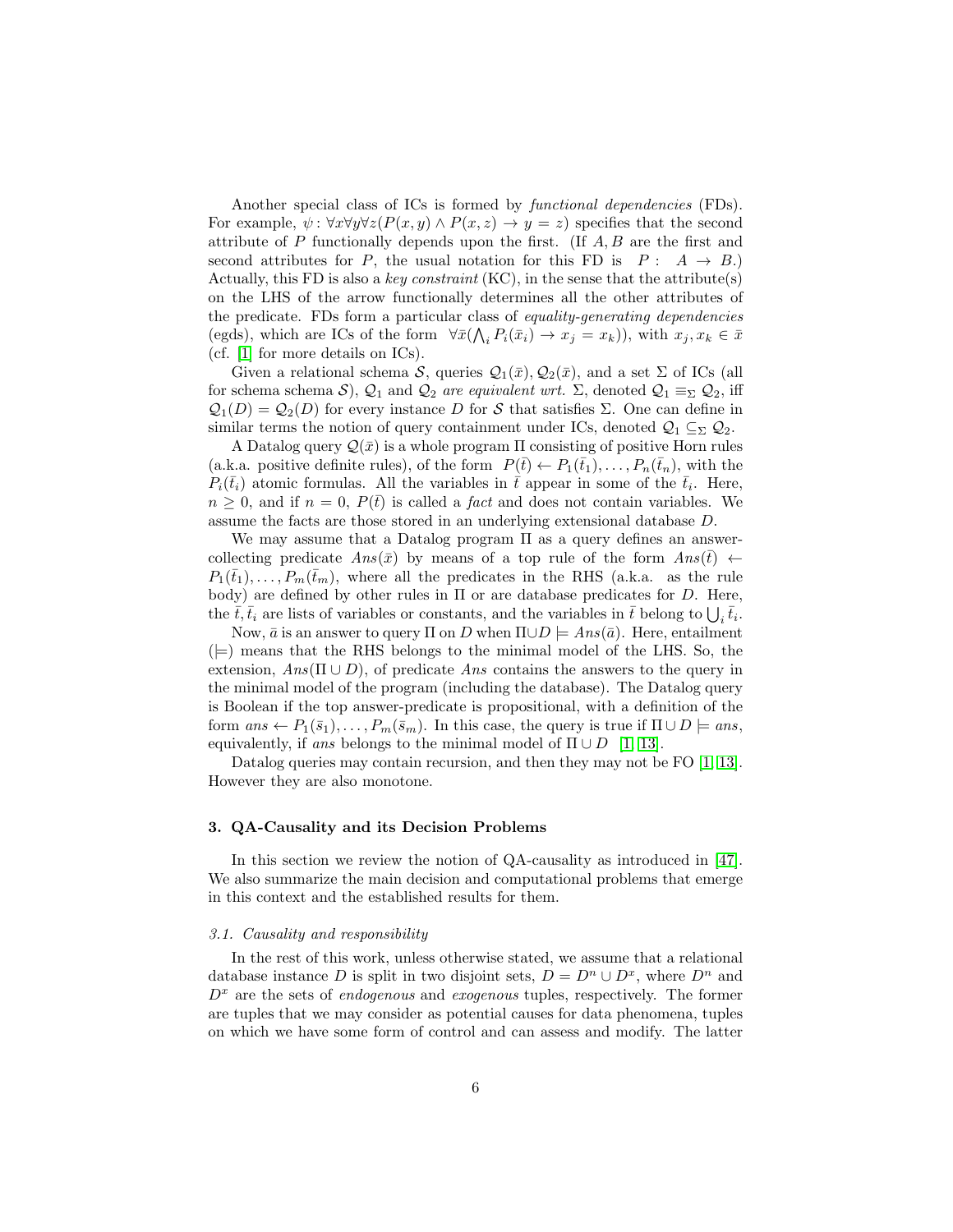are supposed to be given, unquestioned, and as such, not considered as possible causes. For example, they could be tuples provided by external sources we have no control upon.

A tuple  $\tau \in D^n$  is a counterfactual cause for an answer  $\bar{a}$  to  $\mathcal{Q}(\bar{x})$  in D if  $D \models \mathcal{Q}(\bar{a})$ , but  $D \setminus {\lbrace \tau \rbrace} \not\models \mathcal{Q}(\bar{a})$ . A tuple  $\tau \in D^n$  is an actual cause for  $\bar{a}$  if there exists  $\Gamma \subseteq D^n$ , called a *contingency set*, such that  $\tau$  is a counterfactual cause for  $\bar{a}$  in  $D \setminus \Gamma$ . Causes( $D, \mathcal{Q}(\bar{a})$ ) denotes the set of actual causes for  $\bar{a}$ . If Q is Boolean, Causes(D, Q) contains the causes for answer yes. For  $\tau \in \text{Causes}(D, \mathcal{Q}(\bar{a}))$ ,  $Cont(D, \mathcal{Q}(\bar{a}), \tau)$  denotes the set of contingency sets for  $\tau$  as a cause for  $\mathcal{Q}(\bar{a})$  in D.

Notice that  $Causes(D, \mathcal{Q}(\bar{a}))$  is non-empty when  $D \models \mathcal{Q}(\bar{a})$ , but  $D^x \not\models \mathcal{Q}(\bar{a})$ , reflecting the fact that endogenous tuples are required for the answer.

Given a  $\tau \in \text{Causes}(D, \mathcal{Q}(\bar{a}))$ , we collect all subset-minimal contingency sets associated with  $\tau$ :

<span id="page-6-2"></span>
$$
Cont^s(D, \mathcal{Q}(\bar{a}), \tau) := \{ \Gamma \subseteq D^n \mid D \setminus \Gamma \models Q(\bar{a}), D \setminus (\Gamma \cup \{\tau\}) \not\models \mathcal{Q}(\bar{a}), \text{and} \ \forall \Gamma' \subsetneqq \Gamma, D \setminus (\Gamma' \cup \{\tau\}) \models \mathcal{Q}(\bar{a}) \}.
$$

The causal responsibility of a tuple  $\tau$  for answer  $\bar{a}$ , denoted with  $\rho_{\mathcal{Q}(\bar{a})}^D(\tau)$ , is  $\frac{1}{(|\Gamma|+1)}$ , where  $|\Gamma|$  is the size of the smallest contingency set for  $\tau$ . When  $\tau$  is not an actual cause for  $\bar{a}$ , no contingency set is associated to  $\tau$ . In this case,  $\rho_{\mathcal{Q}(\bar{a})}^D(\tau)$ is defined as 0. In intuitive terms, the causal responsibility of a tuple  $\tau$  is a numerical measure that is inversely proportional to the number of companion tuples that are needed to make  $\tau$  a counterfactual cause.<sup>[7](#page-6-0)</sup> The less company  $\tau$  needs to make the query true, the more responsibility it carries. This is the established notion of responsibility degree.<sup>[8](#page-6-1)</sup>

We make note that "causality for monotone queries" is monotonic, i.e. causes are never lost when new tuples are added to the database. However, for the same class of queries, "most-responsible causality" is non-monotonic: the insertion of tuples into the database may make previous most responsible causes not such anymore (with other tuples taking this role).

<span id="page-6-3"></span>Example 1. Consider an instance D with relations  $Author(AName, JName)$ and *Journal*(*JName, Topic, Paper#*), and contents as below:

<span id="page-6-0"></span><sup>7</sup>Non-numerical measures for the strengths of tuples as causes could be attempted, e.g. on the basis of minimality of contingency sets wrt. set inclusion, and then capturing a form of (more) specificity as a cause, but this is likely to produce many incomparable causes. Under the responsibility degree, every two tuples can always be compared as causes.

<span id="page-6-1"></span><sup>&</sup>lt;sup>8</sup>However, in recent studies some objections have been raised in terms of how appropriately it captures this intuition [\[8,](#page-41-6) [37,](#page-43-9) [66,](#page-44-4) [61,](#page-44-5) [63\]](#page-44-6). Cf. [\[63\]](#page-44-6) for a more detailed discussion, and the introduction of an alternative and also numerical measure, that of causal effect -so far for DBs without ICs- which appeals to auxiliary, uniform and independent probabilities associated to tuples, the notion of *lineage of a query* [\[10,](#page-41-7) [65\]](#page-44-7), the expected value of a query as a Boolean variable, and the effect on it of modifying the tuple at hand.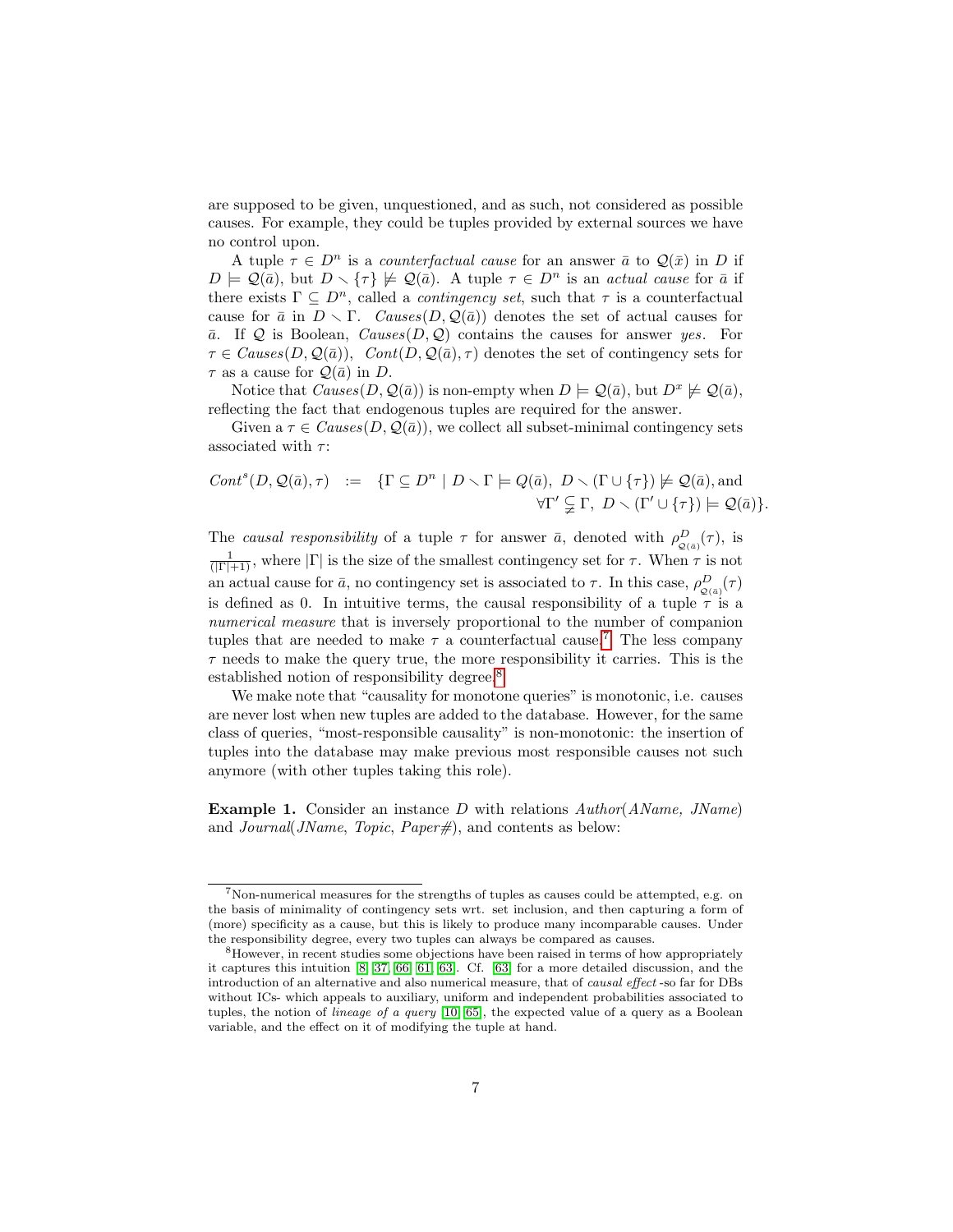| Author | A Name | JName       |
|--------|--------|-------------|
|        | Joe    | <b>TKDE</b> |
|        | John   | <b>TKDF</b> |
|        | Tom    | <b>TKDF</b> |
|        | John   | <b>TODS</b> |

| Journal | JName       | Topic       | $Paper\#$ |
|---------|-------------|-------------|-----------|
|         | <b>TKDE</b> | XMI         | 30        |
|         | <b>TKDE</b> | <b>CUBE</b> | -31       |
|         | <b>TODS</b> | XMI         | 32        |

The conjunctive query:

 $Q(AName, Topic): \exists JName \exists Paper\#(Author(AName, JName) \wedge$  (1)  $Journal(JName, Topic, Paper#))$ 

has the following answers:

| $\mathcal{Q}(D)$ | A Name | Topic       |
|------------------|--------|-------------|
|                  | Joe    | XML         |
|                  | Joe    | <b>CUBE</b> |
|                  | Tom    | XMI         |
|                  | Tom    | <b>CUBE</b> |
|                  | John   | XMI         |
|                  | John   | CUBE        |

Assume  $\langle$  John, XML $\rangle$  is an unexpected answer to  $Q$ . That is, it is not likely that John has a paper on XML. Now, we want to compute causes for this unexpected observation. For the moment assume all tuples in D are endogenous.

It holds that  $Author/John$ , TODS) is an actual cause for answer  $\langle John, XML \rangle$ . Actually, it has two contingency sets, namely:  $\Gamma_1 = \{Author(John, TKDE)\}$  and  $\Gamma_2 = \{Journal(TKDE, XML,30)\}.$  That is,  $Author(John, TODS)$  is a counterfactual cause for  $\langle$ John, XML $\rangle$  in both  $D \setminus \Gamma_1$  and  $D \setminus \Gamma_2$ . Moreover, the responsibility of  $Author(John, TODS)$  is  $\frac{1}{2}$ , because its minimum-cardinality contingency sets have size 1.

Tuples Journal(TKDE,XML,30), Author(John,TKDE) and Journal(TODS, XML, 32) are also actual causes for  $\langle$  John, XML $\rangle$ , with responsibility  $\frac{1}{2}$ .

For more subtle situation, assume only Author tuples are endogenous, possibly reflecting the fact that the data in Journal table are more reliable than those in the Author table. Under this assumption, the only actual causes for answer  $\langle$ John, XML $\rangle$  are  $Author(John,TKDE)$  and  $Author(John,TODS)$ .

The definition of QA-causality can be applied without any conceptual changes to Datalog queries. Actually, CQs can be expressed as Datalog queries. For example, [\(1\)](#page-6-2) can be expressed in Datalog as:

 $Ans_{\mathcal{Q}}(AName, Topic) \leftarrow Author(AName, JName),$ 

 $Journal (JName, Topic, Paper#),$ 

with the auxiliary predicate  $Ans<sub>Q</sub>$  collecting the answers to query Q.

In the case of Datalog, we sometimes use the notation  $Causes(D, \Pi(\bar{a}))$  for the set of causes for answer  $\bar{a}$  (and simply  $Causes(D, \Pi)$  when  $\Pi$  is Boolean).

**Example 2.** Consider the instance D with a single binary relation  $E$  as below  $(t_1-t_7)$  are tuple identifiers). Assume all tuples are endogenous.

Instance D can be represented as the directed graph  $G(V, \mathcal{E})$  in Figure [1,](#page-8-0) where the set of vertices  $V$  coincides with the active domain of  $D$  (i.e. the set of constants in E). The set of edges  $\mathcal E$  contains  $(v_1, v_2)$  iff  $E(v_1, v_2) \in D$ . The tuple identifiers are used as labels for the corresponding edges, and also to refer to the database tuples.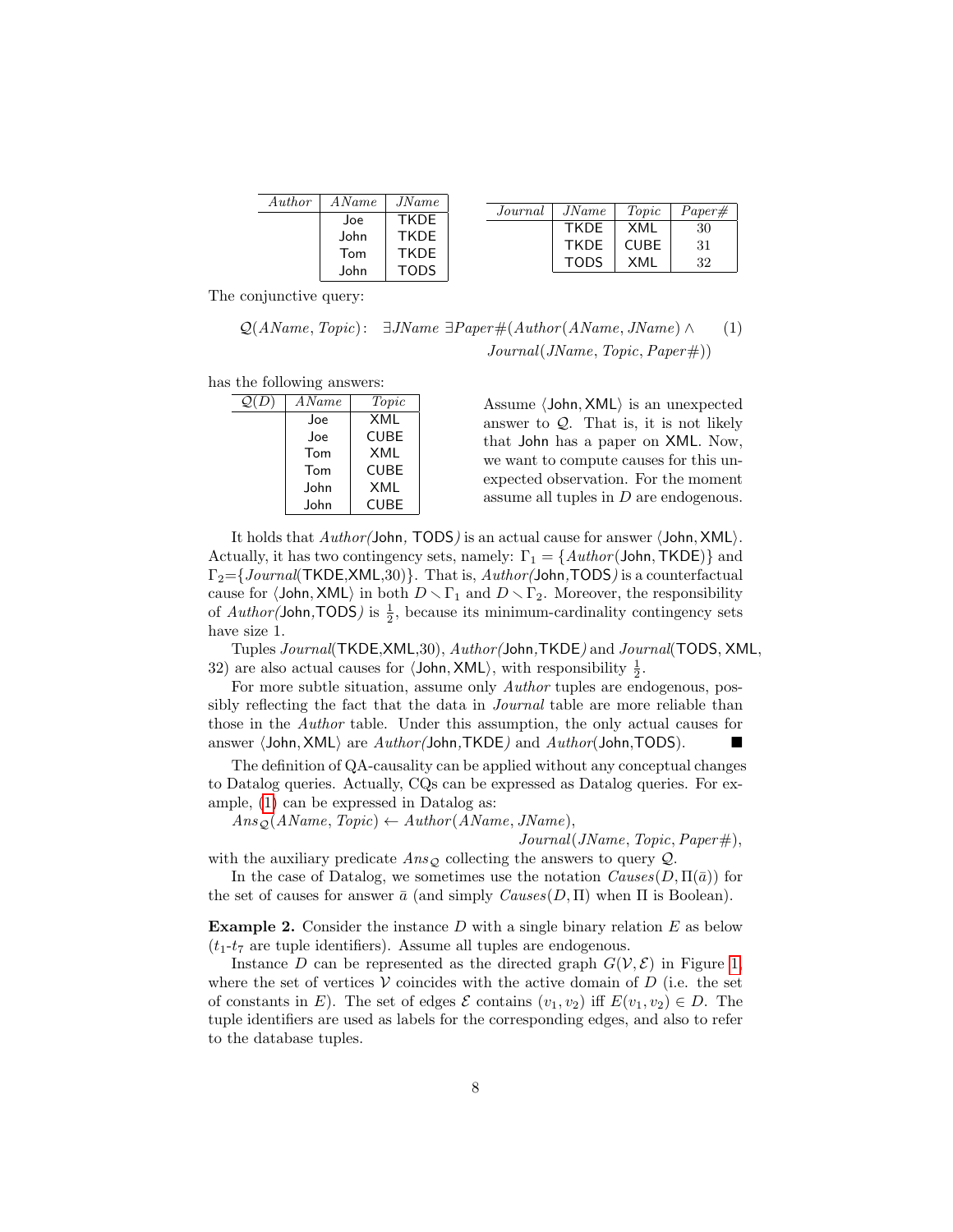

<span id="page-8-0"></span>Figure 1: Graph representing a database

| E | Α                                                                                                                                                         | В | Consider the recursive Datalog query    |
|---|-----------------------------------------------------------------------------------------------------------------------------------------------------------|---|-----------------------------------------|
|   |                                                                                                                                                           |   | Π:                                      |
|   |                                                                                                                                                           |   |                                         |
|   |                                                                                                                                                           |   | $Ans(x, y) \leftarrow P(x, y)$          |
|   | $\begin{array}{c cc} t_1 & \textsf{a} & b \\ t_2 & b & e \\ t_3 & e & d \\ t_4 & d & b \\ t_5 & c & \textsf{a} \\ t_6 & c & b \\ t_7 & c & d \end{array}$ |   | $P(x, y) \leftarrow E(x, y)$            |
|   |                                                                                                                                                           |   | $P(x, y) \leftarrow P(x, z), E(z, y),$  |
|   |                                                                                                                                                           |   |                                         |
|   |                                                                                                                                                           |   | which collects pairs of vertices of $G$ |
|   |                                                                                                                                                           |   | that are connected through a path.      |

Since  $\Pi \cup D = Ans(c, e)$ , we have  $\langle c, e \rangle$  as an answer to query  $\Pi$  on D. This is because there are three distinct paths between  $c$  and  $e$  in  $G$ . All tuples except for  $t_3$  are actual causes for this answer:  $Causes(E, \Pi(c, e)) = \{t_1, t_2, t_4, t_5, t_6, t_7\}.$ We can see that all of these tuples contribute to at least one path between  $c$  and e. Among them,  $t_2$  has the highest responsibility, because,  $t_2$  is a counterfactual cause for the answer, i.e. it has an empty contingency set.

The complexity of the computational and decision problems that arise in QA-causality have been investigated in [\[47,](#page-43-2) [59\]](#page-44-0). Here we recall those results that we will use throughout this work. The first problem is about deciding whether a tuple is an actual cause for a query answer.

**Definition 1.** For a Boolean monotone query  $Q$ , the *causality decision problem* (CDP) is (deciding about membership of):

 $\mathcal{CDP}(\mathcal{Q}) := \{ (D, \tau) \mid \tau \in D^n, \text{and } \tau \in \mathit{Causes}(D, \mathcal{Q}) \}.$ 

<span id="page-8-1"></span>

This problem is tractable for  $UCQs$  [\[47,](#page-43-2) [7\]](#page-41-1), because it can be solved by CQ answering in relational databases. The next problem is about deciding if the responsibility of a tuple as a cause for a query answer is above a given threshold.

**Definition 2.** For a Boolean monotone query  $Q$ , the responsibility decision problem (RDP) is (deciding about membership of):

 $\mathcal{RDP}(\mathcal{Q}) = \{(D, \tau, v) \mid \tau \in D^n, v \in \{0\} \cup$  $\{\frac{1}{k} \mid k \in \mathbb{N}^+\}, D \models \mathcal{Q} \text{ and } \rho_{\mathcal{Q}}^D(\tau) > v\}.$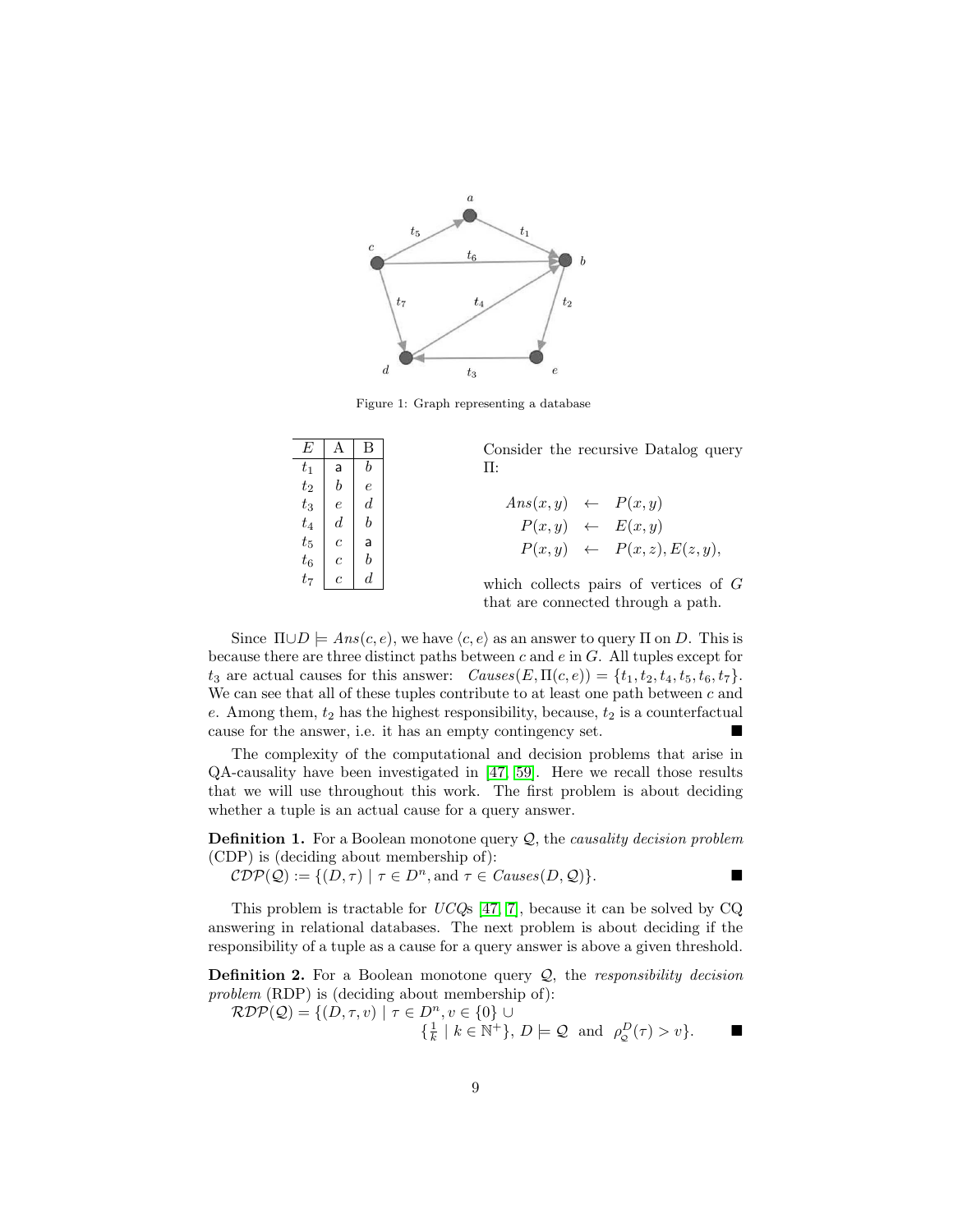This problem is NP-complete for CQs [\[47\]](#page-43-2) and UCQs [\[59\]](#page-44-0), but tractable for linear CQs [\[47\]](#page-43-2). Roughly speaking, a CQ is linear if its atoms can be ordered in a way that every variable appears in a continuous sequence of atoms that does not contain a self-join (i.e. a join involving the same predicate), e.g.  $\exists x v y u (A(x) \wedge S_1(x, v) \wedge S_2(v, y) \wedge R(y, u) \wedge S_3(y, z))$  is linear, but not  $\exists xyz(A(x) \wedge B(y) \wedge C(z) \wedge W(x, y, z))$ , for which RDP is NP-complete [\[47\]](#page-43-2).

The functional, non-decision, version of RDP is about computing responsibilities. This optimization problem is complete (in data) for  $FP^{NP(log(n))}$  for UCQs [\[59\]](#page-44-0). Finally, we have the problem of deciding whether a tuple is a most responsible cause:

**Definition 3.** For a Boolean monotone query  $Q$ , the most responsible cause decision problem is:

<span id="page-9-2"></span> $MRCD(Q) = \{(D, \tau) \mid \tau \in D^n \text{ and } 0 < \rho^D_Q(\tau) \text{ is a maximum for } D\}.$ 

For UCQs this problem is complete for  $P^{NP(log(n))}$  [\[59\]](#page-44-0). Hardness already holds for a CQ.

A notion of view-conditioned causality [\[48\]](#page-43-3) will be formalized and investigated in Section [6.](#page-25-0)

## <span id="page-9-0"></span>4. Causality and Abduction

In general logical terms, an abductive explanation for an observation is a formula that, together with a background logical theory, entails the observation. Although one could see an abductive explanation as a cause for the observation, it has been argued that causes and abductive explanations are not necessarily the same [\[54,](#page-44-8) [24\]](#page-42-2).

Under the abductive approach to diagnosis [\[19,](#page-41-3) [25,](#page-42-1) [52,](#page-44-9) [53\]](#page-44-10), it is common that the system specification rather explicitly describes causal information, specially in action theories where the effects of actions are directly represented by positive definite rules. By restricting the explanation formulas to the predicates describing primitive causes (action executions), an explanation formula which entails an observation gives also a cause for the observation [\[24\]](#page-42-2). In this case, and is some sense, causality information is imposed by the system specifier [\[52\]](#page-44-9).

In database causality we do not have, at least not initially, a system description, $9$  but just a set of tuples. It is when we pose a query that we create something like a description, and the causal relationships between tuples are captured by the combination of atoms in the query. If the query is a Datalog query (in particular, a CQ), we have a specification in terms of positive definite rules.

<span id="page-9-1"></span><sup>9</sup> Having integrity constraints would go in that direction, but this is something that has not been considered in database causality so far. See [\[59,](#page-44-0) sec. 5] for a consistency-based diagnosis connection, where the DB is turned into a theory.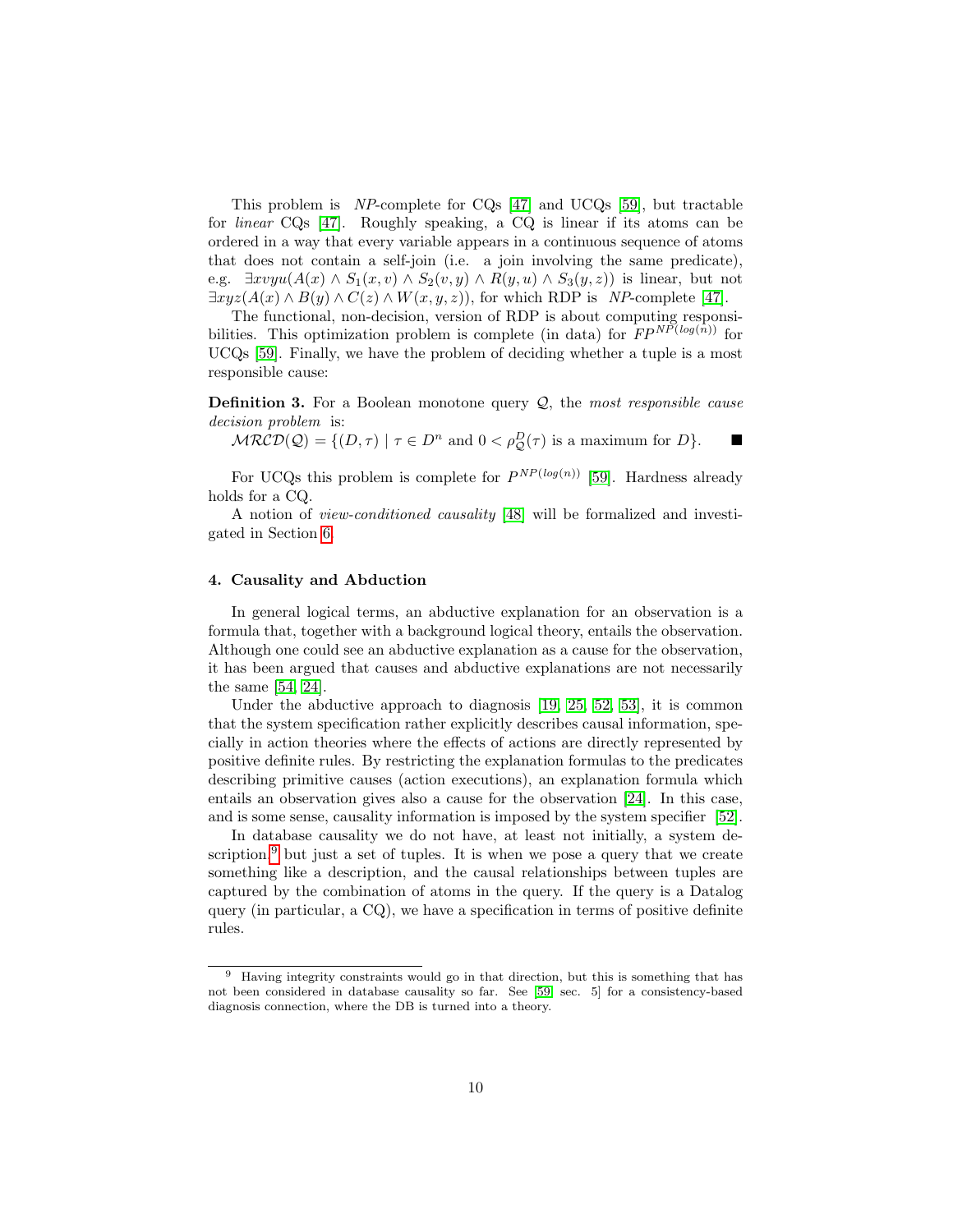In this section we will first establish connections between abductive diagnosis and database causality.[10](#page-10-0) We start by making precise the kind of abduction problems we will consider.

#### <span id="page-10-6"></span>4.1. Background on Datalog abductive diagnosis

A Datalog abduction problem [\[26\]](#page-42-3) is of the form  $\mathcal{AP} = \langle \Pi, E, Hyp, Obs \rangle$ . where: (a)  $\Pi$  is a set of Datalog rules, (b)  $E$  is a set of ground atoms (the extensional database), (c)  $Hyp$ , the hypothesis, is a finite set of ground atoms, the abducible atoms in this case,<sup>[11](#page-10-1)</sup> and (d)  $Obs$ , the observation, is a finite conjunction of ground atoms. As it is common, we will start with the assumption that  $\Pi \cup E \cup Hyp \models Obs. \Pi \cup E$  is called the background theory (or specification).

<span id="page-10-4"></span>**Definition 4.** Consider a Datalog abduction problem  $AP = \langle \Pi, E, Hyp, Obs \rangle$ .

(a) An *abductive diagnosis* (or simply, a *solution*) for  $AP$  is a subset-minimal  $\Delta \subseteq Hyp$ , such that  $\Pi \cup E \cup \Delta \models Obs.^{12}$  $\Pi \cup E \cup \Delta \models Obs.^{12}$  $\Pi \cup E \cup \Delta \models Obs.^{12}$ 

This requires that no proper subset of  $\Delta$  has this property.<sup>[13](#page-10-3)</sup> Sol( $\mathcal{AP}$ ) denotes the set of abductive diagnoses for problem AP.

- (b) A hypothesis  $h \in Hypi$  is relevant for  $\mathcal{AP}$  if h is contained in at least one diagnosis of  $AP$ , otherwise it is *irrelevant.* Rel( $AP$ ) collects all relevant hypothesis for AP.
- (c) A hypothesis  $h \in Hyp$  is necessary for  $\mathcal{AP}$  if h is contained in all diagnosis of  $AP$ .  $Ness(\mathcal{AP})$  collects all the necessary hypothesis for  $AP$ .

Notice that for a problem  $\mathcal{AP}$ ,  $Sol(\mathcal{AP})$  is never empty due to the assumption  $\Pi \cup D \cup Hyp \models Obs.$  In case,  $\Pi \cup D \models Obs$ , it holds  $Sol(\mathcal{AP}) = \{\emptyset\}.$ 

<span id="page-10-5"></span>**Example 3.** Consider the digital circuit in Figure [2.](#page-11-0) The inputs are  $a = 1$ ,  $b = 0, c = 1$ , but the output is  $d = 0$ . So, the circuit is not working properly. The diagnosis problem is formulated below as a Datalog abduction problem whose data domain is {a, b, c, d, e, and, or}. The underlying, extensional database is as follows:  $E = \{One(a), Zero(b), One(c), And(a, b, e, and), Or(e, c, d, or\}.$ 

The Datalog program Π contains rules that model the normal and the faulty behavior of each gate. We show only the Datalog rules for the And gate. For its normal behavior, we have the following rules:

<span id="page-10-0"></span> $10$  In [\[59\]](#page-44-0) we established such a connection between another form of model-based diagnosis [\[64\]](#page-44-11), namely consistency-based diagnosis [\[56\]](#page-44-1). For relationships and comparisons between consistency-based and abductive diagnosis see [\[19\]](#page-41-3).

<span id="page-10-1"></span> $11$  It is common to accept as hypothesis all the possible ground instantiations of *abducible* predicates. We assume abducible predicates do not appear in rule heads.

<span id="page-10-2"></span><sup>&</sup>lt;sup>12</sup>The minimality requirement is common in model-based diagnosis, so as in many nonmonotonic reasoning tasks in knowledge representation. In particular, its use in this work is not due to the use of Datalog, for which the minimal-model semantics is adopted.

<span id="page-10-3"></span><sup>13</sup> Of course, other minimality criteria could take this place.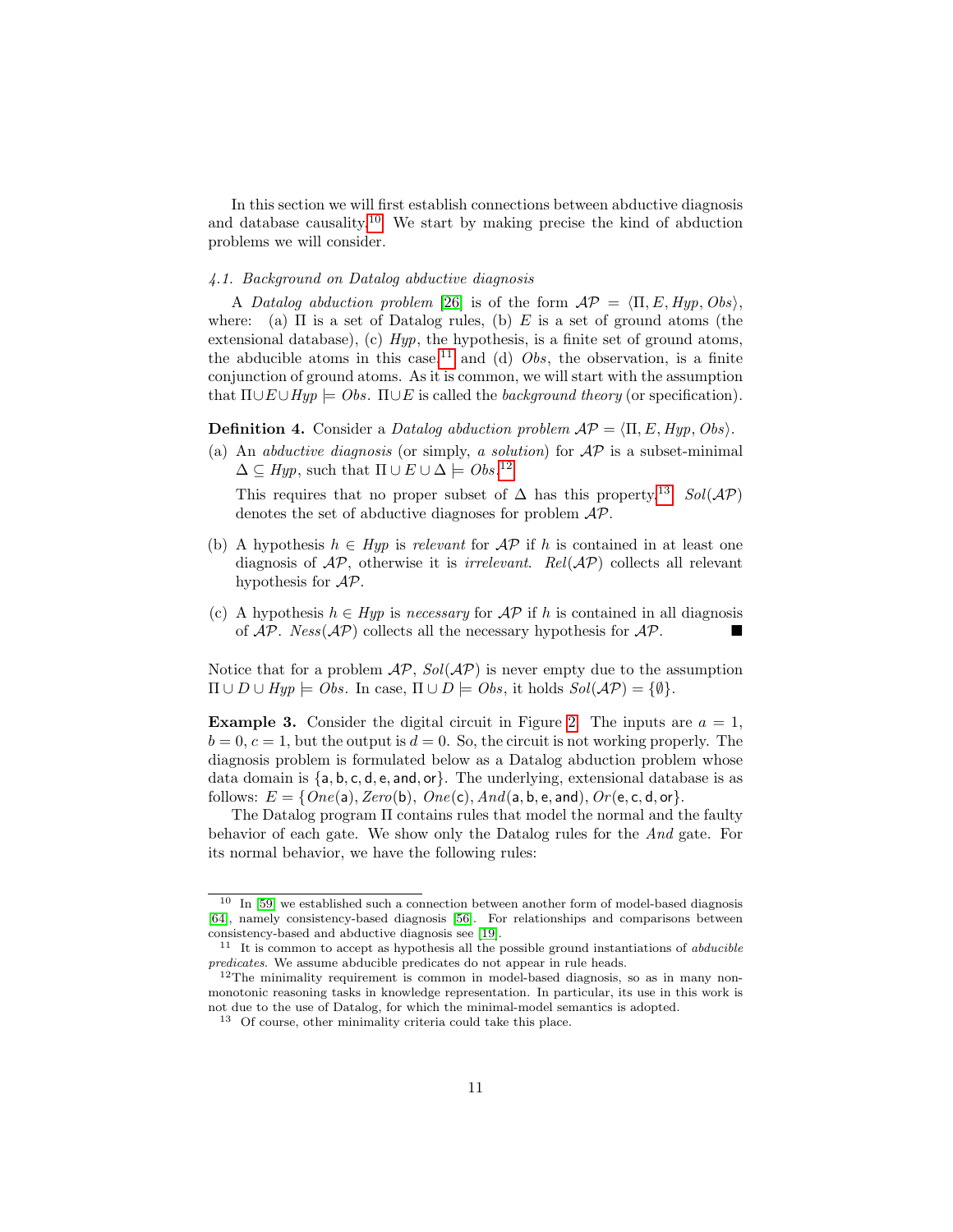

<span id="page-11-0"></span>Figure 2: A simple circuite with two gates

|  | $One(O) \leftarrow And(I_1, I_2, O, G), One(I_1), One(I_2)$    |
|--|----------------------------------------------------------------|
|  | $Zero(O) \leftarrow And(I_1, I_2, O, G), One(I_1), Zero(I_2)$  |
|  | $Zero(O) \leftarrow And(I_1, I_2, O, G), Zero(I_1), One(I_2)$  |
|  | $Zero(O) \leftarrow And(I_1, I_2, O, G), Zero(I_1), One(I_2).$ |

The faulty behavior is modeled by the following rules:

$$
Zero(O) \leftarrow And(I_1, I_2, O, G), One(I_1), One(I_2), Faulty(G)
$$
  
\n
$$
One(O) \leftarrow And(I_1, I_2, O, G), One(I_1), Zero(I_2), Faulty(G)
$$
  
\n
$$
One(O) \leftarrow And(I_1, I_2, O, G), Zero(I_1), One(I_2), Faulty(G)
$$
  
\n
$$
One(O) \leftarrow And(I_1, I_2, O, G), Zero(I_1), One(I_2), Faulty(G)
$$

Finally, we consider  $Obs: Zero(d)$ , and  $Hyp = \{Faulty(\text{and}), Faulty(\text{or})\}$ . The abduction problem consists in finding minimal  $\Delta \subseteq Hyp$ , such that  $\Pi \cup E \cup \Delta \models$  $Zero(d)$ . There is one abductive diagnosis:  $\Delta = \{Faulty(\mathsf{or})\}$ . ■

In the context of Datalog abduction, we are interested in deciding, for a fixed Datalog program, if a hypothesis is relevant/necessary or not, with all the data as input. More precisely, we consider the following decision problems.

## Definition 5. Given a Datalog program Π,

(a) The necessity decision problem (NDP) for  $\Pi$  is (deciding about the membership of):

 $\mathcal{N} \mathcal{D} \mathcal{P}(\Pi) = \{ (E, Hyp, Obs, h) \mid h \in \mathit{Ness}(\mathcal{A} \mathcal{P}), \text{with } \mathcal{A} \mathcal{P} = \langle \Pi, E, Hyp, Obs \rangle \}.$ 

(b) The relevance decision problem (RLDP) for  $\Pi$  is (deciding about the membership of):

 $\mathcal{RLDP}(\Pi) = \{ (E, Hyp, Obs, h) \mid h \in Rel(\mathcal{AP}), \text{with } \mathcal{AP} = \langle \Pi, E, Hyp, Obs \rangle \}.$  $\blacksquare$ 

As it is common, we will assume that  $|Obs|$ , i.e. the number of atoms in the conjunction, is bounded above by a fixed parameter p. In many cases,  $p = 1$ (a single atomic observation).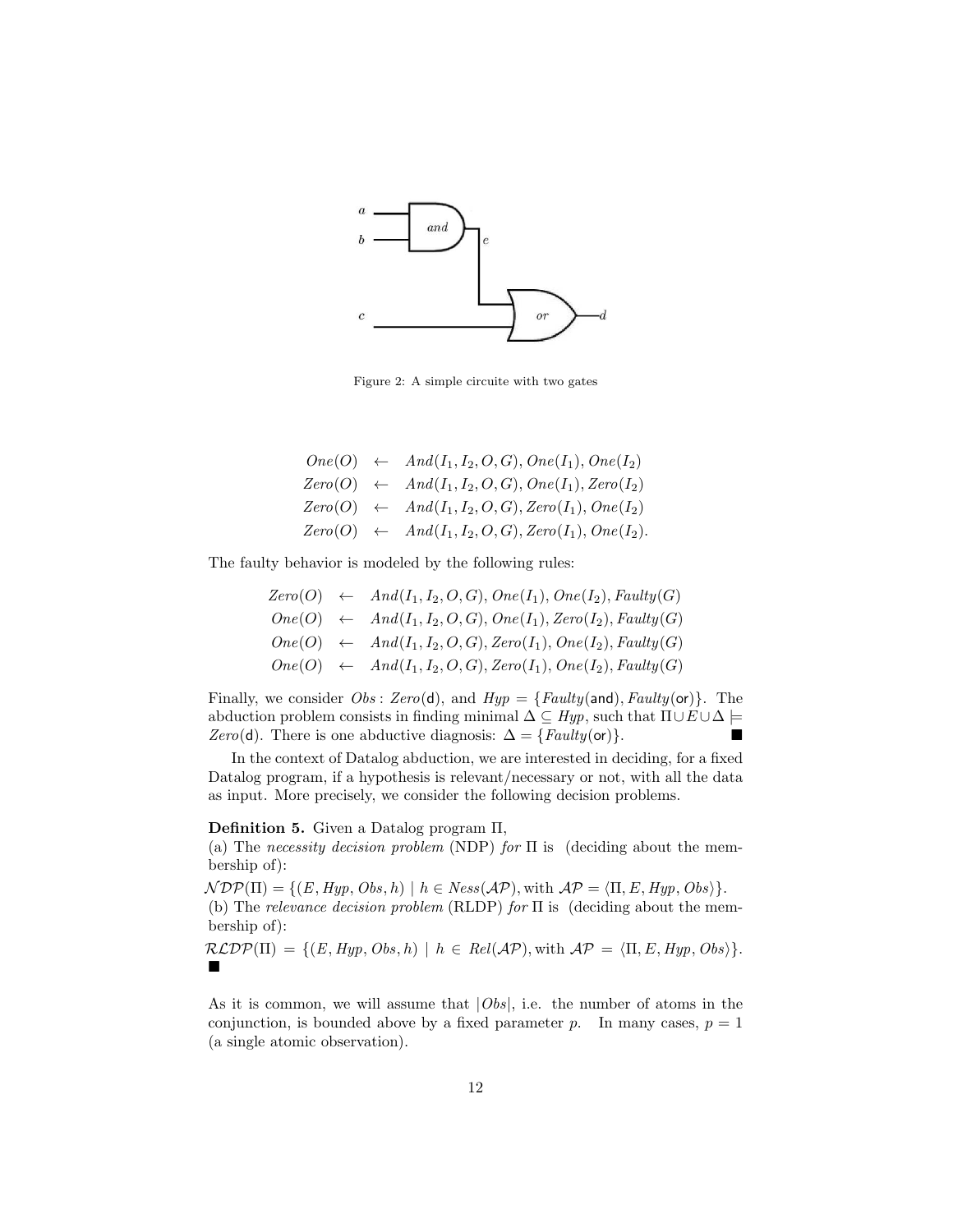The last two definitions suggest that we are interested in the *data complexity* of the relevance and necessity decision problems for Datalog abduction. That is, the Datalog program is fixed, but the data consisting of hypotheses and input structure E may change. In contrast, under combined complexity the program is also part of the input, and the complexity is measured also in terms of the program size.

A comprehensive complexity analysis of several reasoning tasks on abduction from propositional logic programs, in particular of the relevance and necessity problems, can be found in [\[26\]](#page-42-3). Those results are all in combined complexity. In [\[26\]](#page-42-3), it has been shown that for abduction from function-free first-order logic programs, the data complexity of each type of reasoning problem in the firstorder case coincides with the complexity of the same type of reasoning problem in the propositional case. In this way, the next two results can be obtained for NDP and RLDP from [\[26,](#page-42-3) theo. 26] and the complexity of these problems for propositional Horn abduction (PDA), established in [\[27\]](#page-42-5) (cf. also [\[25\]](#page-42-1)). In the Appendix we provide direct, ad hoc proofs by adapting the full machinery developed in [\[26\]](#page-42-3) for general programs. The next result follows from the membership of PTIME in data complexity of Datalog query evaluation (actually, this latter problem is PTIME-complete in data [\[22\]](#page-42-6)).

<span id="page-12-1"></span>**Proposition 1.** For every Datalog program,  $\Pi$ ,  $\mathcal{NDP}(\Pi)$  is in PTIME (in data).

<span id="page-12-2"></span>**Proposition 2.** For Datalog programs  $\Pi$ ,  $\mathcal{RLDP}(\Pi)$  is NP-complete (in  $data)$ .<sup>[14](#page-12-0)</sup>

It is clear from this result that deciding relevance for Datalog abduction is also intractable in combined complexity. However, a tractable case of combined complexity is identified in [\[32\]](#page-42-4), on the basis of the notions of tree-decomposition and bounded tree-width, which we now briefly present.

Let  $\mathcal{H} = \langle V, H \rangle$  be a hypergraph, where V is the set of vertices, and H is the set of hyperedges, i.e. of subsets of V. A tree-decomposition of  $\mathcal H$  is a pair  $(\mathcal{T}, \lambda)$ , where  $\mathcal{T} = \langle N, E \rangle$  is a tree and  $\lambda$  is a labeling function that assigns to each node  $n \in N$ , a subset  $\lambda(n)$  of  $V(\lambda(n))$  is aka. bag), i.e.  $\lambda(n) \subseteq V$ , such that, for every node  $n \in N$ , the following hold: (a) For every  $v \in V$ , there exists  $n \in N$  with  $v \in \lambda(n)$ . (b) For every  $h \in H$ , there exists a node  $n \in N$ with  $h \subseteq \lambda(n)$ . (c) For every  $v \in V$ , the set of nodes  $\{n \mid v \in \lambda(n)\}\$ induces a connected subtree of  $\mathcal{T}$ .

The width of a tree decomposition  $(\mathcal{T}, \lambda)$  of  $\mathcal{H} = \langle V, H \rangle$ , with  $\mathcal{T} = \langle N, E \rangle$ , is defined as  $max\{|\lambda(n)| - 1 : n \in N\}$ . The tree-width  $t_w(\mathcal{H})$  of  $\mathcal H$  is the minimum width over all its tree decompositions.

<span id="page-12-0"></span><sup>14</sup> More precisely, this statement (and others of this kind) means: (a) For every Datalog program  $\Pi$ ,  $\mathcal{RLDP}(\Pi) \in NP$ ; and (b) there are programs  $\Pi'$  for which  $\mathcal{RLDP}(\Pi')$  is  $NP$ -hard (all this in data).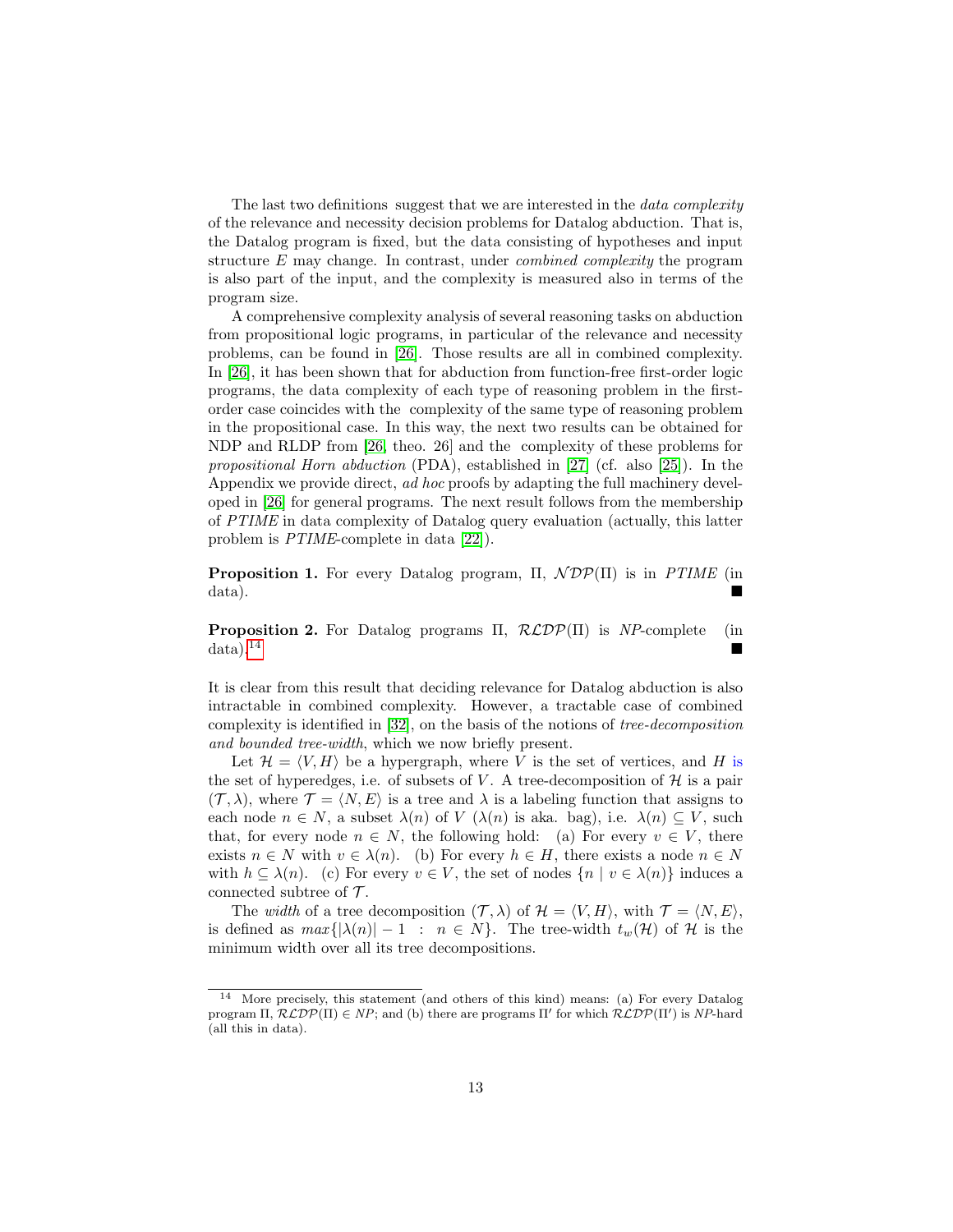Intuitively, the tree-width of a hypergraph  $H$  is a measure of the "treelikeness" of  $H$ . A set of vertices that form a cycle in  $H$  are put into a same bag, which becomes (the bag of a) node in the corresponding tree-decomposition. If the tree-width of the hypergraph under consideration is bounded by a fixed constant, then many otherwise intractable problems become tractable [\[31\]](#page-42-7).

It is possible to associate an hypergraph to any finite structure  $D$  (think of a relational database): If its universe (the active domain in the case of a relational database) is V, define the hypergraph  $\mathcal{H}(D) = (V, H)$ , with  $H =$  $\{ \{a_1, \ldots, a_n\} \mid D \text{ contains a ground atom } P(a_1 \ldots a_n) \text{ for some predicate sym$ bol  $P$ .



<span id="page-13-0"></span>Figure 3: (a)  $\mathcal{H}(D)$ . (b) A tree decomposition of  $\mathcal{H}(D)$ .

**Example 4.** Consider instance D in Example [1.](#page-6-3) The hypergraph  $\mathcal{H}(D)$  associ-ated to D is shown in Figure [3\(](#page-13-0)a). Its vertices are the elements of  $Adom(D)$  = {John, Joe,Tom,TODS,TKDE, XML, CUBE, 30, 31, 32}, the active domain of D. For example, since  $Journal(TKDE, XML, 30) \in D$ ,  ${TKDE, XML, 30}$  is one of the hyperedges.

The dashed ovals show four sets of vertices, i.e. hyperedges, that together form a cycle. Their elements are put into the same bag of the tree-decomposition. Figure [3\(](#page-13-0)b) shows a possible tree-decomposition of  $\mathcal{H}(D)$ . In it, the maximum  $|\lambda(n)|-1$  is 6−1, corresponding to the top box bag of the tree. So,  $t_w(\mathcal{H}(D)) \leq 5$ .  $\blacksquare$ 

The following is a *fixed-parameter tractability* result for the relevance decision problem for Datalog abduction for guarded programs Π, where in every rule body there is an atom that contains (guards) all the variables appearing in that body.

<span id="page-13-1"></span>**Theorem 1.** [\[32,](#page-42-4) theo. 7.9] Let  $k$  be an integer. For Datalog abduction problems  $\mathcal{AP} = \langle \Pi, E, Hyp, Obs \rangle$  where  $\Pi$  is guarded, and  $t_w(\mathcal{H}(E)) \leq k$ , relevance can be decided in polynomial time in  $|\mathcal{AP}|$ . More precisely, the following decision problem is tractable:

$$
\mathcal{RLDP} = \{ (\langle \Pi, E, Hyp, Obs \rangle, h) \mid h \in Rel(\langle \Pi, E, Hyp, Obs \rangle), h \in Hyp, \Pi \text{ is guarded, and } t_w(\mathcal{H}(E)) \leq k \}.
$$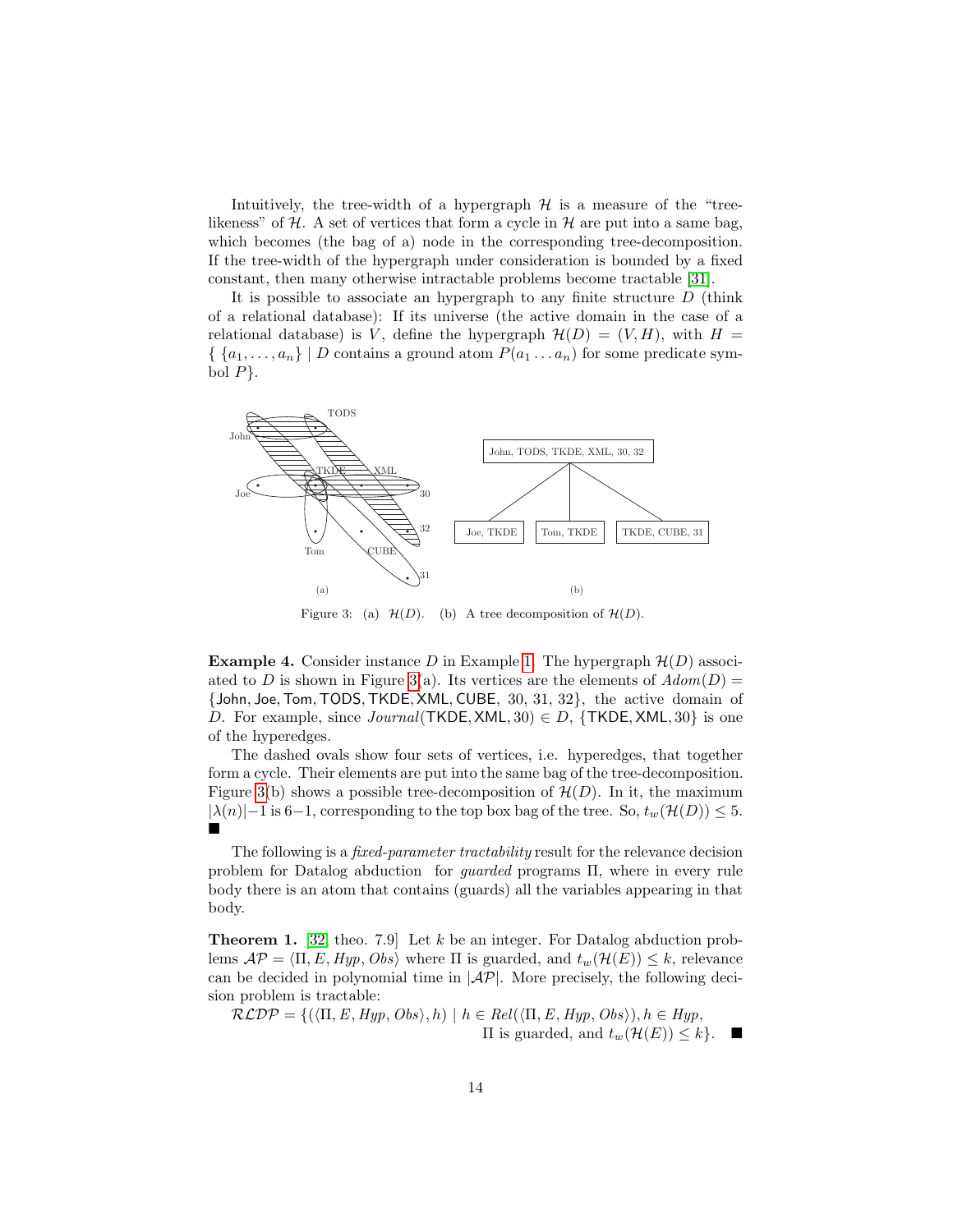This is a case of tractable combined complexity with a fixed parameter that is the tree-width of the extensional database.

In the rest of this section we assume, unless otherwise stated, that we have a partitioned relational instance  $D = D^x \cup D^n$ .

## 4.2. Actual causes from abductive diagnoses

In this section we show that, for Datalog system specifications, abductive inference corresponds to actual causation. That is, abductive diagnoses for an observation essentially contain actual causes for the observation.

Consider that  $\Pi$  is a Boolean, possibly recursive Datalog query; and assume that  $\Pi \cup D$  = ans. Then, the decision problem in Definition [1](#page-8-1) takes the form:

$$
\mathcal{CDP}(\Pi) := \{ (D, \tau) \mid \tau \in D^n, \text{and } \tau \in \mathit{Causes}(D, \Pi) \}. \tag{2}
$$

We now show that actual causes for *ans* can be obtained from abductive diagnoses of the associated *causal Datalog abduction problem* (CDAP):  $AP^c$  :=  $\langle \Pi, D^x, D^n, ans \rangle$ , where  $D^x$  takes the role of the extensional database for  $\Pi$ . Accordingly,  $\Pi \cup D^x$  becomes the background theory,  $D^n$  becomes the set of hypothesis, and atom ans is the observation.

<span id="page-14-1"></span>**Proposition 3.** For an instance  $D = D^x \cup D^n$  and a Boolean Datalog query  $\Pi$ , with  $\Pi ∪ D$   $\models$  ans, and its associated CDAP  $AP<sup>c</sup>$ , the following hold:

- (a)  $\tau \in D^n$  is an counterfactual cause for ans iff  $\tau \in Ness(\mathcal{AP}^c)$ .
- (b)  $\tau \in D^n$  is an actual cause for ans iff  $\tau \in Rel(\mathcal{AP}^c)$ .

**Proof:** Part (a) is straightforward. To proof part (b), first assume  $\tau$  is an actual cause for ans. According to the definition of an actual cause, there exists a contingency set  $\Gamma \subseteq D^n$  such that  $\Pi \cup D \setminus \Gamma \models ans$  but  $\Pi \cup D \setminus (\Gamma \cup \{\tau\}) \not\models ans$ . This implies that there exists a set  $\Delta \subseteq D^n$  with  $\tau \in \Delta$  such that  $\Pi \cup \Delta \models$ ans. It is easy to see that  $\Delta$  is an abductive diagnosis for  $\mathcal{AP}^c$ . Therefore,  $\tau \in Rel(\mathcal{AP}^c).$ 

Second, assume  $\tau \in Rel(\mathcal{AP}^c)$ . Then there exists a set  $\mathcal{S}_k \in Sol(\mathcal{AP}^c)$  $\{s_1 \dots s_n\}$  such that  $S_k \models ans$  with  $\tau \in S_k$ . Obviously,  $Sol(\mathcal{AP}^c)$  is a collection of subsets of  $D^n$ . Pick a set  $\Gamma \subseteq D^n$  such that for all  $\mathcal{S}_i \in Sol(\mathcal{AP}^c)$   $i \neq k$ ,  $\Gamma \cap \mathcal{S}_i \neq \emptyset$  and  $\Gamma \cap \mathcal{S}_k = \emptyset$ . It is clear that  $\Pi \cup D \setminus (\Gamma \cup \{t\}) \not\models \text{ans}$  but  $\Pi \cup D \setminus \Gamma \models ans.$  Therefore,  $\tau$  is an actual cause for ans. To complete the proof we need to show that such  $\Gamma$  always exists. This can be done by applying the digitalization technique to construct such Γ. Since all elements of  $Sol(\mathcal{AP}^c)$  are subset-minimal, then, for each  $S_i \in Sol(\mathcal{AP}^c)$  with  $i \neq k$ , there exists a  $\tau' \in S_i$ such that  $\tau' \notin \mathcal{S}_k$ . So,  $\Gamma$  can be obtained from the union of differences between each  $S_i$   $(i \neq k)$  and  $S_k$ .

<span id="page-14-0"></span>**Example 5.** Consider the instance  $D$  with relations  $R$  and  $S$  as below, and the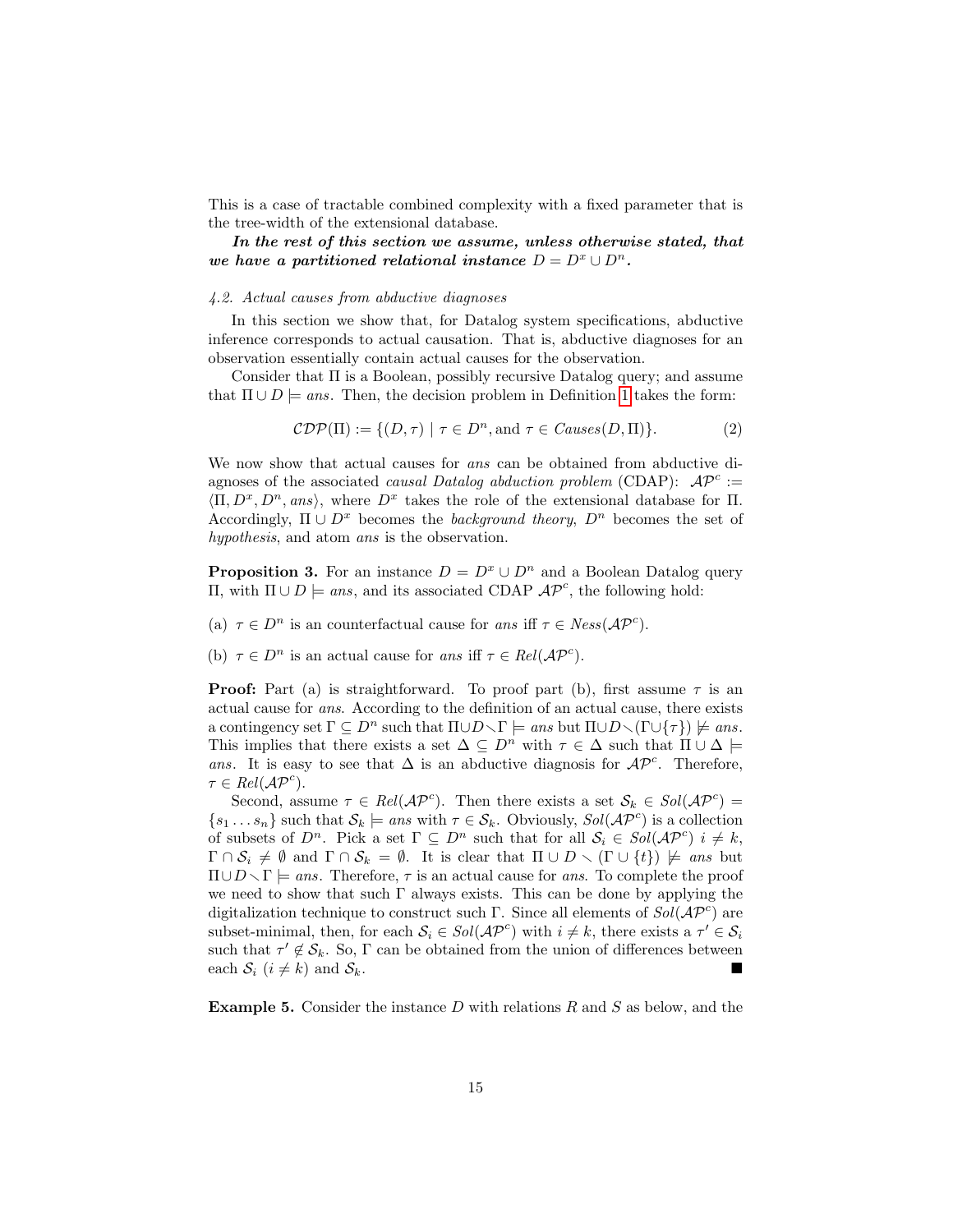| query $\Pi: ans \leftarrow R(x,y), S(y)$ , which |  |
|--------------------------------------------------|--|
| is true in $D$ . Assume all tuples are en-       |  |
| dogenous.                                        |  |

| R |       |       |  | В     |
|---|-------|-------|--|-------|
|   | $a_1$ | $a_4$ |  | $a_1$ |
|   | $a_2$ | $a_1$ |  | $a_2$ |
|   | $a_3$ | $a_3$ |  | $a_3$ |

In this case,  $\mathcal{AP}^c = \langle \Pi, \emptyset, D, ans \rangle$ , which has two (subset-minimal) abductive diagnoses:  $\Delta_1 = \{S(a_1), R(a_2, a_1)\}\$ and  $\Delta_2 = \{S(a_3), R(a_3, a_3)\}\$ . Then,  $Rel(\mathcal{AP}^c) = \{S(a_3), R(a_3,a_3), S(a_1), R(a_2,a_1)\}.$  It is easy to see that the relevant hypothesis are actual causes for ans.

#### <span id="page-15-2"></span>4.3. Causal responsibility and abductive diagnosis

In the previous section we showed that counterfactual and actual causes for Datalog query answers appear as necessary and relevant hypotheses in the associated Datalog abduction problem. The form causal responsibility takes in Datalog abduction is less direct. Actually, we first show that causal responsibility inspires an interesting concept for Datalog abduction, that of *degree of* necessity of a hypothesis.

<span id="page-15-1"></span>**Example 6.** (ex. [5](#page-14-0) cont.) Consider now  $D' = \{R(a_1, a_3), R(a_2, a_3), S(a_3)\}\$ , and  $\mathcal{AP}^c = \langle \Pi, \emptyset, D', ans \rangle$ .  $\mathcal{AP}^c$  has two abductive diagnosis:  $\Delta_1 = \{S(a_3), R(a_1, a_3)\}\$ and  $\Delta_2 = \{S(a_3), R(a_2, a_3)\}.$ 

Here,  $Ness(\mathcal{AP}^c) = \{S(a_3)\}\$ , i.e. only  $S(a_3)$  is necessary for abductively explaining ans. However, this is not capturing the fact that  $R(a_1, a_3)$  or  $R(a_3, a_3)$ are also needed as a part of the explanation.

This example suggests that necessary hypotheses might be better captured as sets of them rather than as individuals.

<span id="page-15-0"></span>**Definition 6.** Given a DAP,  $AP = \langle \Pi, E, Hyp, Obs \rangle$ ,  $N \subseteq Hyp$  is a necessaryhypothesis set if: (a) for  $\mathcal{AP}_{-N} := \langle \Pi, E, Hyp \setminus N, Obs \rangle$ ,  $Sol(\mathcal{AP}_{-N}) = \emptyset$ , and (b)  $N$  is subset-minimal, i.e. no proper subset of  $N$  has the previous property. È

It is easy to verify that a hypothesis  $h$  is necessary according to Definition [4](#page-10-4) iff  $\{h\}$  is a necessary-hypothesis set.

If we apply Definition [6](#page-15-0) to  $AP^c$  in Example [6,](#page-15-1) we obtain two necessaryhypothesis sets:  $N_1 = \{S(a_3)\}\$ and  $N_2 = \{R(a_1, a_3), R(a_2, a_3)\}\$ . In this case, it makes sense to claim that  $S(a_3)$  is more necessary for explaining ans than the other two tuples, that need to be combined. Actually, we can think of ranking hypothesis according to the minimum cardinality of necessary-hypothesis sets where they are included.

**Definition 7.** Given a DAP,  $AP = \langle \Pi, E, Hyp, Obs \rangle$ , the necessity-degree of a hypothesis  $h \in Hyp$  is  $\eta_{AP}(h) := \frac{1}{|N|}$  where, N is a minimum-cardinality necessary-hypothesis set with  $h \in N$ . If h does not belong to any necessary hypothesis set,  $\eta_{AP}(h) := 0$ .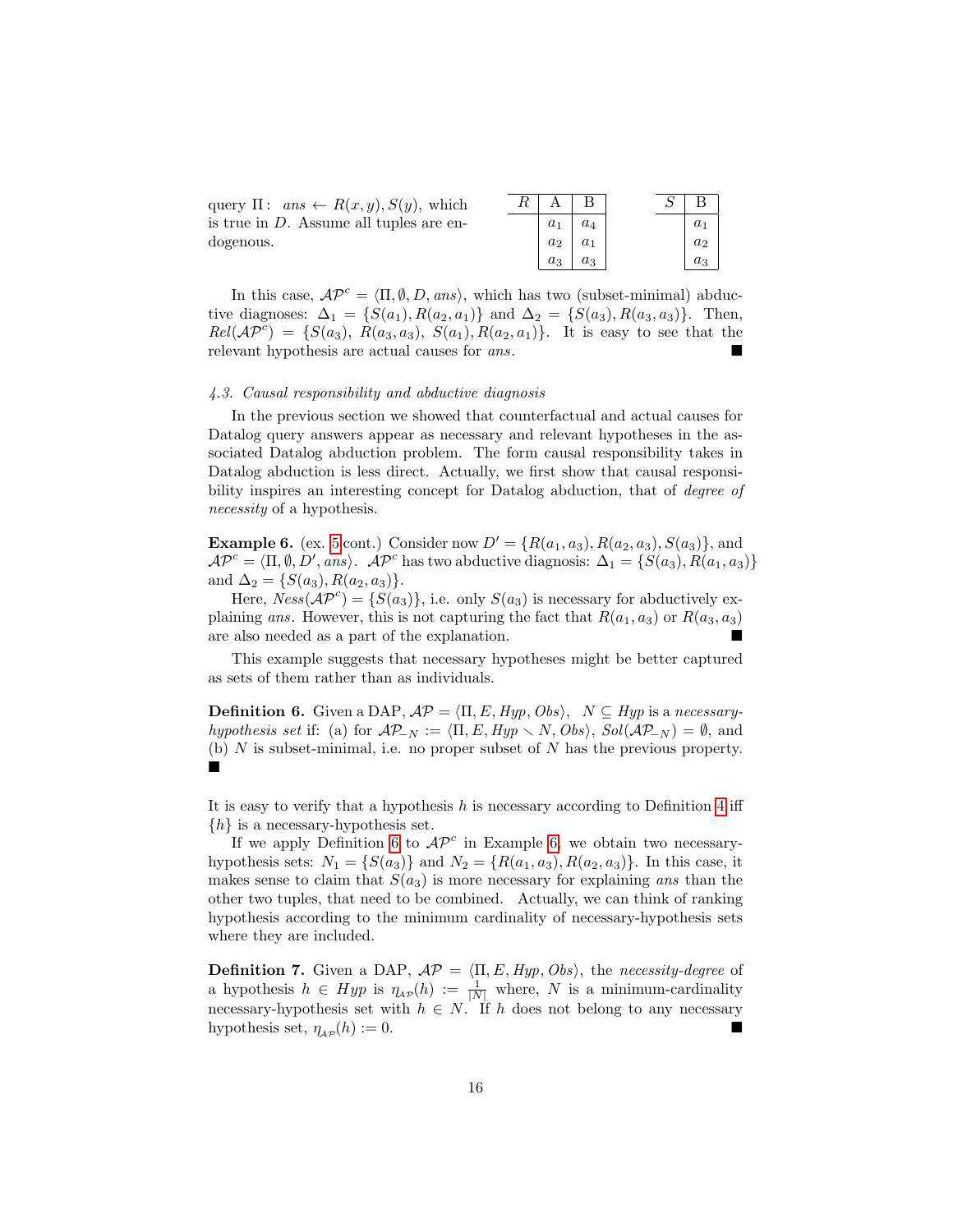**Example 7.** (ex. [6](#page-15-1) cont.) We have  $\eta_{A\mathcal{P}^c}(S(a_3)) = 1$  and  $\eta_{A\mathcal{P}^c}(R(a_2, a_3)) =$  $\eta_{A\mathcal{P}^c}(R(a_1, a_3)) = \frac{1}{2}$ . Now, if we consider the original Datalog query in the causality setting, where  $\Pi \cup D' \models ans$ , then  $S(a_3)$ ,  $R(a_2, a_3)$ ,  $R(a_1, a_3)$  are all actual causes, with responsibilities:  $\rho_n^D(S(a_3)) = 1, \rho_n^D(R(a_2, a_3)) = \rho_n^D(R(a_1, a_3))$  $=\frac{1}{2}$ . This is not a coincidence. In fact the notion of causal responsibility is in correspondence with the notion of necessity degree in the Datalog abduction setting.

**Proposition 4.** Let  $D = D^x \cup D^n$  be an instance and  $\Pi$  be a Boolean Datalog query with  $\Pi \cup D$   $\models$  ans, and  $\mathcal{AP}^c$  its associated CDAP. For  $\tau \in D^n$ , it holds:  $\eta_{A\mathcal{P}^c}(\tau) = \rho_{\Pi}^D(\tau).$ 

Proof: It is easy to verify that each actual cause, together with a contingency set, forms a necessary hypothesis set for the corresponding causal Datalog abduction setting (and the other way around). Then, the two values are in correspondence.

Notice that the notion of necessity-degree is interesting and applicable to general abduction from logical theories, that may not necessarily represent causal knowledge about a domain. In this case, the necessity-degree is not a causality-related notion, and merely reflects the extent by which a hypothesis is necessary for making an observation explainable within an abductive theory.

## 4.4. Abductive diagnosis from actual causes

Now we show, conversely, that QA-causality can capture Datalog abduction. In particular, we show that abductive diagnoses from Datalog programs are formed essentially by actual causes for the observation. More precisely, consider a Datalog abduction problem  $\mathcal{AP} = \langle \Pi, E, Hyp, Obs \rangle$ , where E is the underlying extensional database, and Obs is a conjunction of ground atoms. For this we need to construct a QA-causality setting.

<span id="page-16-0"></span>**Proposition 5.** Let  $AP = \langle \Pi, E, Hyp, Obs \rangle$  be a Datalog abduction problem, and  $h \in Hyp$ . It holds that h is a relevant hypothesis for  $\mathcal{AP}$ , i.e.  $h \in Rel(\mathcal{AP})$ , iff h is an actual cause for the associated Boolean Datalog query  $\Pi^c := \Pi$  ∪  $\{ans \leftarrow Obs\}$  being true in  $D := D^x \cup D^n$  with  $D^x := E$ , and  $D^n := Hyp$ . Here, ans is a fresh propositional atom.

The proof is similar to that of Proposition [3,](#page-14-1) where we start with a causality setting, producing an abductive setting. Instead, in this case we start from an abductive setting and produce a causal one.

**Example 8.** (ex. [3](#page-10-5) cont.) For the given DAP  $AP$ , we construct a QA-causality setting as follows. Consider the instance  $D$  with relations And, Or, Faulty, One and Zero, as below, and the Boolean Datalog query  $\Pi^c$ :  $\Pi \cup \{ans \leftarrow Zero(d)\},$ where  $\Pi$  is the Datalog program in Example [3.](#page-10-5)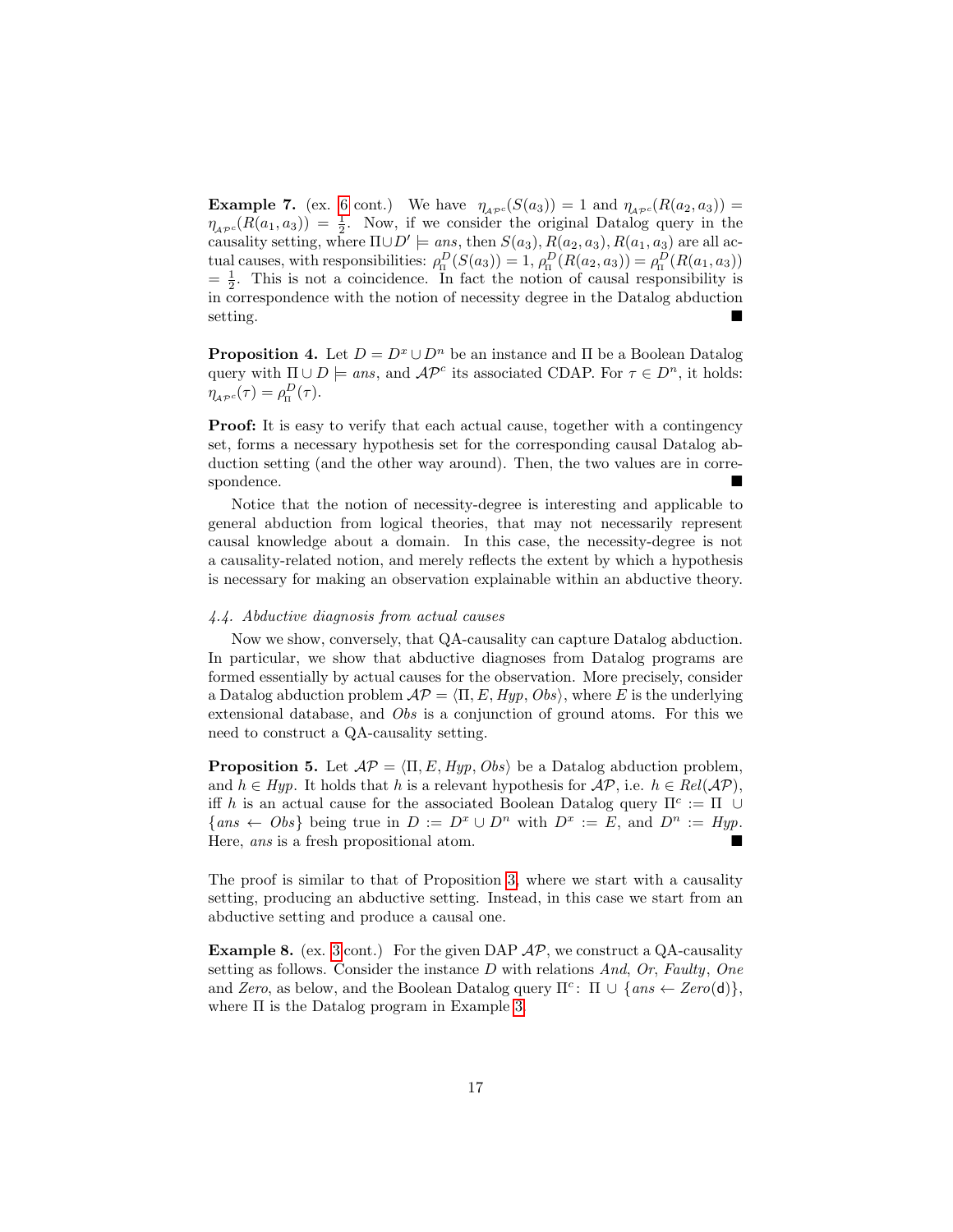| And        | $I_1$          | $I_2$ | Ω        | G   |       |
|------------|----------------|-------|----------|-----|-------|
|            | a              | b     | e        | and |       |
|            |                |       |          |     |       |
|            |                | Zero  | Τ        |     |       |
|            |                |       | b        |     |       |
|            |                |       |          |     |       |
| Or         | $I_1$          | $I_2$ | $\theta$ | G   |       |
|            | e              | C     | d        | or  |       |
|            |                |       |          |     |       |
| <b>One</b> | Ι              |       | Faulty   |     | $G\,$ |
|            | a              |       |          |     | and   |
|            | $\overline{c}$ |       |          |     | or    |

It clear that  $\Pi^c \cup D \models \text{ans.}$ D is partitioned into the set of endogenous tuples  $D^n := \{Faulty(\text{and}),$  $Faulty($ **or** $)$ } and the set of exogenous tuples  $D^x := D \setminus D^n$ .

It is easy to verify that this result has only one actual cause, namely  $Faulty($  or) (with responsibility 1), confirming the correspondence with Ex-ample [3](#page-10-5) as stated in Proposition [5.](#page-16-0)  $\blacksquare$ 

## 4.5. Complexity of causality for Datalog queries

Now we use the results obtained so far in this section to obtain new complexity results for Datalog QA-causality. We first consider the problem of deciding if a tuple is a counterfactual cause for a query answer.

A counterfactual cause is a tuple that, when removed from the database, undermines the query-answer, without having to remove other tuples, as is the case for actual causes. Actually, for each of the latter there may be an exponential number of contingency sets, i.e. of accompanying tuples [\[59\]](#page-44-0). Notice that a counterfactual cause is an actual cause with responsibility 1.

**Definition 8.** For a Boolean monotone query  $Q$ , the *counterfactual causality* decision problem (CFDP) is (deciding about membership of):

$$
\mathcal{CFDP}(\mathcal{Q}) := \{ (D, \tau) \mid \tau \in D^n \text{ and } \rho_{\mathcal{Q}}^D(\tau) = 1 \}.
$$

The complexity of this problem can be obtained from the connection between counterfactual causation and the necessity of hypothesis in Datalog abduction via Propositions [1](#page-12-1) and [3.](#page-14-1)

<span id="page-17-0"></span>**Proposition 6.** For Boolean Datalog queries Π,  $\mathcal{CFDP}(\Pi)$  is in PTIME (in data).

**Proof:** Directly from Propositions [1](#page-12-1) and [3.](#page-14-1)

Now we address the complexity of the actual causality problem for Datalog queries. The following result is obtained from Propositions [2](#page-12-2) and [5.](#page-16-0)

<span id="page-17-1"></span>**Proposition 7.** For Boolean Datalog queries  $\Pi$ ,  $\mathcal{CDP}(\Pi)$  is NP-complete (in data).

**Proof:** To show the membership of NP, consider an instance  $D = D^n \cup D^x$  and a tuple  $\tau \in D^n$ . To check if  $(D, \tau) \in \mathcal{C}DP(\Pi)$  (equivalently  $\tau \in \mathit{Causes}(D, \Pi)$ ), non-deterministically guess a subset  $\Gamma \subseteq D^n$ , return yes if  $\tau$  is a counterfactual cause for  $\mathcal{Q}(\bar{a})$  in  $D \setminus \Gamma$ , and no otherwise. By Proposition [6](#page-17-0) this can be done in polynomial time.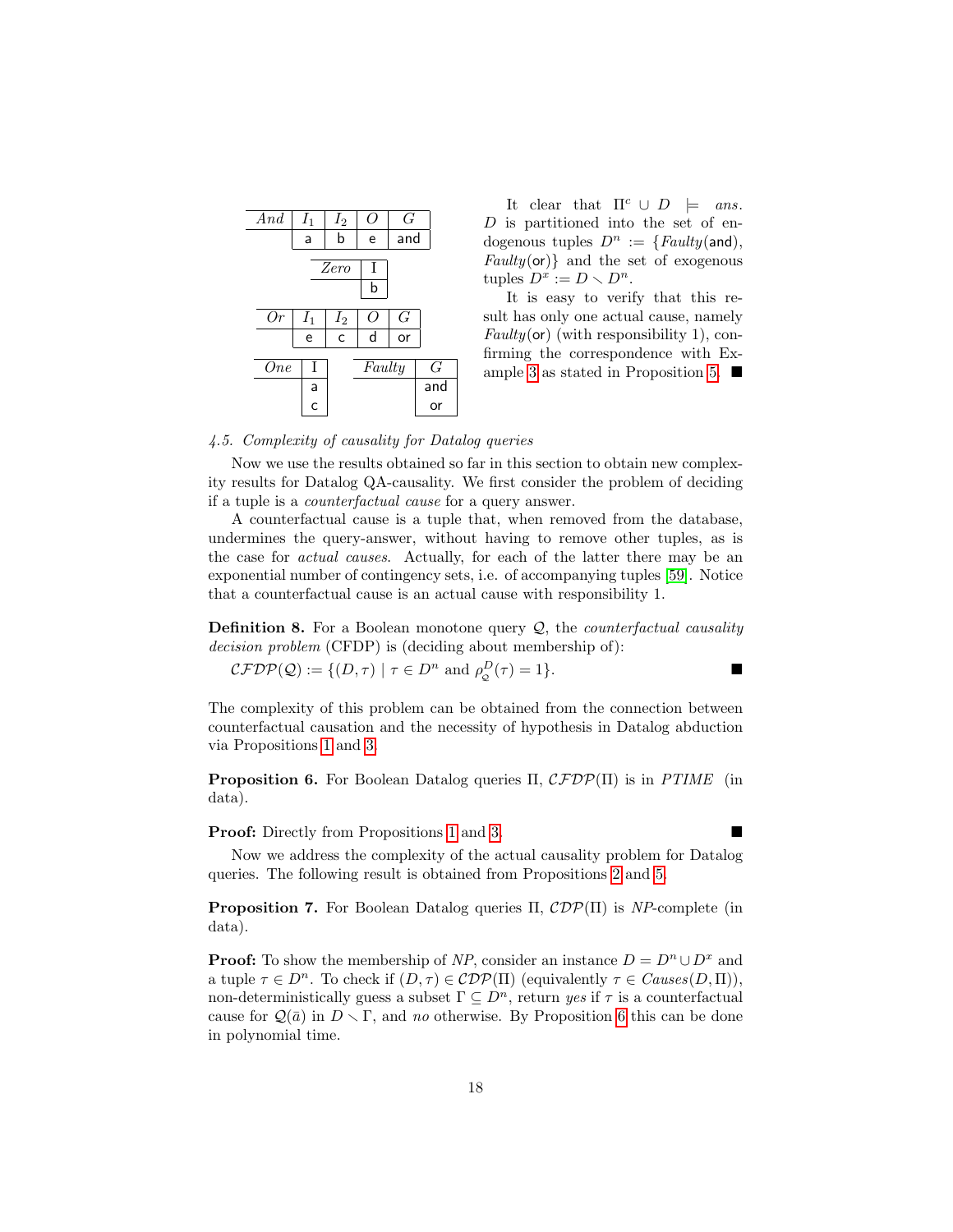The NP-hardness is obtained by a reduction from the relevance problem for Datalog abduction to causality problem, as given in Proposition [5.](#page-16-0)

This result should be contrasted with the tractability of the same problem for UCQs [\[59\]](#page-44-0). In the case of Datalog, the NP-hardness requires a recursive query. This can be seen from the proof of Proposition [7,](#page-17-1) which appeals in the end to the NP-hardness in Proposition [2,](#page-12-2) whose proof uses a recursive query (program) (cf. the query given by [\(A.1\)](#page-46-0)-[\(A.2\)](#page-46-0) in the Appendix).

We now introduce a fixed-parameter tractable case of the actual causality problem. Actually, we consider the "combined" version of the decision problem in Definition [1,](#page-8-1) where both the Datalog query and the instance are part of the input. For this, we take advantage of the tractable case of Datalog abduction presented in Section [4.1.](#page-10-6) The following is an immediate consequence of Theorem [1](#page-13-1) and Proposition [3.](#page-14-1)

**Proposition 8.** For a guarded Boolean Datalog query  $\Pi$ , an instance  $D = D^x \cup$  $D^n$ , with  $D^x$  of bounded tree-width, and  $\tau \in D^n$ , deciding if  $\tau \in \text{Causes}(D, \Pi)$ is fixed-parameter tractable (in combined complexity), and the parameter is the tree-width bound.

Finally, we establish the complexity of the responsibility problem for Datalog queries.

**Proposition 9.** For Boolean Datalog queries  $\Pi$ ,  $\mathcal{RDP}(\Pi)$  is NP-complete.

**Proof:** To show membership of NP, consider an instance  $D = D^n \cup D^x$ , a tuple  $\tau \in D^n$ , and a responsibility bound v. To check if  $\rho_{\Pi}^D(\tau) > v$ , nondeterministically guess a set  $\Gamma \subseteq D^n$  and check if  $\Gamma$  is a contingency set and  $\Gamma < \frac{1}{v}$ . The verification can be done in polynomial time. Hardness is obtain from the NP-completeness of RDP for conjunctive queries established in [\[59\]](#page-44-0).  $\blacksquare$ 

## <span id="page-18-0"></span>5. Causality and View-Updates

There is a close relationship between QA-causality and the view-update problem in the form of delete-propagation. It was first suggested in [\[42,](#page-43-7) [43\]](#page-43-8), and here we investigate it more deeply. We start by formalizing some computational problems related to the general delete-propagation problem that are interesting from the perspective of QA-causality.

#### <span id="page-18-1"></span>5.1. Background on delete-propagation

Given a monotone query  $Q$ , we can think of it as defining a view,  $V$ , with virtual contents  $\mathcal{Q}(D)$ . If  $\bar{a} \in \mathcal{Q}(D)$ , which may not be intended, we may try to delete some tuples from D, so that  $\bar{a}$  disappears from  $\mathcal{Q}(D)$ . This is a particular case of database updates through views [\[1\]](#page-40-1), and may appear in different and natural formulations. The next example shows one of them.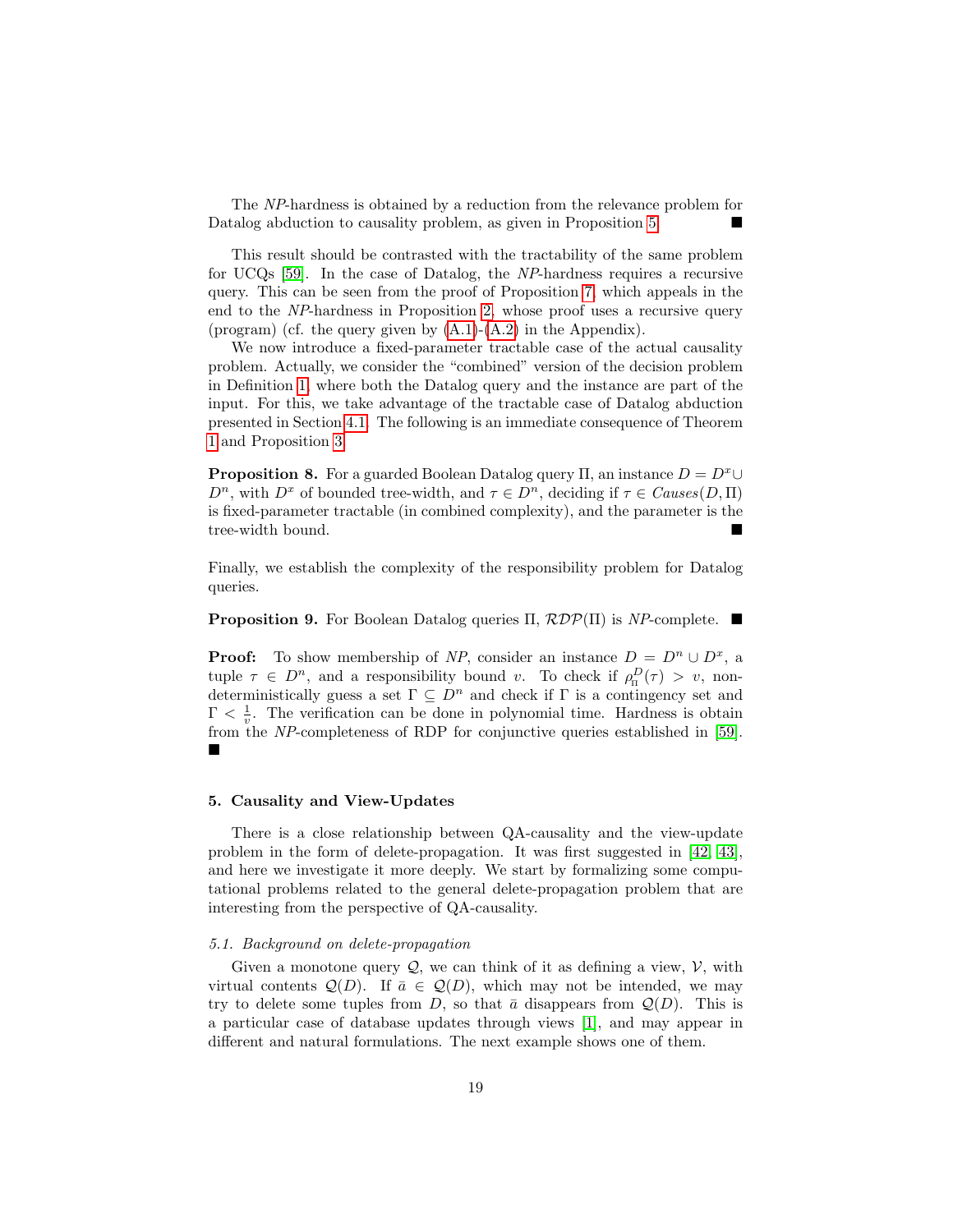<span id="page-19-3"></span>**Example 9.** Consider relational predicates GroupUser (User, Group) and  $GroupFile(File, Group)$ , with extensions as in instance D below. They represent users' memberships of groups, and access permissions for groups to files, respectively.[15](#page-19-0)

| GroupUser | User | Group |            |      |       |
|-----------|------|-------|------------|------|-------|
|           | Joe  | 91    | GroupFiles | File | Group |
|           | Joe  | $g_2$ |            |      | 91    |
|           | John | 91    |            | J 1  | 93    |
|           | Tom  | 92    |            | Ť2   | $g_2$ |
|           | Tom  | 93    |            | ĴЗ   | 93    |
|           | John | 93    |            |      |       |

It is expected that a user u can access file f if u belongs to a group that can access f, i.e. there is some group g such that  $GroupUser(u, g)$  and  $GroupFile(f, g)$ hold. Accordingly, we can define a view that collects users with the files they can access, as defined by the following query:

 $Access(User, File) \leftarrow GroupUser(User, Group), GroupFile(File, Group).$  (3)

Query Access in [\(3\)](#page-19-1) has the following answers, providing a view extension:

| Access(D) | User | File             |
|-----------|------|------------------|
|           | Joe  | $f_1$            |
|           | .Joe | $f_2$            |
|           | Tom  | $f_1$            |
|           | Tom  | $f_2$            |
|           | Tom  | $f_3$            |
|           | John | $f_1$            |
|           | John | $\mathbf{f}_{3}$ |

<span id="page-19-1"></span>propagation problem, the objective may be to delete a minimum number of tuples from the instance, so that an authorized access (unexpected answer to the query) is deleted from the query answers, while all other authorized accesses (other answers to the query) remain intact.

In a particular version of the delete-

In the following, we consider several variations of this problem, both in their functional and decision versions.

<span id="page-19-2"></span>**Definition 9.** Let D be a database instance, and  $\mathcal{Q}(\bar{x})$  a monotone query.

- (a) For  $\bar{a} \in \mathcal{Q}(D)$ , the minimal-source-side-effect deletion-problem is about computing a subset-minimal  $\Lambda \subseteq D$ , such that  $\bar{a} \notin \mathcal{Q}(D \setminus \Lambda)$ .
- (b) The minimal-source-side-effect decision problem is (deciding about the membership of):

<span id="page-19-0"></span><sup>15</sup> This example, originally presented in [\[21\]](#page-42-8) and later used in [\[12,](#page-41-5) [42,](#page-43-7) [43\]](#page-43-8), is borrowed from the area of view-updates. We use it here to point to the similarities between the seemingly different problems of view-updates and causality.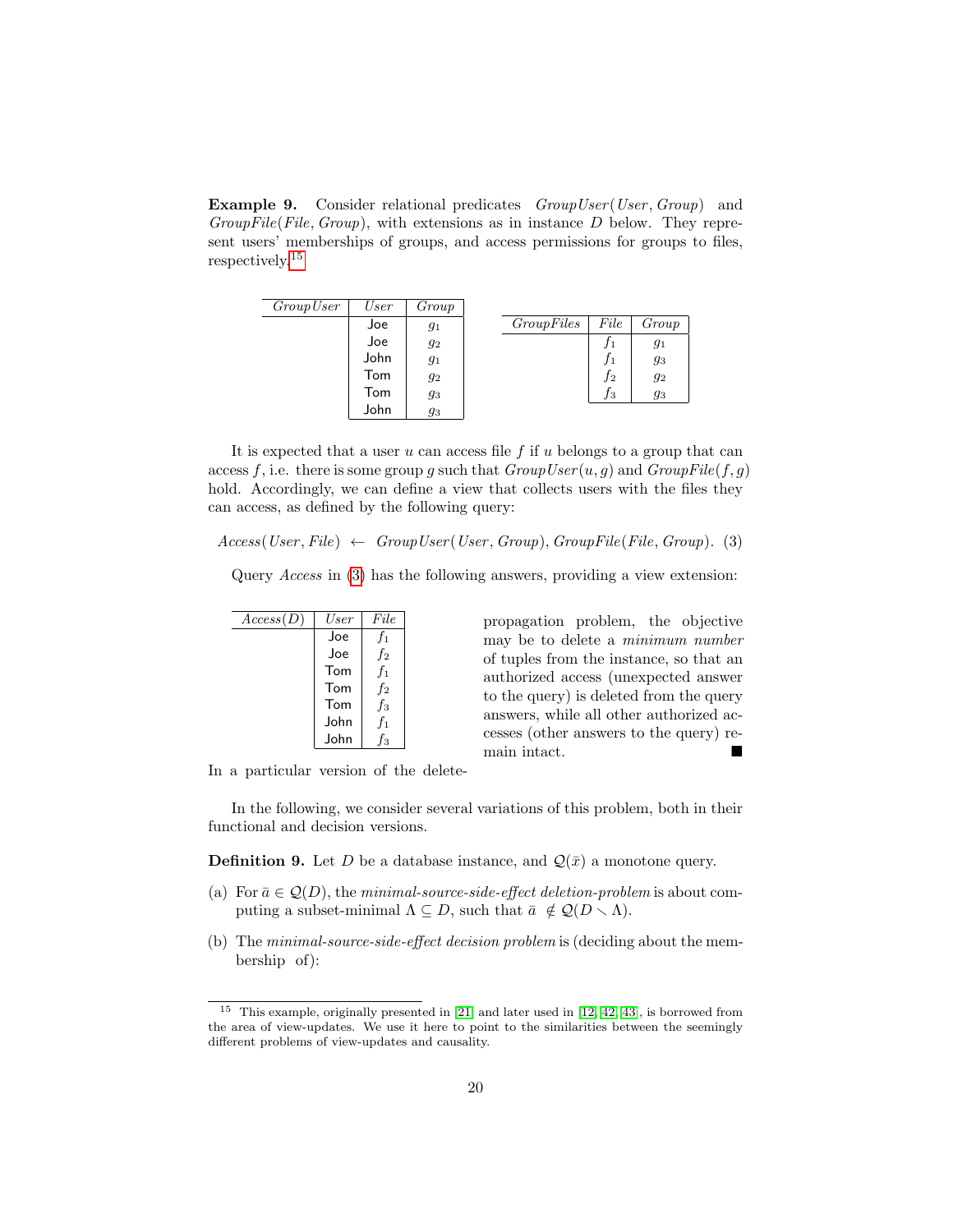$MSS\mathcal{E}\mathcal{P}^s(\mathcal{Q}) = \{ (D, D', \bar{a}) \mid \bar{a} \in \mathcal{Q}(D), D' \subseteq D, \bar{a} \notin \mathcal{Q}(D'), \text{ and }$ 

 $D'$  is subset-maximal}.

(The superscript s stands for subset-minimal.)

- (c) For  $\bar{a} \in \mathcal{Q}(D)$ , the minimum-source-side-effect deletion-problem is about computing a minimum-cardinality  $\Lambda \subseteq D$ , such that  $\bar{a} \notin \mathcal{Q}(D \setminus \Lambda)$ .
- (d) The minimum-source-side-effect decision problem is (deciding about the membership of):

 $MSS\mathcal{E}\mathcal{P}^c(\mathcal{Q}) = \{ (D, D', \bar{a}) \mid \bar{a} \in \mathcal{Q}(D), D' \subseteq D, \bar{a} \notin \mathcal{Q}(D'), \text{ and}$  $D'$  has maximum cardinality}. (Here, c stands for cardinality.)

<span id="page-20-0"></span>**Definition 10.** [\[12\]](#page-41-5) Let D be a database instance D, and  $\mathcal{Q}(\bar{x})$  a monotone

query.

- (a) For  $\bar{a} \in \mathcal{Q}(D)$ , the *view-side-effect-free deletion-problem* is about computing a  $\Lambda \subseteq D$ , such that  $\mathcal{Q}(D) \setminus {\overline{a}} = \mathcal{Q}(D \setminus \Lambda)$ .
- (b) The view-side-effect-free decision problem is (deciding about the membership of):

$$
\mathcal{VSETP}(\mathcal{Q}) = \{ (D, \bar{a}) \mid \bar{a} \in \mathcal{Q}(D), \text{ and exists } D' \subseteq D \text{ with}
$$
  

$$
\mathcal{Q}(D) \setminus {\bar{a}} = \mathcal{Q}(D') \}.
$$

The decision problem in Definition  $10(b)$  is NP-complete for conjunctive queries [\[12,](#page-41-5) theorem 2.1]. Notice that, in contrast to those in (a) and (c) in Definition [9,](#page-19-2) this decision problem does not involve a candidate  $D'$ , and only asks about its existence. This is because candidates always exist for Definition [9,](#page-19-2) whereas for the view-side-effect-free deletion-problem there may be no subinstance that produces exactly the intended deletion from the view. As usual, there are *functional* problems associated to  $VSEFP$ , about computing a maxi- $\text{mal}/\text{maximum } D'$  that produces the intended side-effect free deletion; and also the two corresponding decision problems about deciding concrete candidates  $D'$ .

<span id="page-20-1"></span>**Example [1](#page-6-3)0.** (ex. 1 cont.) Consider the instance  $D$  and the conjunctive query  $Q$  in [\(1\)](#page-6-2). Assume that XML is not among John's research interests, so that tuple  $\langle$ John, XML $\rangle$  in the view  $\mathcal{Q}(D)$  is unintended. We want to find tuples in  $D$  whose removal leads to the deletion of this view tuple. There are multiple ways to achieve this goal.

Notice that the tuples in D related to answer  $\langle$  John, XML $\rangle$  through the query are Author(John, TKDE), Journal(TODS, XML, 32), Author(John, TODS) and Journal (TKDE, XML, 30). They are all candidates for removal. However, the decision problems described above impose different conditions on what are admissible deletions.

(a) Source-side effect: The objective is to find minimal/minimum sets of tuples whose removal leads to the deletion of  $\langle$  John, XML $\rangle$ . One solution is removing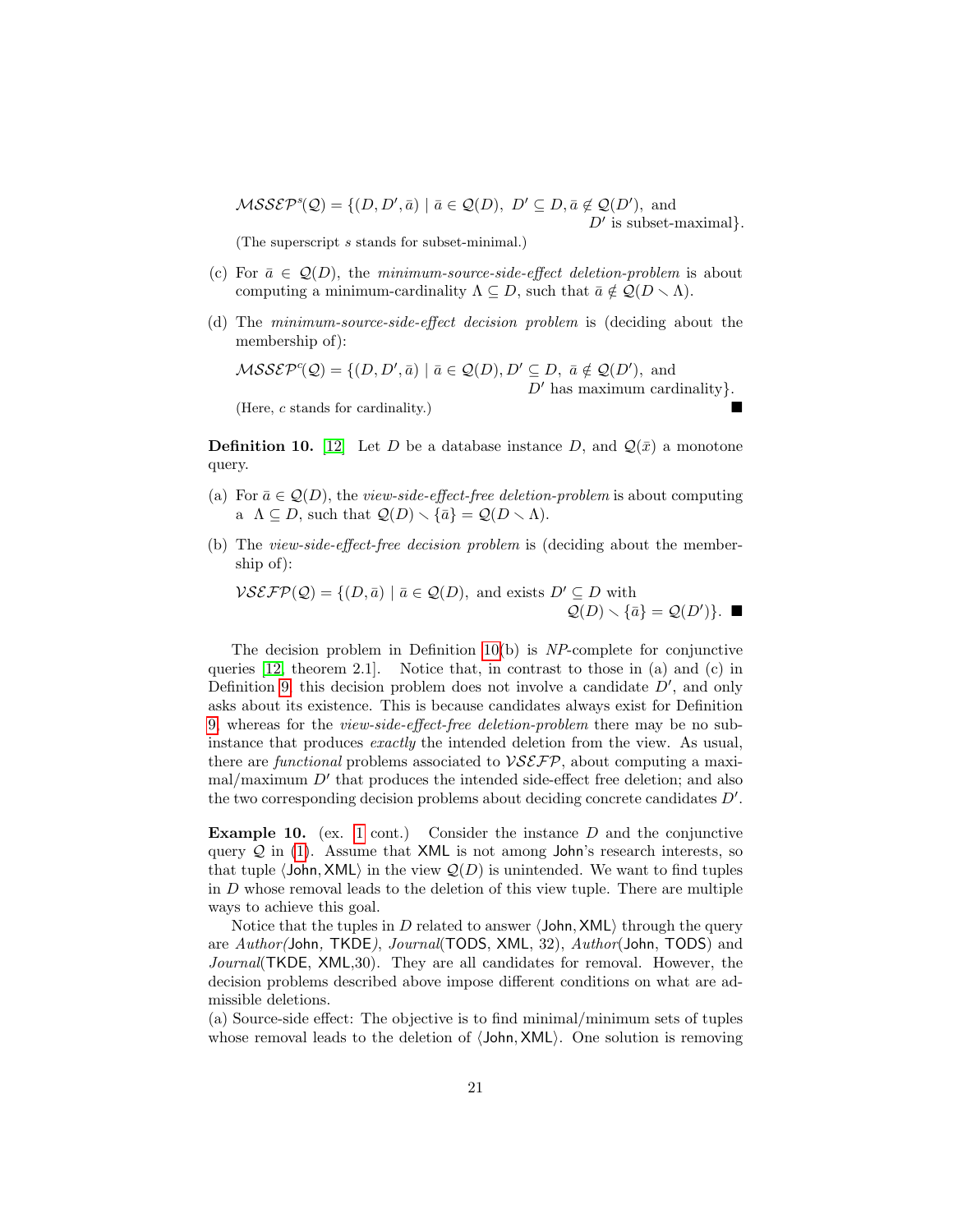$S_1 = \{Author(John, TODS), Author(John, TKDE)\}$  from the Author table. The other solution is removing  $S_2 = \{Journal(TODS, XML,30), Journal(TKDE, XML,$ 30)} from the Journal table.

Furthermore, the removal of either  $S_3$  = {Author(John, TKDE),  $Journal(TODS, XML, 32)$  or  $S_4 = \{Author(John, TODS), Journal(TKDE, XML,$ 30)} eliminates the intended view tuple. Thus,  $S_1$ ,  $S_2$ ,  $S_3$  and  $S_4$  are solutions to both the minimum- and minimal-source side-effect deletion-problems.

(b) View-side effect: Removing any of the sets  $S_1$ ,  $S_2$ ,  $S_3$  or  $S_4$ , leads to the deletion of  $\langle$ John, XML $\rangle$ . However, we now want those sets whose elimination produce no side-effects on the view. That is, their deletion triggers the deletion of  $\langle$  John, XML $\rangle$  from the view, but not of any other tuple in it.

None of the sets  $S_1$ ,  $S_2$ ,  $S_3$  and  $S_4$  is side-effect free. For example, the deletion of  $S_1$  also results in the deletion of  $\langle$ John, CUBE $\rangle$  from the view.

Example 11. (ex. [9](#page-19-3) cont.) It is easy to verify that there is no solution to the view-side-effect-free deletion-problem for answer  $\langle \text{Tom}, f_3 \rangle$  (in the view extension Access). To eliminate this entry from the view, either  $GroupUser(Tom, g_3)$ or  $GroupFiles(f_3, g_3)$  must be deleted from D. Removing the former results in the additional deletion of  $\langle \text{Tom}, f_1 \rangle$  from the view; and eliminating the latter, results in the additional deletion of  $\langle$  John,  $f_3$  $\rangle$ .

However, for the answer  $\langle$  Joe,  $f_1$ , there is a solution to the view-side-effectfree deletion-problem, by removing  $GroupUser($  Joe,  $g_1)$  from D. This deletion does not have unintended side-effects on the view contents.

## 5.2. QA-causality and delete-propagation

In this section we first establish mutual reductions between the deletepropagation problems and QA-causality.

## 5.2.1. Delete propagation from QA-causality.

## In this section, unless otherwise stated, all the database tuples are assumed to be endogenous. $16$

Consider a relational instance  $D$ , a view  $V$  defined by a monotone query  $Q$ . Then, the virtual view extension,  $V(D)$ , is  $Q(D)$ .

For a tuple  $\bar{a} \in \mathcal{Q}(D)$ , the delete-propagation problem, in its most general form, is about deleting a set of tuples from  $D$ , and so obtaining a subinstance D' of D, such that  $\bar{a} \notin \mathcal{Q}(D')$ . It is natural to expect that the deletion of  $\bar{a}$  from  $\mathcal{Q}(D)$  can be achieved through deletions from D of actual causes for  $\bar{a}$  (to be in the view extension). However, to obtain solutions to the different variants of this problem introduced in Section [5.1,](#page-18-1) different combinations of actual causes must be considered.

<span id="page-21-0"></span><sup>16</sup> The reason is that in this section we want to characterize view-deletions in term of causality, but for the former problem we did not partition the database tuples.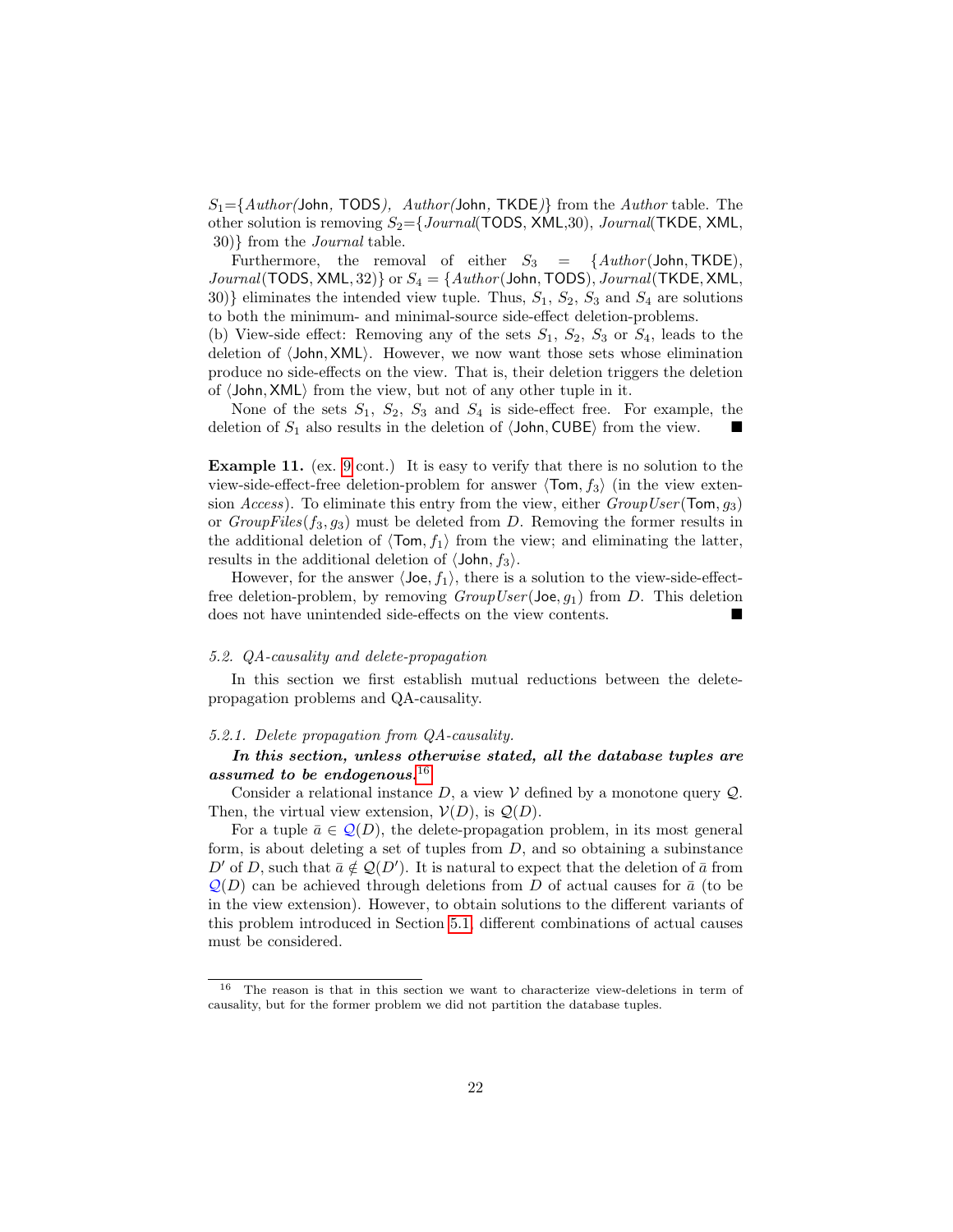First, we show that an actual cause for  $\bar{a}$  forms, with any of its contingency sets, a solution to the minimal-source-side-effect deletion-problem associated to  $\bar{a}$  (cf. Definition [9\)](#page-19-2).

<span id="page-22-0"></span>**Proposition 10.** For an instance  $D$ , a subinstance  $D' \subseteq D$ , a view defined by a monotone query  $\mathcal{Q}(\bar{x})$ , and  $\bar{a} \in \mathcal{Q}(D)$ ,  $(D, D', \bar{a}) \in \mathcal{MSSEP}^s(\mathcal{Q})$  iff there is a  $\tau \in D \setminus D'$ , such that  $\tau \in \text{Causes}(D, \mathcal{Q}(\bar{a}))$  and  $D \setminus (D' \cup {\tau}) \in$  $Cont^s(D, \mathcal{Q}(\bar{a}), \tau).$ 

**Proof:** Suppose first that  $(D, D', \bar{a}) \in MSSE\mathcal{P}^s(\mathcal{Q})$ . Then, according to Def-inition [9,](#page-19-2)  $\bar{a} \notin \mathcal{Q}(D')$ . Let  $\Lambda = D \setminus D'$ . For an arbitrary element  $\tau \in \Lambda$ (clearly,  $\Lambda \neq \emptyset$ ), let  $\Gamma := \Lambda \setminus {\tau}$ . Due to the subset-maximality of D' (then, subset-minimality of  $\Lambda$ ), we obtain:  $D \setminus (\Gamma \cup \{\tau\}) \not\models \mathcal{Q}(\bar{a})$ , but  $D \setminus \Gamma \models \mathcal{Q}(\bar{a})$ . Therefore,  $\tau$  is an actual cause for  $\bar{a}$ .

For the other direction, suppose  $\tau \in \text{Causes}(D, \mathcal{Q}(\bar{a}))$  and  $D \setminus (D' \cup \{\tau\}) \in$ Cont<sup>s</sup>(D, Q( $\bar{a}$ ),  $\tau$ ). Let  $\Gamma := D \setminus (D' \cup \{\tau\})$ . From the definition of an actual cause, we obtain that  $\bar{a} \notin \mathcal{Q}(D \setminus (\Gamma \cup \{\tau\})$ . So,  $\bar{a} \notin \mathcal{Q}(D')$  (notice that  $D' = D \setminus (\Gamma \cup \{\tau\})$ . Since  $\Gamma$  is a subset-minimal contingency set for  $\tau$ ,  $D'$  is a subset-maximal subinstance that enjoys the mentioned property. So,  $(D, D', \bar{a}) \in \mathcal{MSSEP}^s$  $(\mathcal{Q}).$ 

Corollary 1. For a view defined by a monotone query, deciding if a set of source deletions producing the deletion from the view is subset minimal is in polynomial time in data.

Proof: This follows from the connection between QA-causality and deletepropagation established in Proposition [10,](#page-22-0) and the fact that deciding a cause for a monotone query and deciding the subset minimality of an associated contingency set candidate are both in polynomial time in data [\[47,](#page-43-2) [7\]](#page-41-1).

We show next that, in order to minimize the number of side-effects on the source (the problem in Definition  $9(c)$ ), it is good enough to pick a most responsible cause for  $\bar{a}$  with any of its minimum-cardinality contingency sets.

<span id="page-22-1"></span>**Proposition 11.** For an instance  $D$ , a subinstance  $D' \subseteq D$ , a view V defined by a monotone query Q, and  $\bar{a} \in \mathcal{Q}(D)$ ,  $(D, D', \bar{a}) \in \mathcal{MSSEP}^c(\mathcal{Q})$  iff there is a  $\tau \in D \setminus D'$ , such that  $\tau \in \mathcal{MRC}(D, \mathcal{Q}(\bar{a}))$ ,  $\Gamma := D \setminus (D' \cup \{\tau\}) \in$  $Cont^s(D, \mathcal{Q}(\bar{a}), \tau)$ , and there is no  $\Gamma' \in Cont^s(D, \mathcal{Q}(\bar{a}), \tau)$  with  $|\Gamma'| < |\Gamma|$ .

**Proof:** Similar to the proof of Proposition [10.](#page-22-0)

In relation to the problems involved in this proposition, the decision problems associated to computing a minimum-side-effect source deletion and computing the responsibility of a cause, both for monotone queries, have been independently established as NP-complete in data, in [\[12\]](#page-41-5) and [\[7\]](#page-41-1), resp.

<span id="page-22-2"></span>Example 12. (ex. [10](#page-20-1) cont.) We obtained the followings solutions to the minimum- (and also minimal-) source-side-effect deletion-problem for the view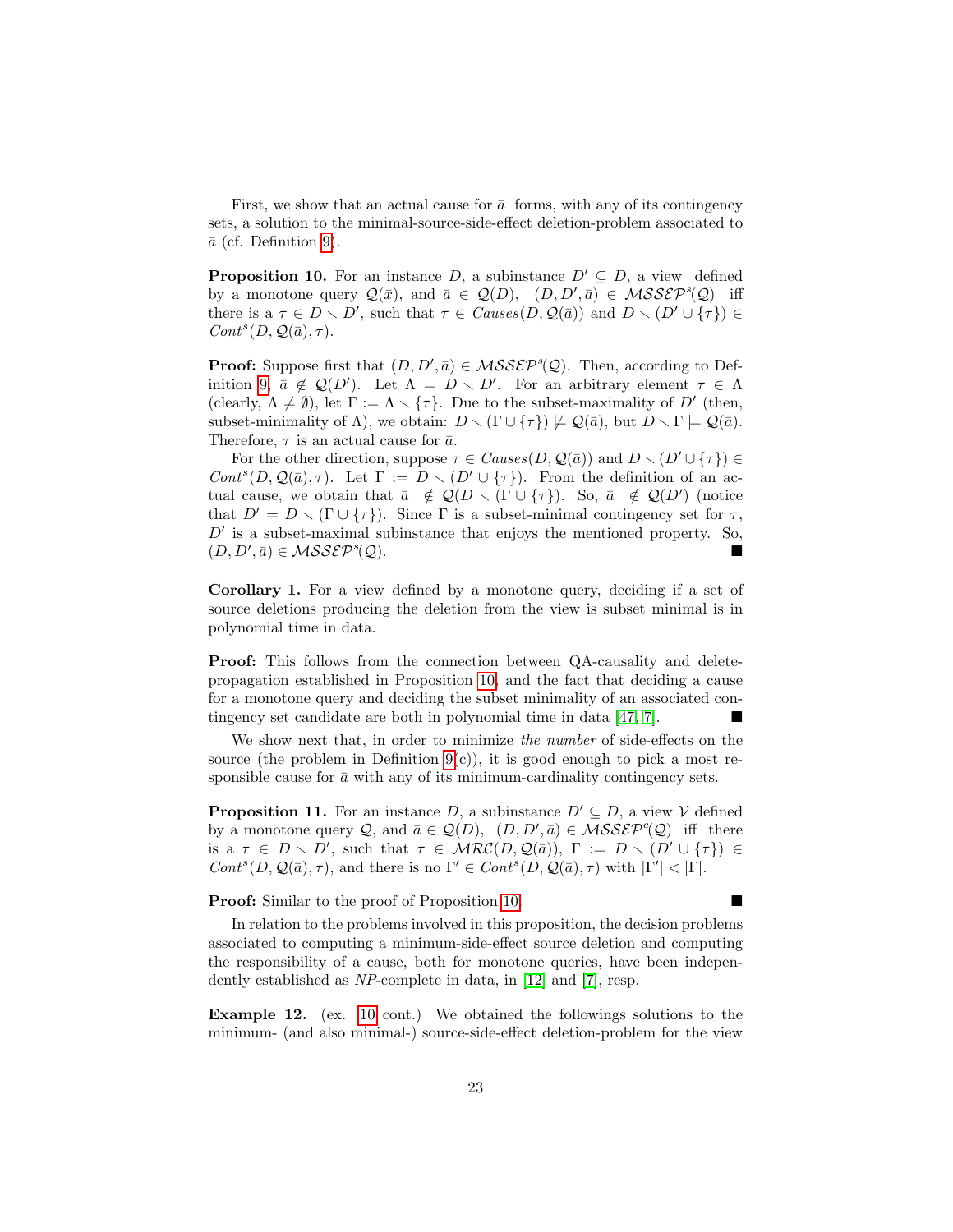tuple  $\langle$  John, XML $\rangle$ :

- $S_1 = \{Author(John, TODS), Author(John, TKDE)\},\$
- $S_2$  = {*Journal*(TODS, XML, 30), *Journal*(TKDE, XML, 30)},
- $S_3$  = { $Author(John, TKDE)$ ,  $Journal(TODS, XML, 32)$ },
- $S_4 = \{Author(John, TODS), Journal(TKDE, XML, 30)\}.$

On the other side, in Example [1,](#page-6-3) we showed that the tuples Author(John,TODS), Journal(TKDE,XML,30), Author(John,TKDE), and Journal(TODS, XML,32) are actual causes for the answer  $\langle$  John, XML $\rangle$  (to the view query). In particular, for the cause  $Author(John, TODS)$  we obtained two contingency sets:  $\Gamma_1$  =  ${Author(John, TKDE)}$  and  $\Gamma_2 = {Journal(TKDE, XML,30)}.$ 

It is easy to verify that each actual cause for answer  $\langle$  John, XML $\rangle$ , together with any of its subset-minimal (and minimum-cardinality) contingency sets, forms a solution to the minimal- (and minimum-) source-side-effect deletionproblem for  $\Delta M$ L). For illustration,  $\{Author(John, TODS)\}\cup \Gamma_1$  coincides with  $S_1$ , and  $\{Author(John, TODS)\} \cup \Gamma_1$  coincides with  $S_4$ . Thus, both of them are solutions to minimal- (and minimum-) source-side-effect deletion-problem for the view tuple  $\langle$  John, XML $\rangle$ . This confirms Propositions [10](#page-22-0) and [11.](#page-22-1)

Now we consider a variant of the functional problem in Definition  $9(c)$ , about computing the minimum number of source deletions. The next result is obtained from the  $\widetilde{FP}^{NP(log(n))}$ -completeness of computing the highest responsibility associated to a query answer (i.e. the responsibility of the most responsible causes for the answer) [\[59,](#page-44-0) prop. 42].

Proposition 12. Computing the size of a solution to a minimum-source-sideeffect deletion-problem is  $FP^{NP(log(n))}$ -hard.

Proof: By reduction from computing responsibility of a most responsible cause (cf. Definition [3\)](#page-9-2) via the characterization in Proposition [11.](#page-22-1)

#### 5.2.2. QA-causality from delete-propagation.

In this subsection we assume that all tuples are endogenous since the endogenous vs. exogenous classification has not been considered on the view update side (but cf. Section [8.2\)](#page-39-0).

Consider a relational instance D, and a monotone query Q with  $\bar{a} \in \mathcal{Q}(D)$ . We will show that actual causes and most responsible causes for  $\bar{a}$  can be obtained from different variants of the delete-propagation problem associated with  $\bar{a}$ .

First, we show that actual causes for a query answer can be obtained from the solutions to a corresponding minimal-source-side-effect deletion-problem.

<span id="page-23-0"></span>**Proposition 13.** For an instance D and a monotone query  $\mathcal{Q}(\bar{x})$  with  $\bar{a} \in \mathcal{Q}$  $\mathcal{Q}(D)$ ,  $\tau \in D$  is an actual cause for  $\bar{a}$  iff there is a  $D' \subseteq D$  with  $\tau \in (D \setminus D')$ and  $(D, D', \bar{a}) \in \mathcal{MSSEP}^s(\mathcal{Q})$ .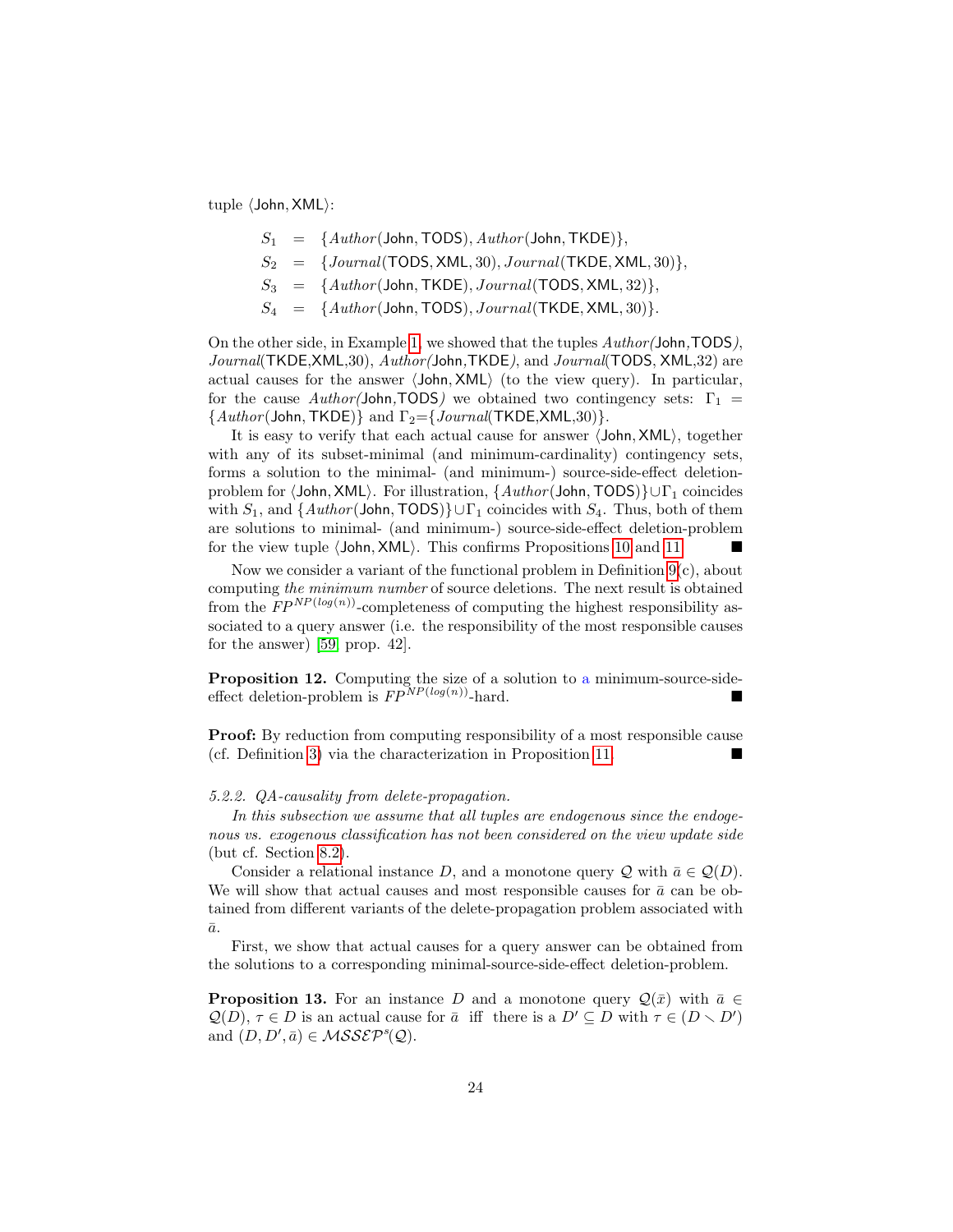**Proof:** Suppose  $\tau \in D$  is an actual cause for  $\bar{a}$  with a subset-minimal contingency set  $\Gamma \subseteq D$ . Let  $\Lambda = \Gamma \cup \{\tau\}$  and  $D' = D \setminus \Lambda$ . It is clear that  $\bar{a} \notin \mathcal{Q}(D')$ . Then, due to the subset-minimality of  $\Lambda$ , we obtain that  $(D, D', \bar{a}) \in \mathcal{MSSEP}^s(\mathcal{Q})$ . A similar argument applies to the other direction. È

Similarly, most-responsible causes for a query answer can be obtained from solutions to a corresponding minimum-source-side-effect deletion-problem.

**Proposition 14.** For an instance D and a monotone query  $\mathcal{Q}(\bar{x})$  with  $\bar{a} \in \mathcal{Q}(\bar{x})$  $\mathcal{Q}(D)$ ,  $\tau \in D$  is a most responsible actual cause for  $\bar{a}$  iff there is a  $D' \subseteq D$ with  $t \in (D \setminus D')$  and  $(D, D', \bar{a}) \in \mathcal{MSSEPP}^c(\mathcal{Q})$ .

**Proof:** Similar to the proof of Proposition [13.](#page-23-0) ■

Example 13. (ex. [1](#page-6-3) and [12](#page-22-2) cont.) Assume all tuples are endogenous. We obtained  $S_1, S_2, S_3$  and  $S_4$  as solutions to the minimal- (and minimum-) sourceside-effect deletion-problems for the view-element  $\langle$  John, XML $\rangle$ . Let S be their union, i.e.  $S = \{Author(John, TODS), Journal(TKDE, XML, 30), Author(John,$  $TKDE$ ,  $Journal(TODS, XML, 32)$ .

We can see that  $S$  contains actual causes for  $\langle$  John, XML $\rangle$ . In this case, actual causes are also most responsible causes. This coincides with the results obtained in Example [1,](#page-6-3) and confirms Propositions [13](#page-23-0) and [14.](#page-24-0)

Consider a view defined by a query  $\mathcal Q$  as in Proposition [14.](#page-24-0) Deciding if a candidate contingency set (for an actual cause  $\tau$ ) has minimum cardinality (giving to  $\tau$  its responsibility value) is the complement of checking if a set of tuples is a maximum-cardinality repair (i.e a cardinality-based repair [\[4\]](#page-40-0)) of the given instance with respect to the denial constraint that has Q as violation view (instantiated on  $\tau$ ). The latter problem is in *coNP*-hard in data [\[46,](#page-43-10) [2\]](#page-40-2). Thus, we obtain that checking minimum-cardinality contingency sets is NP-hard in data. Appealing to Proposition [14,](#page-24-0) we can reobtain via repairs and causality the result in [\[12\]](#page-41-5) about the NP-completeness of  $MSS\mathcal{E}\mathcal{P}^c(\mathcal{Q})$ . We illustrate the connection with an example.

**Example 14.** Consider the instance  $D$  as below, and the view  $V$  defined by the query  $V(y) \leftarrow R(x, y), S(y)$ .

A view element (and query answer) is:  $\langle a_1 \rangle$ 

| is: $\langle a_1 \rangle$ .                      |       | $A \perp B$ |  |       |
|--------------------------------------------------|-------|-------------|--|-------|
| Now, the denial constraint that has              | $a_1$ | $a_4$       |  | $a_1$ |
| this (instantiated) view as violation            | $a_2$ | $a_1$       |  | $a_2$ |
| view is $\kappa$ : $\neg V(a_1)$ , equivalently, | $a_3$ | $a_1$       |  | $a_3$ |

 $\kappa$ : ¬ $\exists x (R(x, a_1) \wedge S(a_1))$ . Instance D is inconsistent with respect to  $\kappa$ , and has to be repaired by keeping a consistent subset of D of maximum cardinality. The only cardinality-repair is:  $D \setminus \{S(a_1)\}\$ . The complement of this repair,  $\Gamma = \{S(a_1)\}\$ , will be the minimum-cardinality contingency set for any cause in D for the query answer, i.e. for  $R(a_2, a_1)$  and  $R(a_3, a_1)$ , but not for the cause  $S(a_1)$ , which is a counterfactual cause. Cf. [\[7\]](#page-41-1) for more details on the relationship between repairs and causes with their contingency sets.

<span id="page-24-0"></span>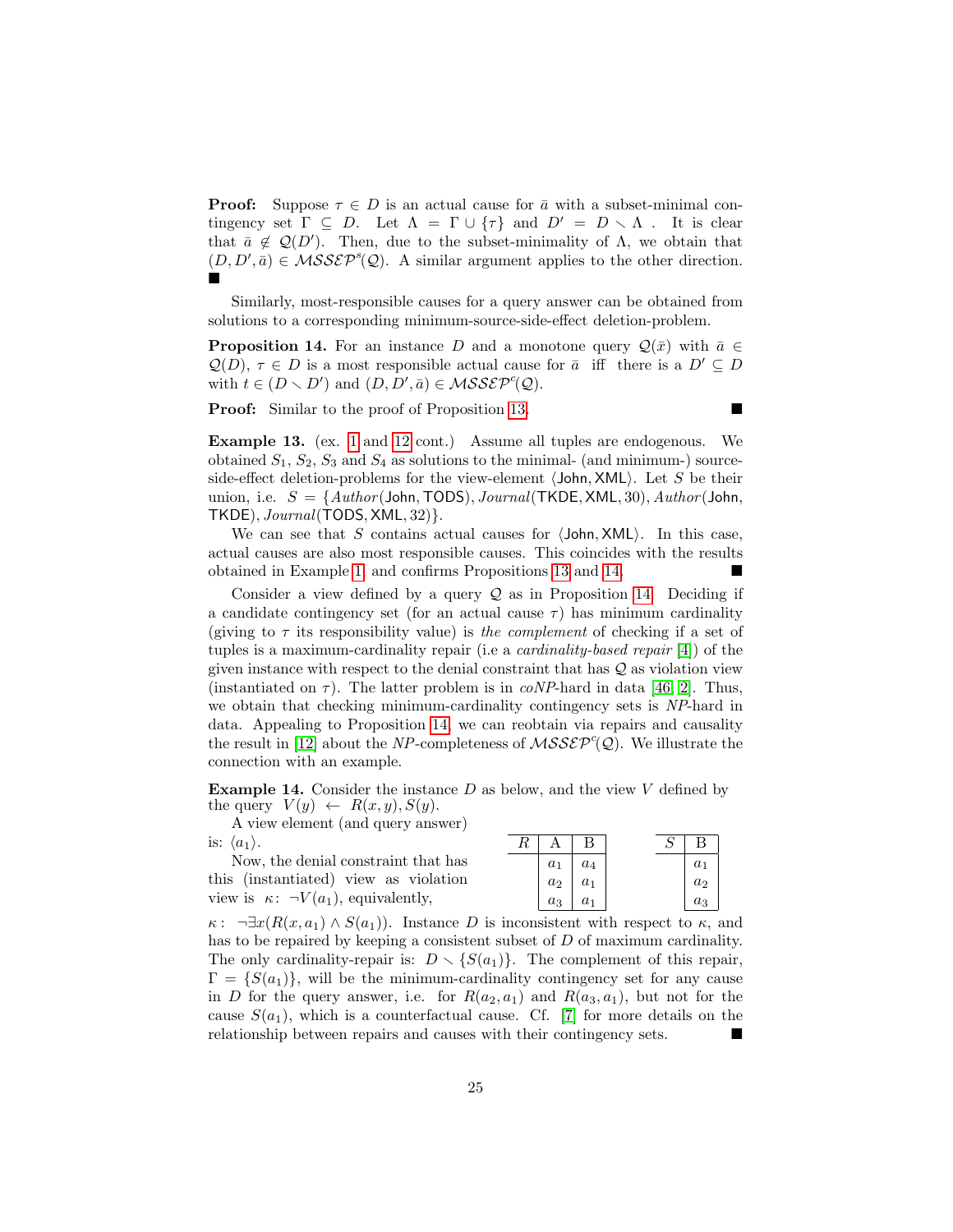## <span id="page-25-0"></span>6. View-Conditioned Causality

## 6.1. VC-causality and its decision problems

QA-causality is defined for a fixed query  $\mathcal Q$  and a fixed answer  $\bar a$ . However, in practice one often has multiple queries and/or multiple answers. For a query with several answers one might be interested in causes for a fixed answer, on the condition that the other query answers are correct. This form of conditioned causality was suggested in [\[48\]](#page-43-3); and formalized in [\[49\]](#page-43-4), in a more general, nonrelational setting, to give an account of the effect of a tuple on multiple outputs (views). Here we adapt this notion of view-conditioned causality to the case of a single query, with possibly several answers. We illustrate first the notion with a couple of examples.

<span id="page-25-3"></span>**Example [1](#page-6-3)5.** (ex. 1 cont.) Consider again the answer  $\langle$  John, XML $\rangle$  to  $Q$ . Suppose this answer is unexpended and likely to be wrong, while all other answers to Q are known to be correct. In this case, it makes sense that for the causality status of  $\langle$ John, XML $\rangle$  only those contingency sets whose removal does not affect the correct answers to the query are admissible. In other words, the hypothetical states of the database  $D$  that do not provide the correct answers are not considered.

<span id="page-25-2"></span>**Example 16.** (ex. [9](#page-19-3) cont.) Consider the query in  $(3)$  as defining a view Access, collecting users and the files they can access.

Suppose we observe that a particular file is accessible by an unauthorized user (an unexpected answer to the query), while all other users' accesses are known to be authorized (i.e. the other answers to the query are deemed to be correct). We want to find out the causes for this unexpected observation. For this task, contingency sets whose removal do not return the correct answers anymore should not be considered.

More generally, consider a query  $\mathcal{Q}$  with  $\mathcal{Q}(D) = {\bar{a}_1, \ldots, \bar{a}_n}$ . Fix an answer, say  $\bar{a}_1 \in \mathcal{Q}(D)$ , while the other answers will be used as a condition on  $\bar{a}_1$ 's causality. Intuitively,  $\bar{a}_1$  is somehow unexpected, we look for causes, but considering the other answers as "correct". This has the effect of reducing the spectrum of contingency sets, by keeping  $Q(D)$ 's extension fixed (the fixed *view*) extension), except for  $\bar{a}_1$  [\[49\]](#page-43-4).

<span id="page-25-1"></span>**Definition 11.** Given an instance D and a monotone query Q, consider  $\bar{a} \in$  $\mathcal{Q}(D)$ , and  $V := \mathcal{Q}(D) \setminus {\overline{a}}$ :

- (a) Tuple  $\tau \in D^n$  is a view-conditioned counterfactual cause (vcc-cause) for  $\bar{a}$ in D relative to V if  $\bar{a} \notin \mathcal{Q}(D \setminus {\tau})$  but  $\mathcal{Q}(D \setminus {\tau}) = V$ .
- (b) Tuple  $\tau \in D^n$  is a view-conditioned actual cause (vc-cause) for  $\bar{a}$  in D *relative to V* if there exists a contingency set,  $\Gamma \subseteq D^n$ , such that  $\tau$  is a vcc-cause for  $\bar{a}$  in  $D \setminus \Gamma$  relative to V.
- (c) vc-Causes $(D, \mathcal{Q}(\bar{a}))$  denotes the set of all vc-causes for  $\bar{a}$ .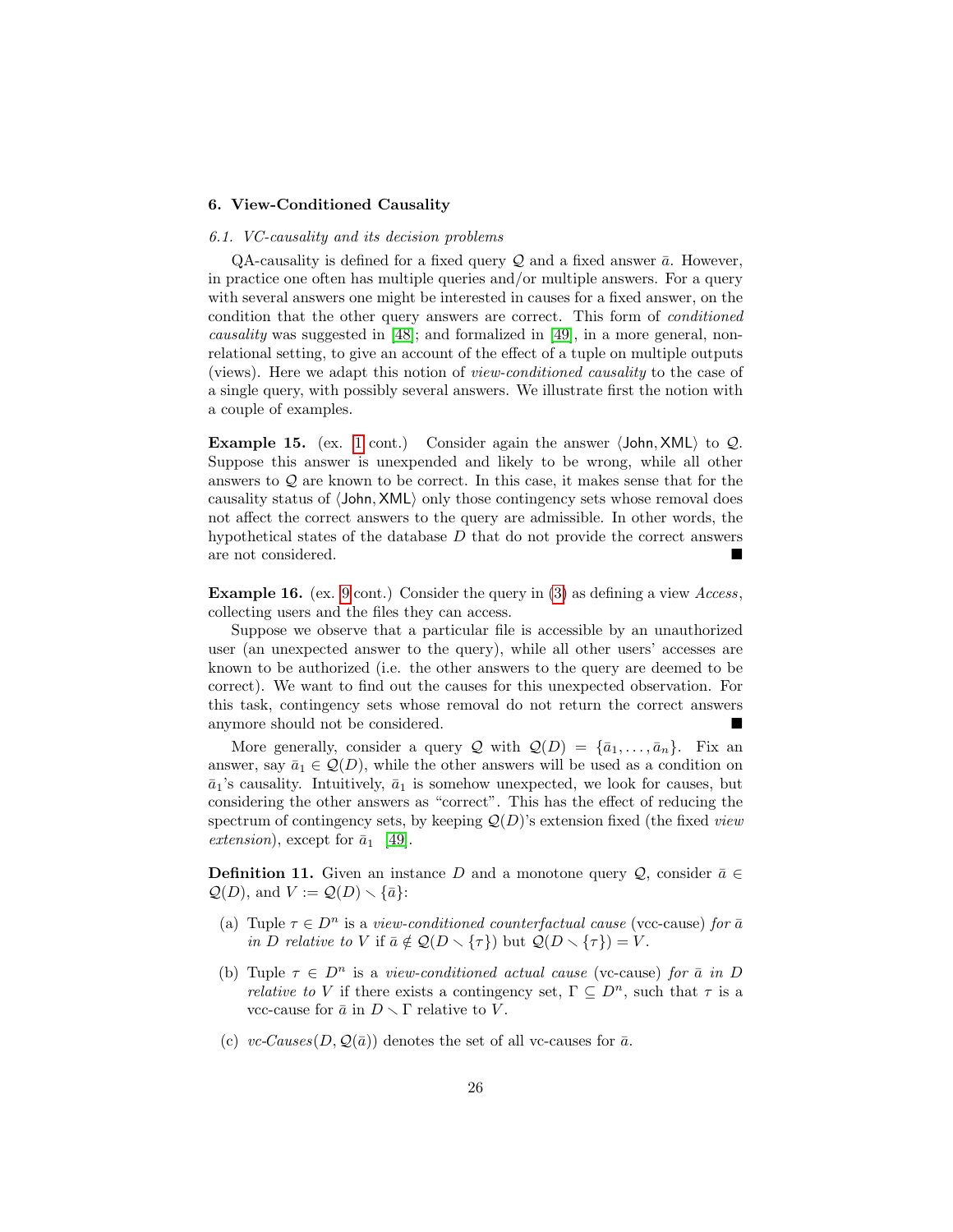(d) The vc-causal responsibility of a tuple  $\tau$  for answer  $\bar{a}$  is  $vc \rightarrow \rho_{\mathcal{Q}(\bar{a})}^D(\tau) := \frac{1}{1+|\Gamma|}$ , where  $|\Gamma|$  is the size of the smallest contingency set that makes  $\tau$  a vc-cause for  $\bar{a}$ .

Notice that the implicit conditions on vc-causality in Definition [11\(](#page-25-1)b) are:  $\bar{a} \in$  $\mathcal{Q}(D \setminus \Gamma)$ ,  $\bar{a} \notin (\mathcal{D} \setminus (\Gamma \cup \{\tau\}))$ , and  $\mathcal{Q}(D \setminus (\Gamma \cup \{\tau\})) = V$ . In the following, we will omit saying "relative to  $V$ " since the fixed contents can be understood from the context.

Clearly, vc-Causes $(D, Q(\bar{a})) \subseteq$  Causes $(D, Q(\bar{a}))$ , but not necessarily the other way around. Furthermore, the causal responsibility and the vc-causal responsibility of a tuple as a cause, resp. vc-cause, for a same query answer may take different values.

Example 17. (ex. [9](#page-19-3) and [16](#page-25-2) cont.) The extension for the *Access* view, given by query  $(3)$ , is as follows:

| Access(D) | User | File   |
|-----------|------|--------|
|           | Joe  | $f_1$  |
|           | Joe  | $f_2$  |
|           | Tom  | $f_1$  |
|           | Tom  | $f_2$  |
|           | Tom  | $f_3$  |
|           | John | $f_1$  |
|           | John | ք<br>3 |

Assume the access of Joe to file  $f_1$ -corresponding to the query answer  $\langle$ Joe,  $f_1$ }- is deemed to be unauthorized, while all other users' accesses are considered to be authorized, i.e. the other answers to the query are considered to be correct.

First,  $GroupUser($  Joe,  $g_1$ ) is a counterfactual cause for answer  $\langle$  Joe,  $f_1$ <sub>i</sub>, and then also an actual cause, with empty contingency set. Now we are interested in causes for the answer  $\langle$  Joe,  $f_1$  that keep all the other answers untouched.  $GroupUser(\textsf{Joe}, q_1)$  is also a vcc-cause.

In fact,  $Access(D \setminus \{GroupUser(\text{Joe}, g_1)\}) = Access(D) \setminus \{\text{Joe}, f_1\}\$ , showing that after the removal of  $GroupUser(\text{Joe}, g_1)$ , all the other previous answers, i.e. those in the table  $Access(D)$  above and different from  $\langle$  Joe,  $f_1$ }, remain. So,  $GroupUser(\text{Joe}, g_1)$  is a vc-cause with empty contingency set, or equivalently, a vcc-cause.

GroupFile(f<sub>1</sub>, g<sub>1</sub>) is also an actual cause for  $\langle$ Joe, f<sub>1</sub> $\rangle$ , actually a counterfactual cause. However, it is not a vcc-cause, because its removal leads to the elimination of the previous answer  $\langle$ John,  $f_1$ ). Even less could it be a vc-cause, because deleting a non-empty contingency set together with  $GroupFile(f_1, g_1)$ can only make things worse: answer  $\langle$  John,  $f_1$  would still be lost.

Actually,  $GroupUser(\text{Joe}, g_1)$  is the only vc-cause and the only vcc-cause for  $\langle$ Joe,  $f_1$ .

Let us assume that, instead of  $D$ , we have instance  $D'$ , with extensions: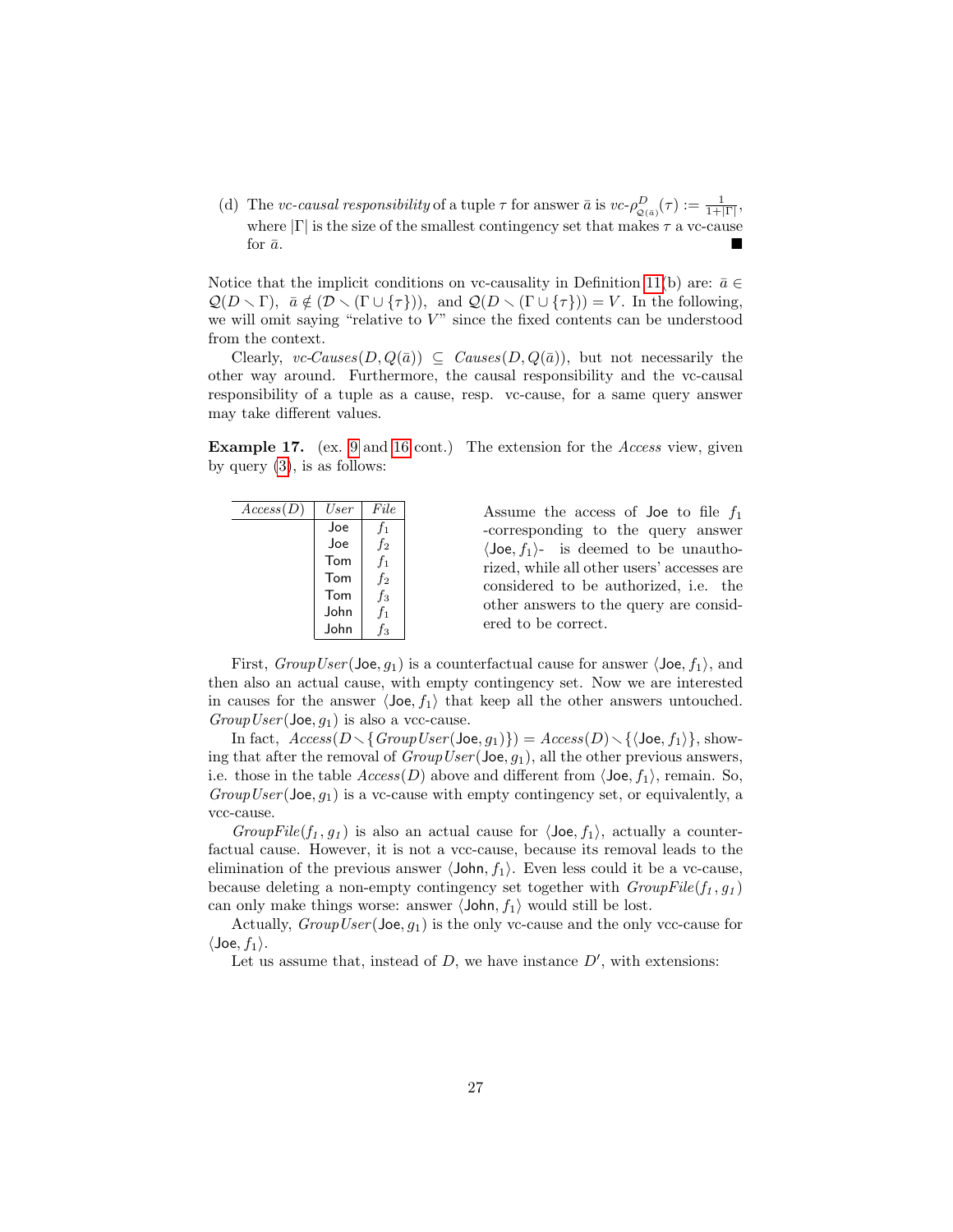| GroupUser' | User | Group |             |                |       |
|------------|------|-------|-------------|----------------|-------|
|            | Joe  | 90    | GroupFiles' | File           | Group |
|            | Joe  | 91    |             | J1             | 90    |
|            | Joe  | $g_2$ |             | J1             | $g_1$ |
|            | John | $g_1$ |             | J <sub>1</sub> | 93    |
|            | Tom  | 92    |             | $f_2$          | 92    |
|            | Tom  | 93    |             | Jз             | 93    |
|            | John | 93    |             |                |       |

The answers to the query are the same as with  $D$ , in particular, we still have  $\langle$ Joe,  $f_1 \rangle$  as an answer to the query.

With the modified instance,  $GroupUser($  Joe,  $g_1$ ) is not a counterfactual cause for  $\langle$ Joe,  $f_1$  anymore, since this answer can still be obtained via the tuples involving  $g_0$ . However,  $GroupUser($  Joe,  $g_1$ ) is an actual cause, with minimal contingency sets:  $\Gamma_1 = \{GroupUsers(\text{Joe}, g_0)\}$  and  $\Gamma_2 = \{GroupFiles(f_1, g_0)\}.$ 

 $GroupUser(\textsf{Joe}, g_1)$  is not a vcc-cause any longer, but it is a vc-cause, with minimal contingence sets  $\Gamma_1$  and  $\Gamma_2$  as above: Removing  $\Gamma_1$  or  $\Gamma_2$  from D' keeps  $\langle$ Joe,  $f_1 \rangle$  as an answer. However, both under  $D' \setminus (\Gamma_1 \cup \{GroupUser(\text{Joe}, g_1)\})$ and  $D' \setminus (\Gamma_2 \cup \{GroupUser(\text{Joe}, g_1)\})$  the answer  $\langle \text{Joe}, f_1 \rangle$  is lost, but the other answers stay.

<span id="page-27-0"></span>**Example [1](#page-6-3)8.** (ex. 1 and [15](#page-25-3) cont.) The answer  $\langle$  John, XML $\rangle$  does not have any vc-cause. In fact, consider for example the tuple Author(John, TODS) that is an actual cause for  $\langle$ John, XML $\rangle$ , with two contingency sets,  $\Gamma_1$  and  $\Gamma_2$ . It is easy to verify that none of these contingency sets satisfies the condition in Definition [11\(](#page-25-1)b). For example, the original answer  $\langle$ John, CUBE $\rangle$  is not preserved in  $D \setminus \Gamma_1$ . The same argument can be applied to all actual causes for  $\langle$  John, XML $\rangle$ .

Notice that Definition [11](#page-25-1) could be generalized by considering that several answers are unexpected and the others are correct. This generalization can only affect the admissible contingency sets.

The notions of vc-causality and vc-responsibility have corresponding decisions problems, which can be defined in terms similar to those for plain causality and responsibility.

<span id="page-27-1"></span>**Definition 12.** (a) The *vc-causality decision problem* (VCDP) is about membership of  $VCDP(Q) = \{(D, \bar{a}, \tau) | \bar{a} \in Q(D) \text{ and } \tau \in vc\text{-}Causes(D, Q(\bar{a})) \}.$ (b) The vc-causal responsibility decision problem is about membership of:

 $\mathcal{VRDP}(\mathcal{Q}) = \{ (D, \bar{a}, \tau, v) \mid \tau \in D^n, v \in \{0\} \cup \{\frac{1}{k} \mid k \in \mathbb{N}^+\}, D \models \mathcal{Q}(\bar{a}),$ and  $vc$ - $\rho_{\mathcal{Q}}^{\mathcal{D}}(\tau) > v$ .

Leaving the answers to a view fixed when finding causes for a query answer is a strong condition. Actually, as Example [18](#page-27-0) shows, sometimes there are no vc-causes. For this reason it makes sense to study the complexity of deciding whether a query answer has a vc-cause or not. This is a relevant problem. For illustration, consider the query Access in Example [16.](#page-25-2) The existence of a vccause for an unexpected answer (unauthenticated access) to this query, tells us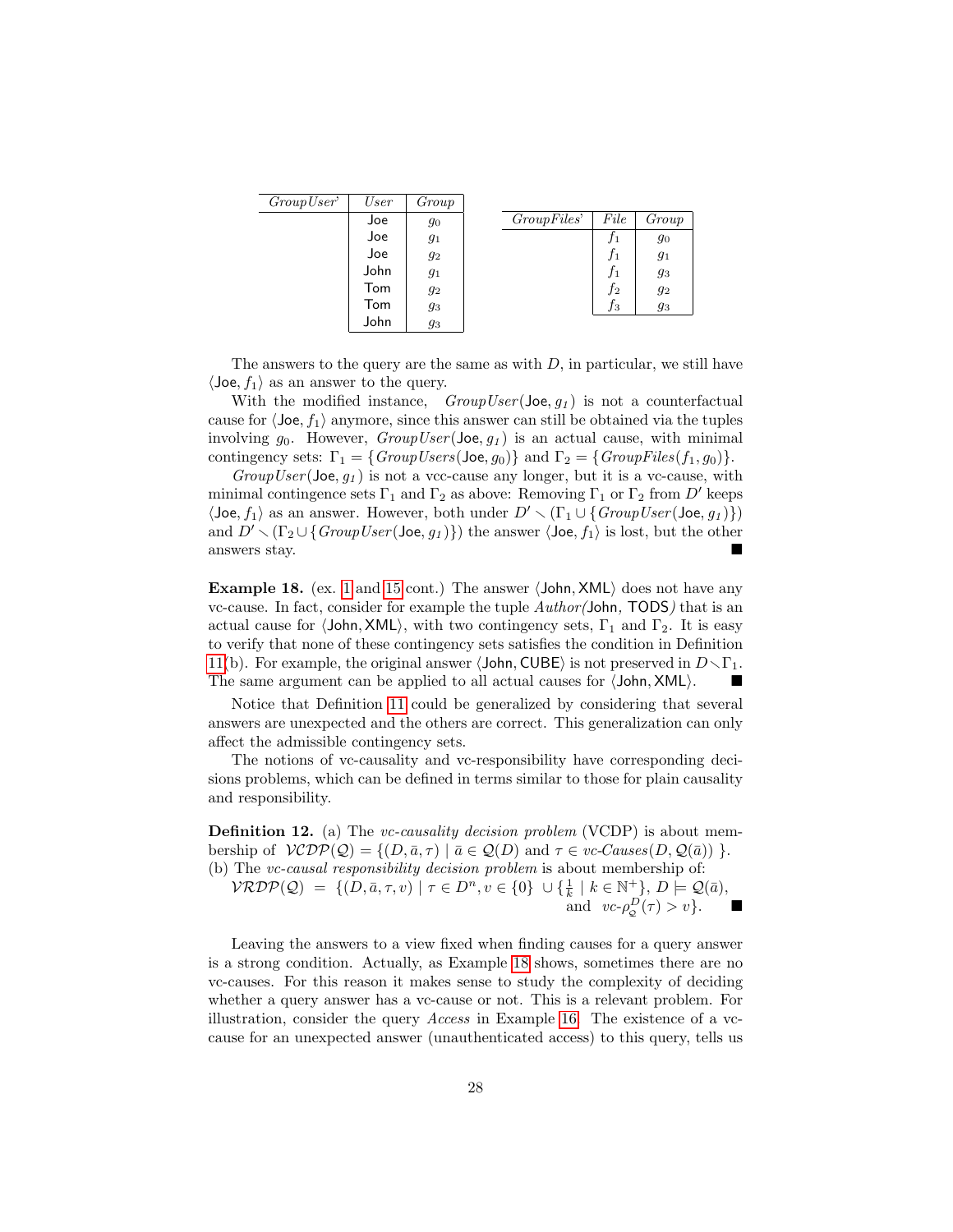that it is possible to revoke the unauthenticated access without restricting other users' access permissions.

<span id="page-28-3"></span>**Definition 13.** For a monotone query  $Q$ , the *vc-cause existence problem* (VCEP) is (deciding about membership of):

 $\mathcal{VCEP}(\mathcal{Q}) = \{ (D, \bar{a}) \mid \bar{a} \in \mathcal{Q}(D) \text{ and } vc\text{-}Causes(D, \mathcal{Q}(\bar{a})) \neq \emptyset \}.$ 

#### <span id="page-28-4"></span>6.2. Characterization of vc-causality

In this section we establish mutual reductions between the delete-propagation problem and view-conditioned QA-causality. They will be used in Section [6.3](#page-28-0) to obtain some complexity results for view-conditioned causality.

Next, we show that, in order to check if there exists a solution to the viewside-effect-free deletion-problem for  $\bar{a} \in V(D)$  (cf. Definition [10\)](#page-20-0), it is good enough to check if  $\bar{a}$  has a view-conditioned cause for  $\bar{a}$ <sup>[17](#page-28-1)</sup>

<span id="page-28-2"></span>**Proposition 15.** For an instance  $D$  and a view defined by a monotone query  $\mathcal{Q}$ , with  $\bar{a} \in \mathcal{Q}(D)$ ,  $(D, \bar{a}) \in \mathcal{VSEFP}(\mathcal{Q})$  iff vc-Causes $(D, \mathcal{Q}(\bar{a})) \neq \emptyset$ .

**Proof:** Assume  $\bar{a}_1$  has a view-conditioned cause  $\tau$ . According to Definition [11,](#page-25-1) there exists a  $\Gamma \subseteq D$ , such that  $D \setminus (\Gamma \cup \{\tau\}) \not\models \mathcal{Q}(\bar{a}), D \setminus \Gamma \models \mathcal{Q}(\bar{a}),$  and  $D \setminus (\Gamma \cup \{\tau\}) \models \mathcal{Q}(\bar{a}')$ , for every  $\bar{a}' \in \mathcal{Q}(D)$  with  $\bar{a}' \neq \bar{a}$ . So,  $\Gamma \cup \{\tau\}$  is a viewside-effect-free delete-propagation solution for  $\bar{a}$ ; and  $(D, \bar{a}) \in \mathcal{VSEFP}(\mathcal{Q})$ . A similar argument applies in the other direction.

Example 19. (ex. [10,](#page-20-1) [12](#page-22-2) and [18](#page-27-0) cont.) We obtained in Example [10\(](#page-20-1)b) that there is no view-side-effect-free solution to the delete-propagation problem for the view tuple  $\langle$  John, XML $\rangle$ . This coincides with the result in Example [18,](#page-27-0) and confirms Proposition [15.](#page-28-2)

Next, we show that vc-causes for an answer can be obtained from solutions to a corresponding view-side-effect-free deletion-problem.

**Proposition 16.** For an instance  $D = D^n \cup D^x$  and a monotone query  $\mathcal{Q}(\bar{x})$ with  $\bar{a} \in \mathcal{Q}(D)$ ,  $\tau \in D^n$  is a vc-cause for  $\bar{a}$  iff there is  $D' \subseteq D$ , with  $\tau \in$  $(D \setminus D') \subseteq D^n$ , that is a solution to the view-side-effect-free deletion-problem for  $\bar{a}$ .

**Proof:** Similar to the proof of Proposition [13.](#page-23-0)

## <span id="page-28-0"></span>6.3. Complexity of vc-causality

In the following, we investigate the complexity of the view-conditioned causality problem (cf. Definition [12\)](#page-27-1). For this, we take advantage of the connection between vc-causality and view-side-effect-free delete-propagation.

<span id="page-28-1"></span><sup>&</sup>lt;sup>17</sup> Since this delete-propagation problem does not explicitly involve anything like contingency sets, the existential problem in Definition [10\(](#page-20-0)b) is the right one to consider.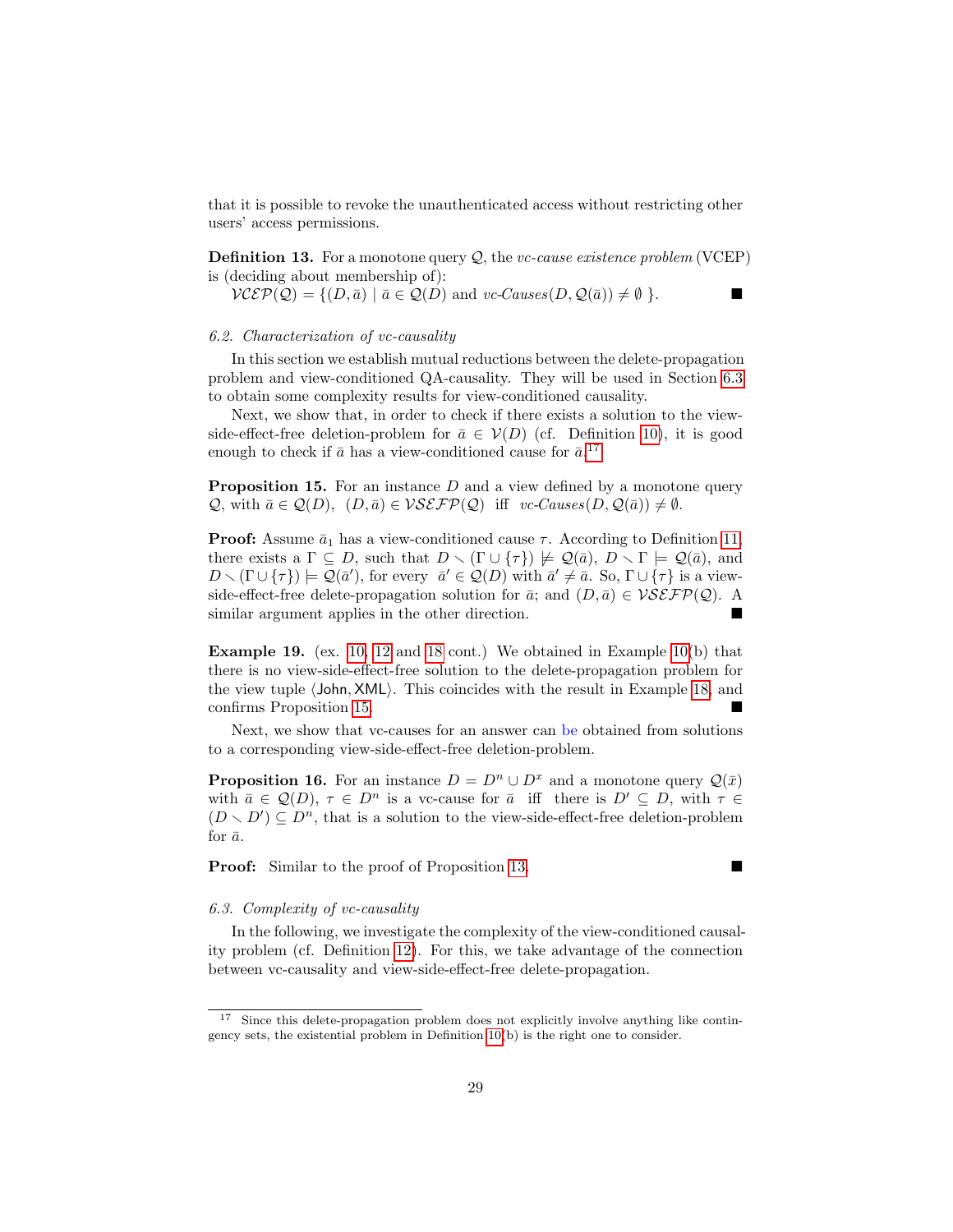First, the following result about the *vc-cause existence problem* (cf. Definition [13\)](#page-28-3) is obtained from the NP-completeness of the view-side-effect-free delete-propagation decision problem for conjunctive views [\[12,](#page-41-5) theorem 2.1] and Proposition [15.](#page-28-2)

## **Proposition 17.** For CQs  $Q$ ,  $VCEP(Q)$  is NP-complete (in data).

**Proof:** For membership of NP, the following is a non-deterministic PTIME algorithm for  $VC\mathcal{E}P$ : Given D and answer  $\bar{a}$  to Q, guess a subset  $\Gamma \subseteq D^n$  and a tuple  $\tau \in D^n$ , return yes if  $\tau$  is a vc-cause for  $\bar{a}$  with contingency set  $\Gamma$ ; otherwise return no. This test can be performed in PTIME in the size of D.

Hardness is by the reduction from the (NP-hard) view-side-effect-free deletepropagation problem that is explicitly given in the formulation of Proposition [15.](#page-28-2)

The next result is about deciding vc-causality (cf. Definition [12\)](#page-27-1).

## <span id="page-29-0"></span>**Proposition 18.** For CQs  $Q$ ,  $VCDP(Q)$  is NP-complete (in data).

**Proof:** Membership: For an input  $(D, \bar{a})$ , non-deterministically guess  $\tau \in D^n$ and  $\Gamma \subseteq D^n$ , with  $\tau \notin \Gamma$ . If  $\tau$  is a vc-cause for  $\bar{a}$  with contingency set  $\Gamma$  (which can be checked in polynomial time), return yes; otherwise return no.

Hardness: Given an instance D and  $\bar{a} \in \mathcal{Q}(D)$ , it is easy to see that:  $(D, \bar{a}) \in \mathcal{VCEP}(\mathcal{Q})$  iff there is  $\tau \in D^n$  with  $(D, \bar{a}, \tau) \in \mathcal{VCDP}(\mathcal{Q})$ . This immediately gives us a one-to-many reduction from  $\mathcal{VCEP}(\mathcal{Q})$ :  $(D,\bar{a})$  is mapped to the polynomially-many inputs of the form  $(D, \bar{a}, \tau)$  for  $VCDP(Q)$ , with  $\tau \in$  $D^n$ . The answer for  $(D, \bar{a})$  is yes iff at least for one  $\tau$ ,  $(D, \bar{a}, \tau)$  gets answer yes. This is a polynomial number of membership tests for  $VCDP(Q)$ .

In this result, NP-hardness is defined in terms of "Cook (or Turing) reductions" as opposed to many-one (or Karp) reductions [\[28,](#page-42-9) [30\]](#page-42-10). NP-hardness under many-one reductions implies NP-hardness under Cook reductions, but the converse, although conjectured not to hold, is an open problem. However, for Cook reductions, it is still true that there is no efficient algorithm for an  $NP$ -hard problem, unless  $P = NP$ .

Finally, we settle the complexity of the vc-causality responsibility problem for conjunctive queries.

## <span id="page-29-1"></span>**Proposition 19.** For CQs  $Q$ ,  $V\mathcal{R}DP(Q)$  is NP-complete (in data).

**Proof:** Membership: For an input  $(D, \bar{a}, \tau, v)$ , non-deterministically guess  $\Gamma \subseteq$  $D^n$ , and return yes if  $\tau$  is a vc-cause for  $\bar{a}$  with contingency set  $\Gamma$ , and  $|\Gamma| < \frac{1}{v}$ . Otherwise, return no. The verification can be done in PTIME in data.

Hardness: By reduction from the VCDP problem, shown to be NP-complete in Proposition [18.](#page-29-0)

Map  $(D, \bar{a}, \tau)$ , an input for  $VCDP(Q)$ , to the input  $(D, \bar{a}, \tau, k)$  for  $VRDP(Q)$ , where  $k = \frac{1}{|D|+1}$ . Clearly,  $(D, \bar{a}, \tau) \in VCDP(\mathcal{Q})$  iff  $(D, \tau, \bar{a}, k) \in VRDP(\mathcal{Q})$ .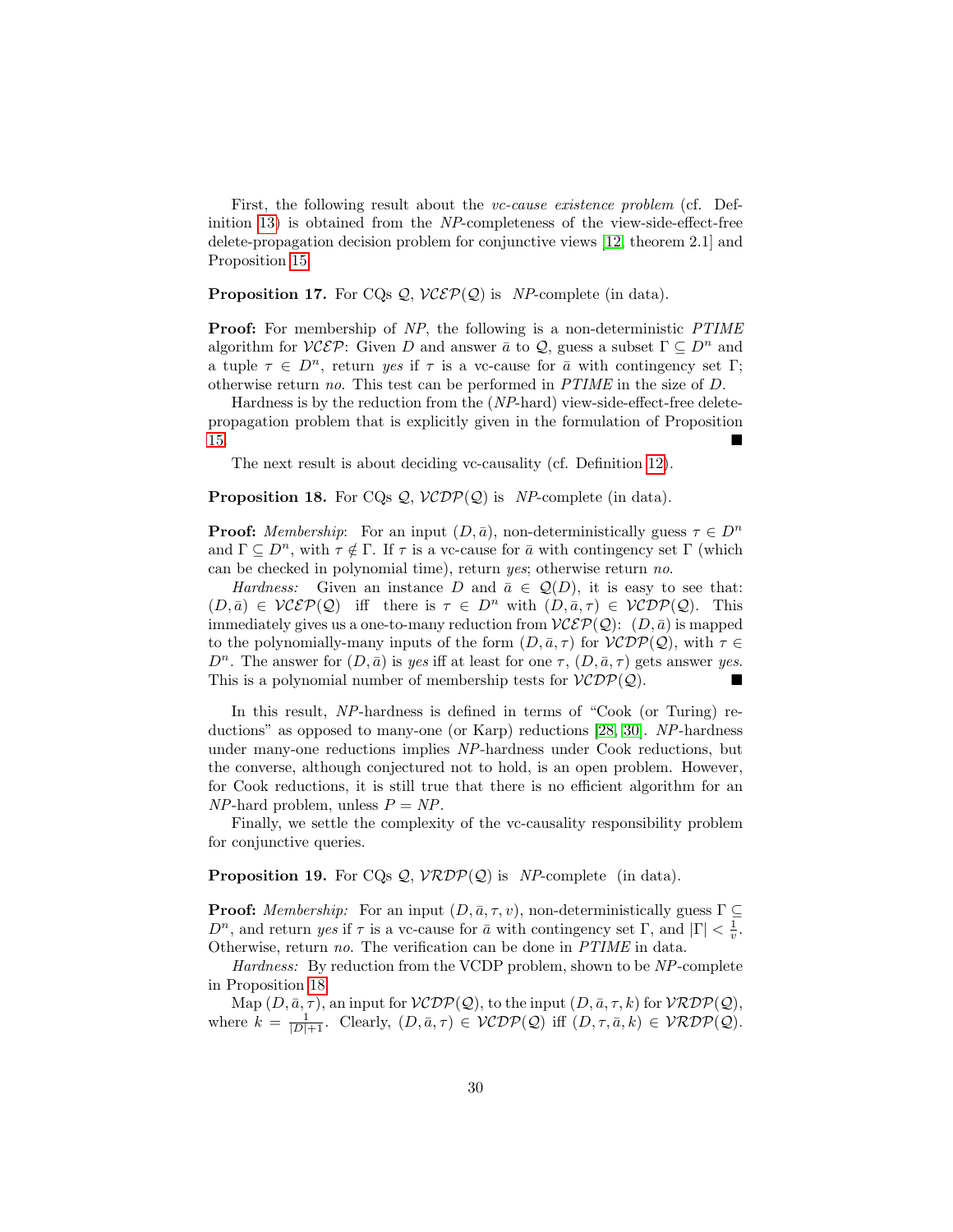This follows from the fact that  $\tau \in D^n$  is an actual cause for  $\bar{a}$  iff  $vc \text{-} \rho^D_{\mathcal{Q}(\bar{a})}(\tau) \geq$  $\frac{1}{|D|}$ .

Notice that the previous proof uses a Karp reduction, but from a problem identified as NP-hard through the use of a Cook reduction (in Proposition [18\)](#page-29-0).

All results on vc-causality in this section also hold for UCQs.

#### <span id="page-30-0"></span>7. QA-Causality under Integrity Constraints

We start with some observations and examples on QA-causality in the presence of integrity constraints (ICs). First, at the basis of Halpern & Pearl's approach to causality  $|33|$ , we find *interventions*, i.e. actions on the model that determine counterfactual scenarios. In databases, they take the form of database updates, in particular, tuple deletions, which is the scenario we have consider so far. Accordingly, if a database  $D$  is expected to satisfy a given set of integrity constraints (that should also be considered as parts of the "model"), the instances obtained from  $D$  by tuple deletions (as interventions), as used to determine causes, should also satisfy the ICs.

On a different side, QA-causality as introduced in [\[47\]](#page-43-2) is insensitive to equivalent query rewriting (as first pointed out in [\[29\]](#page-42-11)): On the same instance, causes for query answers coincide for logically equivalent queries. However, QAcausality might be sensitive to equivalent query rewritings in the presence of ICs, as the following example shows.

<span id="page-30-1"></span>**Example 20.** Consider a relational schema S with predicates  $Dep(DName,$ TStaff) and Course (CName, LName, DName). Consider the instance D for  $\mathcal{S}$ :

|       |            |         | Course | CName              | TStaff  | DName      |  |
|-------|------------|---------|--------|--------------------|---------|------------|--|
| Dep   | DName      | TStaff  | $t_4$  | COM <sub>08</sub>  | John    | Computing  |  |
| $t_1$ | Computing  | John    | $t_5$  | Math01             | Kevin   | Math       |  |
| $t_2$ | Philosophy | Patrick | $t_6$  | HIST <sub>02</sub> | Patrick | Philosophy |  |
| $t_3$ | Math       | Kevin   | $t_7$  | Math08             | Eli     | Math       |  |
|       |            |         | $t_8$  | COM <sub>01</sub>  | John    | Computing  |  |

where all the tuples are endogenous. Now, consider the CQ,  $Q$ , that collects the teaching staff who are lecturing in the department they are associated with:

<span id="page-30-2"></span>
$$
Ans_Q(TStaff) \leftarrow Dep(DName, TStaff), \qquad (4)
$$

$$
Course(CName, TStaff, DName).
$$

The answers are:  $Q(D) = \{\text{John}, \text{Patrick}, \text{Keyin}\}.$  Answer  $\langle \text{John} \rangle$  has the following actual causes:  $t_1$ ,  $t_4$  and  $t_8$ .  $t_1$  is a counterfactual cause,  $t_4$  has a single minimal contingency set  $\Gamma_1 = \{t_8\}$ ; and  $t_8$  has a single minimal contingency set  $\Gamma_2 = \{t_4\}.$ 

Now, consider the following inclusion dependency that is satisfied by D:

<span id="page-30-3"></span>
$$
\psi: \ \ \forall x \forall y \ (Dep(x, y) \to \exists u \ Convse(u, y, x)). \tag{5}
$$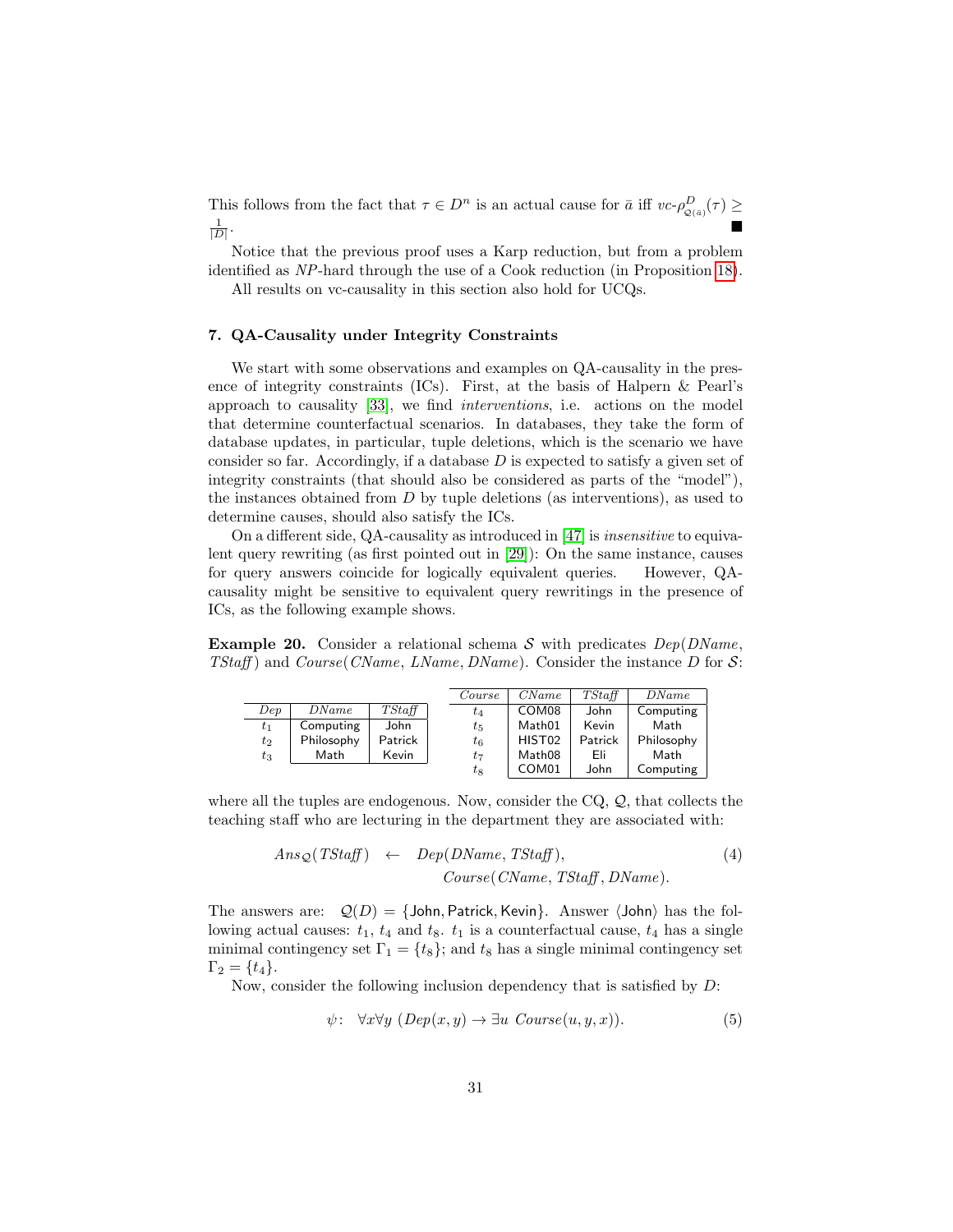In the presence of  $\psi$ ,  $\mathcal{Q}$  is equivalent to the query  $\mathcal{Q}'$  given by:

<span id="page-31-1"></span>
$$
Ans_{\mathcal{Q}'}(TStaff) \leftarrow Dep(DName, TStaff)). \tag{6}
$$

That is,  $\mathcal{Q} \equiv_{\{\psi\}} \mathcal{Q}'$ .

For query  $\mathcal{Q}'$ ,  $\langle$  John $\rangle$  is still an answer from D. However, considering only query  $\mathcal{Q}'$  and instance D, this answer has a single cause,  $t_1$ , which is also a counterfactual cause. The question is whether  $t_4$  and  $t_8$  should still be considered as causes for answer  $\langle$ John $\rangle$  in the presence of  $\psi$ .

Now consider the query  $\mathcal{Q}_1$  given by

<span id="page-31-2"></span>
$$
Ans_{\mathcal{Q}_1}(TStaff) \leftarrow Course(CName, TStaff, DName). \qquad (7)
$$

 $\langle$ John $\rangle$  is an answer, and  $t_4$  and  $t_8$  are the only actual causes, with contingency sets  $\Gamma_1 = \{t_8\}$  and  $\Gamma_2 = \{t_4\}$ , resp.

In the presence of  $\psi$ , one should wonder if also  $t_1$  would be a cause (it contains the referring value John in table Dept), or, if not, whether its presence would make the previous causes less responsible.

<span id="page-31-0"></span>**Definition 14.** Given an instance  $D = D^n \cup D^x$  that satisfies a set  $\Sigma$  of ICs, i.e.  $D \models \Sigma$ , and a monotone query Q with  $D \models \mathcal{Q}(\bar{a})$ , a tuple  $\tau \in D^n$  is an actual cause for  $\bar{a}$  under  $\Sigma$  if there is  $\Gamma \subseteq D^n$ , such that:

- (a)  $D \setminus \Gamma \models \mathcal{Q}(\bar{a})$ , and (b)  $D \setminus \Gamma \models \Sigma$ .
- (c)  $D \setminus (\Gamma \cup \{t\}) \not\models \mathcal{Q}(\bar{a}),$  and (d)  $D \setminus (\Gamma \cup \{t\}) \models \Sigma.$

Causes(D, Q( $\bar{a}$ ), Σ) denotes the set of actual causes for  $\bar{a}$  under Σ. For  $\tau \in$  $Causes(D, \mathcal{Q}(\bar{a}), \Sigma)$ ,  $Cont(D, \mathcal{Q}(\bar{a}), \tau, \Sigma)$  and  $Cont^s(D, \mathcal{Q}(\bar{a}), \tau, \Sigma)$  denote the set of contingency sets, resp. subset-minimal contingency sets, for  $\tau$  under  $\Sigma$ . ■

The responsibility of  $\tau$  as a cause for an answer  $\bar{a}$  to query Q under a set  $\Sigma$ of ICs, denoted by  $\rho_{\mathcal{Q}(\bar{a})}^{D,\Sigma}(\tau)$ , is defined exactly as in Section [3.1.](#page-5-1)

<span id="page-31-3"></span>**Example 21.** (ex. [20](#page-30-1) cont.) Consider query  $Q$  in [\(4\)](#page-30-2), and its answer  $\langle$  John $\rangle$ . Without the constraint  $\psi$  in [\(5\)](#page-30-3), tuple  $t_4$  was a cause with minimal contingency set  $\Gamma_1 = \{t_8\}.$ 

Now, it holds  $D \setminus \Gamma_1 \models \psi$ , but  $D \setminus (\Gamma_1 \cup \{t_4\}) \not\models \psi$ . So, in presence of  $\psi$ , and applying Definition [14,](#page-31-0)  $t_4$  is not longer an actual cause for answer  $\langle$ John $\rangle$ . The same happens with  $t_8$ . However,  $t_1$  is still an actual (counterfactual) cause, and the only one. So, it holds:  $Cause(D,Q(John),\psi) \subsetneq \text{Causes}(D,Q(John)).$ 

Notice that Q and Q' in [\(6\)](#page-31-1) have the same actual causes for answer  $\langle$  John $\rangle$ under  $\psi$ , namely  $t_1$ .

Now consider query  $\mathcal{Q}_1$  in [\(7\)](#page-31-2), and its answer  $\langle$  John $\rangle$ . Tuples  $t_4$  and  $t_8$  are still (non-counterfactual) actual causes in the presence of  $\psi$ . However, their previous contingency sets are not such anymore:  $D \setminus (\Gamma_1 \cup \{t_4\}) \not\models \psi, D \setminus (\Gamma_2 \cup \{t_8\}) \not\models \psi.$ Actually, the smallest contingency set for  $t_4$  is  $\Gamma_3 = \{t_8, t_1\}$ ; and for  $t_8$ ,  $\Gamma_4 =$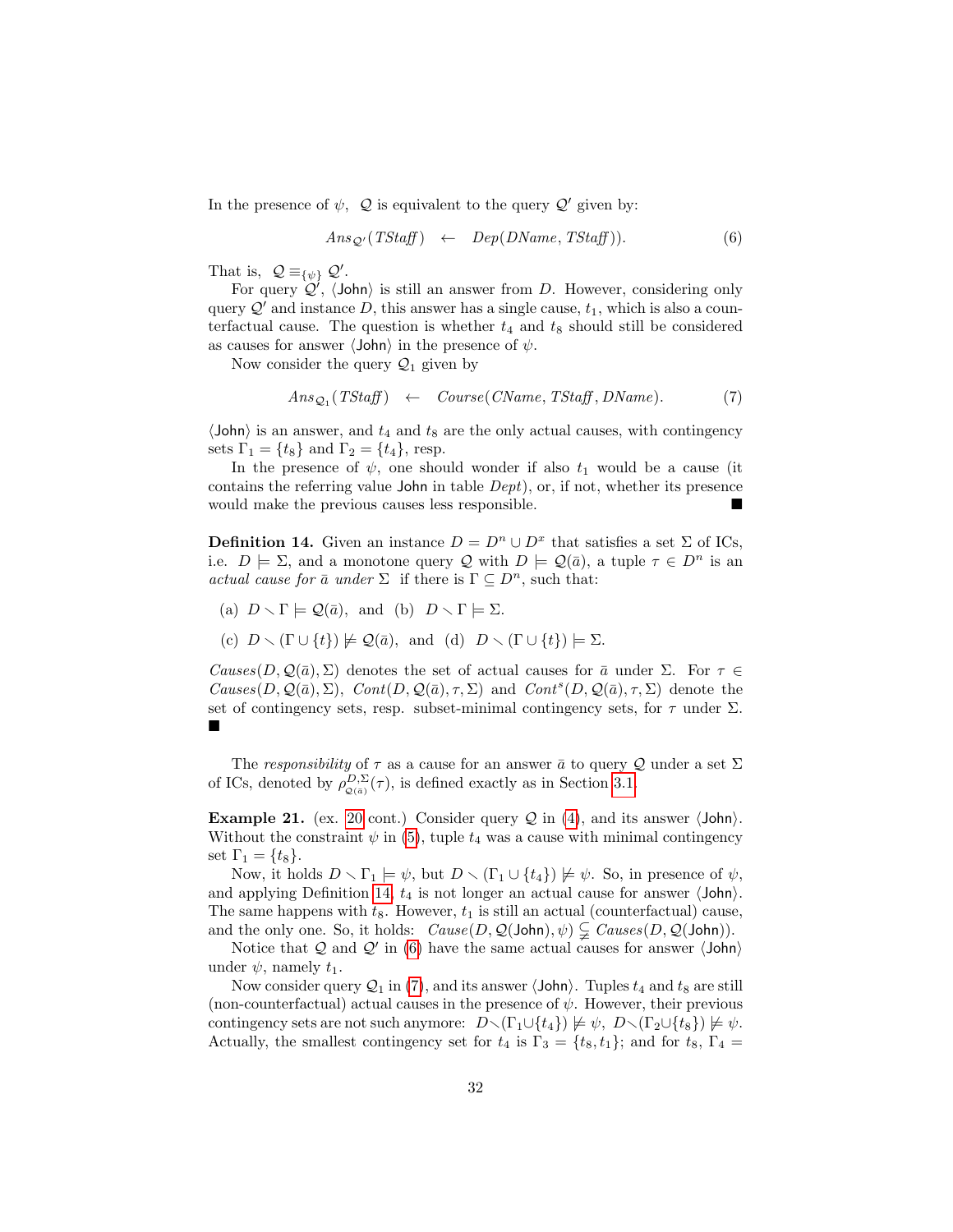$\{t_4, t_1\}$ . Accordingly, the causal responsibilities of  $t_4, t_8$  decrease in the presence of  $\psi$ :  $\rho_{\mathcal{Q}(\text{John})}^D(t_4) = \frac{1}{2}$ , but  $\rho_{\mathcal{Q}(\text{John})}^{D,\psi}(t_4) = \frac{1}{3}$ .

In the presence of  $\psi$ , tuple  $t_1$  is still not an actual cause for answer  $\langle$ John $\rangle$  to  $\mathcal{Q}_1$ . For example, if we check the conditions in Definition [14,](#page-31-0) with  $\Gamma_1$  as potential contingency set, we find that (a),(b) and (d) hold:  $D \setminus \Gamma_1 \models Q_1(\text{John})$ ,  $D \setminus \Gamma_1 \models \varphi$ , and  $D \setminus (\Gamma_1 \cup \{t_1\}) \models \psi$ , resp. However, (c) does not hold:  $D \setminus (\Gamma_1 \cup \{t_1\}) \models \mathcal{Q}_1(\text{John})$ . For any other potential contingency set, some of the conditions (a)-(d) are not satisfied.

Functional dependencies (FDs) are never violated by tuple deletions. For these reason, conditions (b) and (d) in Definition [14,](#page-31-0) those that have to do with the ICs, are always satisfied. So, FDs should have no effect on the set of causes for a query answer. Actually, this applies to the more general class of denial constraints (DCs), i.e. of the form  $\neg \forall \bar{x}(A_1(\bar{x}_1) \wedge \cdots \wedge A_n(\bar{x}_n))$ , with  $A_i$ a database predicate or a built-in.

More general ICs may make sets of causes grow, and also the sizes of minimal contingency sets. Accordingly the responsibilities of causes may decrease. This is in line with tuple dependencies captured by ICs. For example, the satisfaction of tgds may force additional tuple deletions, those appearing in their antecedents (cf. Example [21\)](#page-31-3). Intuitively, the responsibility is spread out through tuple dependencies.

**Proposition 20.** Consider an instance D, a monotone query  $\mathcal{Q}$ , and a set of ICs Σ, such that  $D \models \Sigma$ . The following hold:

- (a)  $Causes(D, \mathcal{Q}(\bar{a}), \Sigma) \subseteq Causes(D, \mathcal{Q}(\bar{a}))$ . Furthermore, for every  $\tau \in D$ ,  $\rho_{\mathcal{Q}(\bar{a})}^{D,\Sigma}(\tau) \leq \rho_{\mathcal{Q}(\bar{a})}^D(\tau).$
- (b)  $Causes(D, \mathcal{Q}(\bar{a}), \emptyset) = Causes(D, \mathcal{Q}(\bar{a})).$
- (c) If  $\Sigma$  is a set of DCs,  $Causes(D, \mathcal{Q}(\bar{a}), \Sigma) = Causes(D, \mathcal{Q}(\bar{a}))$ . Furthermore, for every  $\tau \in D$ ,  $\rho_{\mathcal{Q}(\bar{a})}^{D,\Sigma}(\tau) = \rho_{\mathcal{Q}(\bar{a})}^{D}(\tau)$ .
- (d) For a monotone query  $\mathcal{Q}'$  with  $\mathcal{Q}' \equiv_{\Sigma} \mathcal{Q}$ , it holds  $Causes(D, \mathcal{Q}(\bar{a}), \Sigma)$  $Causes(D, \mathcal{Q}'(\bar{a}), \Sigma).$  $(\bar{a}), \Sigma$ ).

**Proof:** (a) Any contingency set Γ used for  $\tau \in \text{Causes}(D, \mathcal{Q}(\bar{a}), \Sigma)$ , can be used as a contingency set for the definition of causality without ICs (which are those in Definition [14\(](#page-31-0)a,c)):  $Cont(D, \mathcal{Q}(\bar{a}), \tau, \Sigma) \subseteq Cont(D, \mathcal{Q}(\bar{a}), \tau)$ . The same inclusion holds for subset-minimal contingency sets.

(b) For every contingency set  $\Gamma$  for a cause  $\tau$  without ICs, conditions in Definition [14\(](#page-31-0)b,d) are trivially satisfied with an empty set of ICs.

(c) When  $D \models \Sigma$ , and  $\Sigma$  are DCs, every subset of D also satisfies  $\Sigma$ . Then, the new conditions on candidate contingency sets, those in Definition [14\(](#page-31-0)b,d), are immediately satisfied. Since the same contingency sets apply both with or without ICs, the responsibility does not change.

(d) For a potential cause  $\tau$  with a candidate contingency set  $\Gamma$ , conditions in Definition [14\(](#page-31-0)a,c) will be always simultaneously satisfied for  $Q$  and  $Q'$ , because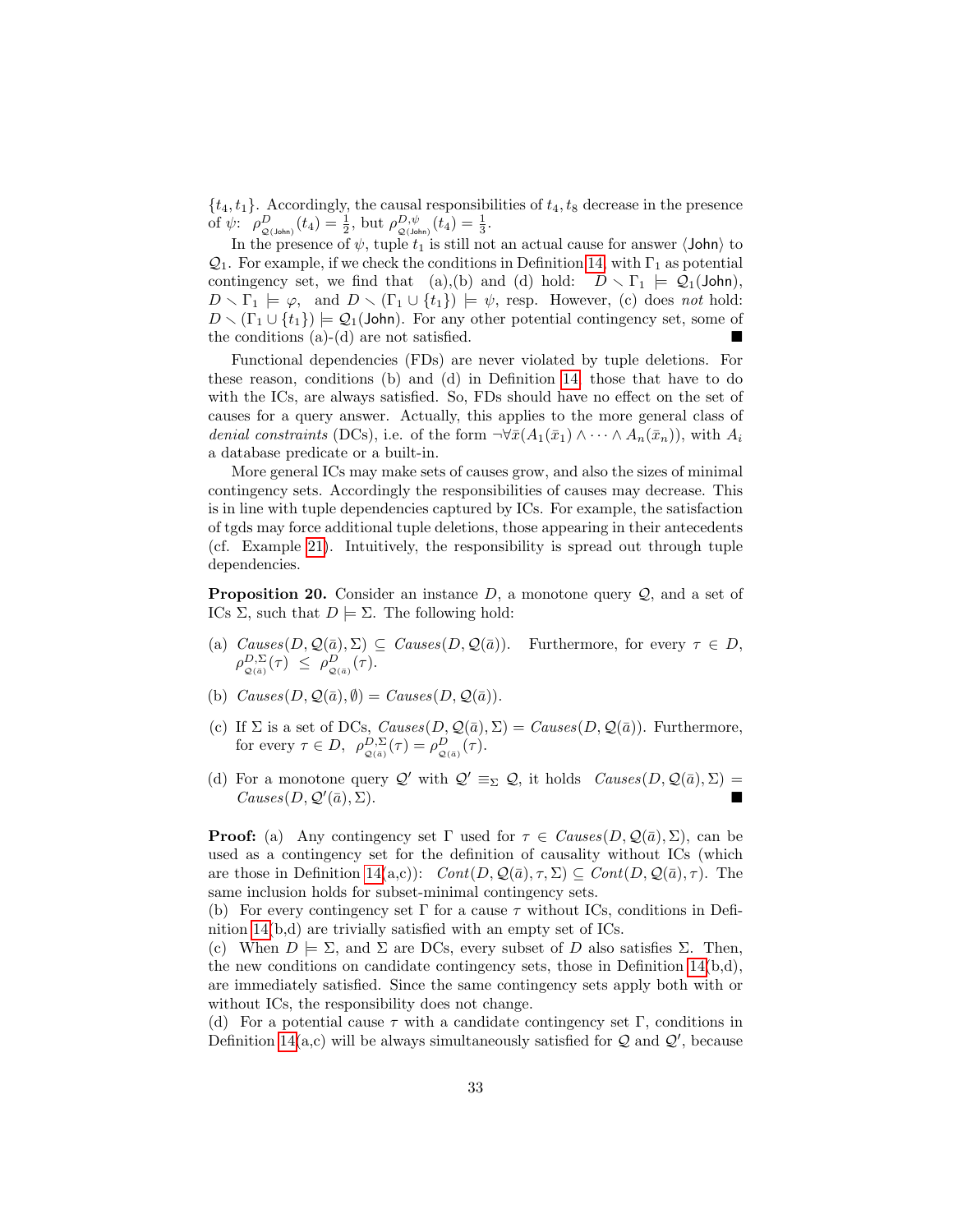according to the conditions in Definition [14\(](#page-31-0)b,d), both  $D \setminus \Gamma$  and  $D \setminus (\Gamma \cup \{\tau\})$ satisfy  $\Sigma$ .

Notice that Example [21](#page-31-3) shows that the inclusion in item (a) above can be proper. It also shows that for a same actual cause, with and without ICs, the inequality of responsibilities may be strict.

Item (d) above corresponds to the equivalent rewriting of the query in [\(4\)](#page-30-2) into query [\(6\)](#page-31-1) under the referential constraints. As shown in Example [21,](#page-31-3) under the latter both queries have the same causes.<sup>[18](#page-33-0)</sup> The monotonicity condition on  $Q'$  in item (d) is necessary, first to apply the notion of cause to it, but more importantly, because monotonicity is not implied by the monotonicity of Q and query equivalence under  $\Sigma$ . In fact, for schema  $S = \{R(A, B), S(A, B)\}\,$ , the FD  $R: A \to B$ , the BCQ  $\mathcal{Q}: \exists x \exists y \exists z (R(x, y) \land R(x, z) \land y \neq z)$ , and the nonmonotonic Boolean query  $\mathcal{Q}'$ :  $\exists x \exists y \exists z (R(x, y) \land R(x, z) \land \neg S(x, y) \land y \neq z)$ , it holds  $\mathcal{Q} \equiv_{\text{FD}} \mathcal{Q}'$ .

All the causality-related decision and computational problems for the case without ICs can be easily redefined in the presence of a set  $\Sigma$  of ICs, that we now make explicitly appear as a problem parameter, such as in  $RDP(Q, \Sigma)$ , for the responsibility decision problem.

Since FDs have no effect on causes, the causality-related decision problems in the presence of FDs have the same complexity upper bound as causality without FDs. For example, for a set  $\Sigma$  of FDs,  $RDP(Q, \Sigma)$ , the responsibility problem now under FDs, is NP-complete, since this is already the case without ICs [\[47\]](#page-43-2).

When an instance satisfies a set of FDs, the decision problems may become tractable depending on the query structure. A particular syntactic class of CQs is that of key-preserving CQs: Given a set  $\kappa$  of key constraints (KCs), a CQ  $\mathcal{Q}$  is key-preserving (more precisely,  $\kappa$ -preserving) if the key attributes of the relations appearing in  $Q$  are all included among the non-existentially quantified attributes of Q [\[17\]](#page-41-8). For, example, for the schema  $S(\underline{A}, \underline{B}, C), R(\underline{C}, D)$ , with the keys underlined, the queries  $Q_1(y, z): \exists x S(x, y, z), Q_2(x, y, z): (S(x, y, z) \wedge R(z, v))$  are not key-preserving, but  $Q_3(x, y)$ :  $\exists z S(x, y, z)$  and  $Q'_2(x, y, z, w, z)$ :  $(S(x, y, z) \wedge$  $R(w, v) \wedge z = w$  are. It turns out that, in the case of key-preserving CQs, deciding responsibility over instances that satisfy the key constraints (KCs) is in PTIME [\[16\]](#page-41-9).

The view-side-effect-free delete propagation (VSEFD) problem can be easily reformulated in the presence of ICs, by including their satisfaction in Def-inition [10,](#page-20-0) both by  $D$  and the instance resulting from delete propagation,  $D \setminus \Lambda$ . Furthermore, the mutual characterizations between the VSEFD and view-conditioned causality problems of Section [6.2](#page-28-4) still hold in the presence of ICs.

It turns out that the decision version of the view-side-effect-free deletion problem for key preserving CQs is tractable in data complexity [\[17\]](#page-41-8). By appealing to the connection in Section [6](#page-25-0) between vc-causality and that form of

<span id="page-33-0"></span><sup>&</sup>lt;sup>18</sup> Notice that this rewriting resembles the resolution-based rewritings used in *semantic* query optimization [\[14\]](#page-41-10).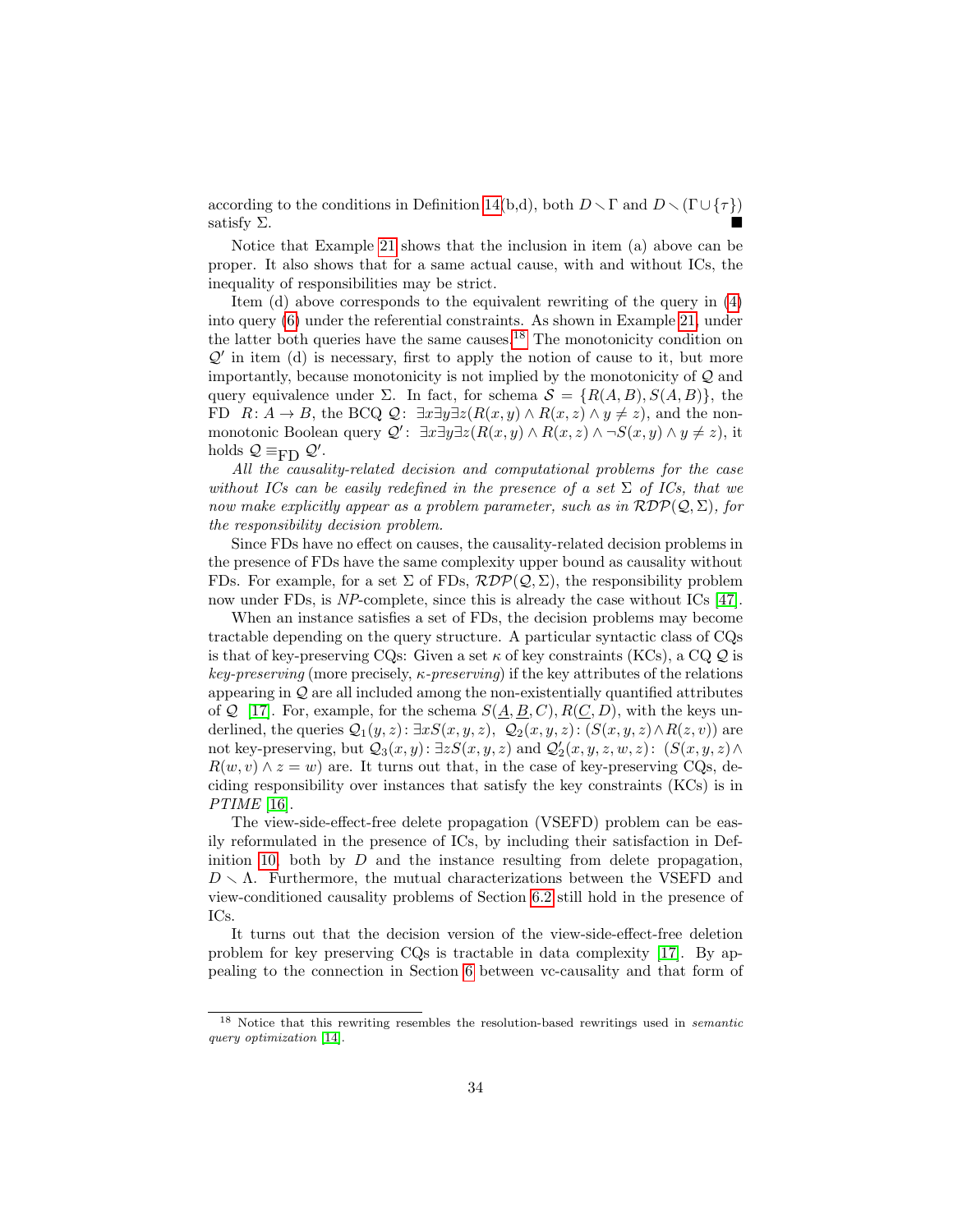delete-propagation, vc-responsibility under KCs becomes tractable.[19](#page-34-0) However, it is intractable in general, because the problem without KCs already is, as shown in Proposition [19\)](#page-29-1).

**Proposition 21.** Given a set  $\kappa$  of KCs, and a key-preserving CQ query  $\mathcal{Q}$ , deciding  $V\mathcal{R}DP(Q, \kappa)$  is in PTIME.

Other classes of (view-defining) CQs for which different variants of deletepropagation are tractable are investigated in [\[42,](#page-43-7) [43\]](#page-43-8) (generalizing those in [\[17\]](#page-41-8)). The connections between delete-propagation and causality established in Sections [5](#page-18-0) and [6](#page-25-0) should allow us to obtain new tractability results for causality.

Our next result tells us that it is possible to capture vc-causality through non-conditioned QA-causality under tuple-generating dependencies (tgds).

<span id="page-34-1"></span>**Lemma 1.** For every instance D an for a schema  $\mathcal{S}, \mathcal{Q}(\bar{x}) \in \mathcal{L}(\mathcal{S})$  a conjunctive query with n free variables, and  $\bar{a} \in \mathcal{Q}(D)$ , there is a tgd  $\psi$  over schema  $\mathcal{S} \cup \{V\}$ , with V a fresh n-ary predicate, and an instance  $D'$  for  $S \cup \{V\}$ , such that  $vc\text{-}Causes(D,\mathcal{Q}(\bar{a})) = \text{Causes}(D',\mathcal{Q}(\bar{a}), \{\psi\}).$ 

**Proof:** Consider the instance  $D' := D \cup \{V(\bar{c}) \mid \bar{c} \in (Q(D) \setminus {\bar{a}}\}\)$ , where the second disjunct is the extension for predicate V. The tgd  $\psi$  over schema  $\mathcal{S} \cup \{V\}$ is  $\forall \bar{x}(V(\bar{x}) \rightarrow \mathcal{Q}(\bar{x})).$ 

In the absence of ICs, deciding causality for CQs is tractable [\[47\]](#page-43-2), but their presence may have an impact on this problem.

**Proposition 22.** For a CQ Q and a tgd  $\psi$ ,  $\mathcal{CDP}(\mathcal{Q}, \{\psi\})$  is NP-complete.

Proof: Membership is clear. Hardness is established by reduction from the NP-complete vc-causality decision problem (cf. Proposition [18\)](#page-29-0) for a CQ  $\mathcal{Q}(\bar{x})$  over schema S. Now, consider the schema  $S' := S \cup \{V\}$  and the tgd  $\psi$  as in Lemma [1.](#page-34-1) In order to decide about  $(D, \mathcal{Q}(\bar{a}), \tau)$ 's membership of  $VCDP(\mathcal{Q})$ , consider the instance D' for S' as in Proposition [1.](#page-34-1) It holds:  $(D, \mathcal{Q}(\bar{a}), \tau) \in VCDP(\mathcal{Q})$ iff  $(D', Q(\bar{a}), \tau) \in \mathcal{CDP}(\mathcal{Q}, \{\psi\}).$ 

## <span id="page-34-2"></span>7.1. Causality under ICs via view-updates and abduction

In this work we have connected QA-causality with both abduction and viewupdates in form of delete-propagations. It is expected to find connections between causality under ICs and those two other problems in the presence of ICs, as the following example suggests.

Example 22. (ex. [20](#page-30-1) cont.) Formulated as an abduction problem, we have the query  $\mathcal Q$  specified in by the Datalog rule in [\(4\)](#page-30-2), defining an intentional predicate,

<span id="page-34-0"></span><sup>19</sup> Actually, the result in [\[17\]](#page-41-8) just mentioned holds for single tuple deletions (with multiple deletions it can be NP-hard), which is the case in the causality setting, where a single answer is hypothetically deleted.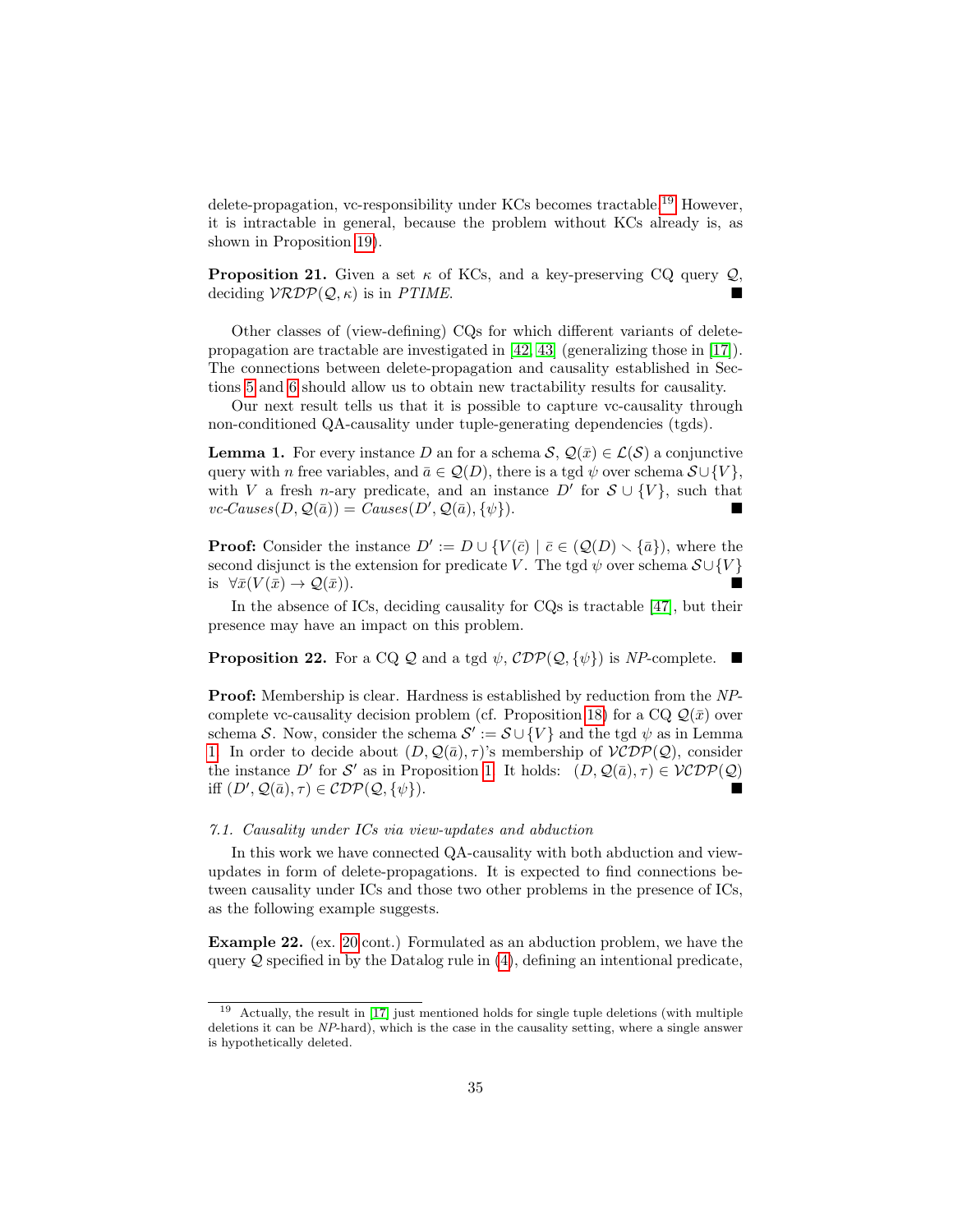$Ans_{\mathcal{Q}}(TStaff)$ . All the tuples in the underlying database D, all endogenous, are considered to be abducible. The view-update request is the deletion of  $\langle John \rangle$ from  $\mathcal{Q}(D)$  (more precisely, from  $Ans<sub>Q</sub>(D)$ ). As an abduction task, it is about giving an explanation for obtaining tuple  $Ans<sub>O</sub>(John)$ .

According to our approach to abduction of Section [4,](#page-9-0) the abductive explanations are obtained from (and also lead to) maximal subsets  $E$  of  $D$ , such that E plus the query rule [\(4\)](#page-30-2) does not entail  $Ans<sub>O</sub>(John)$  anymore. These sets are:  $E_1 = D \setminus \{t_1\}$ , and  $E_2 = D \setminus \{t_4, t_8\}$ , and are determined by finding minimal abductive explanations for  $Ans_0$ (John). So far, all this without considering the IC  $\psi$  in [\(5\)](#page-30-3).

Now, these maximal sub-instances have to be examined at the light of the IC. In this case,  $E_1$  does satisfy  $\psi$ , but  $E_2$  does not. So, the latter is rejected. As a consequence, the only admissible update is the deletion of  $t_1$  from  $D$ , which coincides with having  $t_1$  as the only actual cause under the IC, as determined in Example [21.](#page-31-3)

This example shows that, and how, (minimal) abductive explanations, and also admissible view-updates, could be used to define, provide alternative characterizations, and compute actual causes in the presence of ICs. In this case, and according to Section [5,](#page-18-0) an admissible view-update (under the ICs) should be in correspondence, by definition, with an *admissible* combination of an actual cause and one of its contingency sets. This would make, in the previous example,  $t_1$  the only actual cause (also counterfactual) for  $\langle$ John<sub>i</sub> under  $\psi$ , as expected from the direct definition of cause under ICs.

Both view-updates and abduction can be defined in the presence of ICs. In particular, theories written in languages of logic programming have been considered as underlying theories for abduction and view updates in the presence of ICs [\[39,](#page-43-11) [40\]](#page-43-12). More specifically, in [\[20\]](#page-42-12), view updates via abductive explanations are investigated in the context of stratified logic programs with ICs on the extensional database (as opposed to on the intentional relations).

We briefly illustrate using our ongoing example how Datalog abduction à la logic programming with constraints [\[44\]](#page-43-13) could be used to determine causes in the presence of ICs.

<span id="page-35-0"></span>**Example 23.** (ex. [20](#page-30-1) and [21](#page-31-3) cont.) Consider query  $\mathcal{Q}_1$ , defined by the Datalog rule in [\(7\)](#page-31-2), and the IND  $\psi$  in [\(5\)](#page-30-3). We want to compute the causes for answer John by applying a resolution-based refutation procedure that generates candidate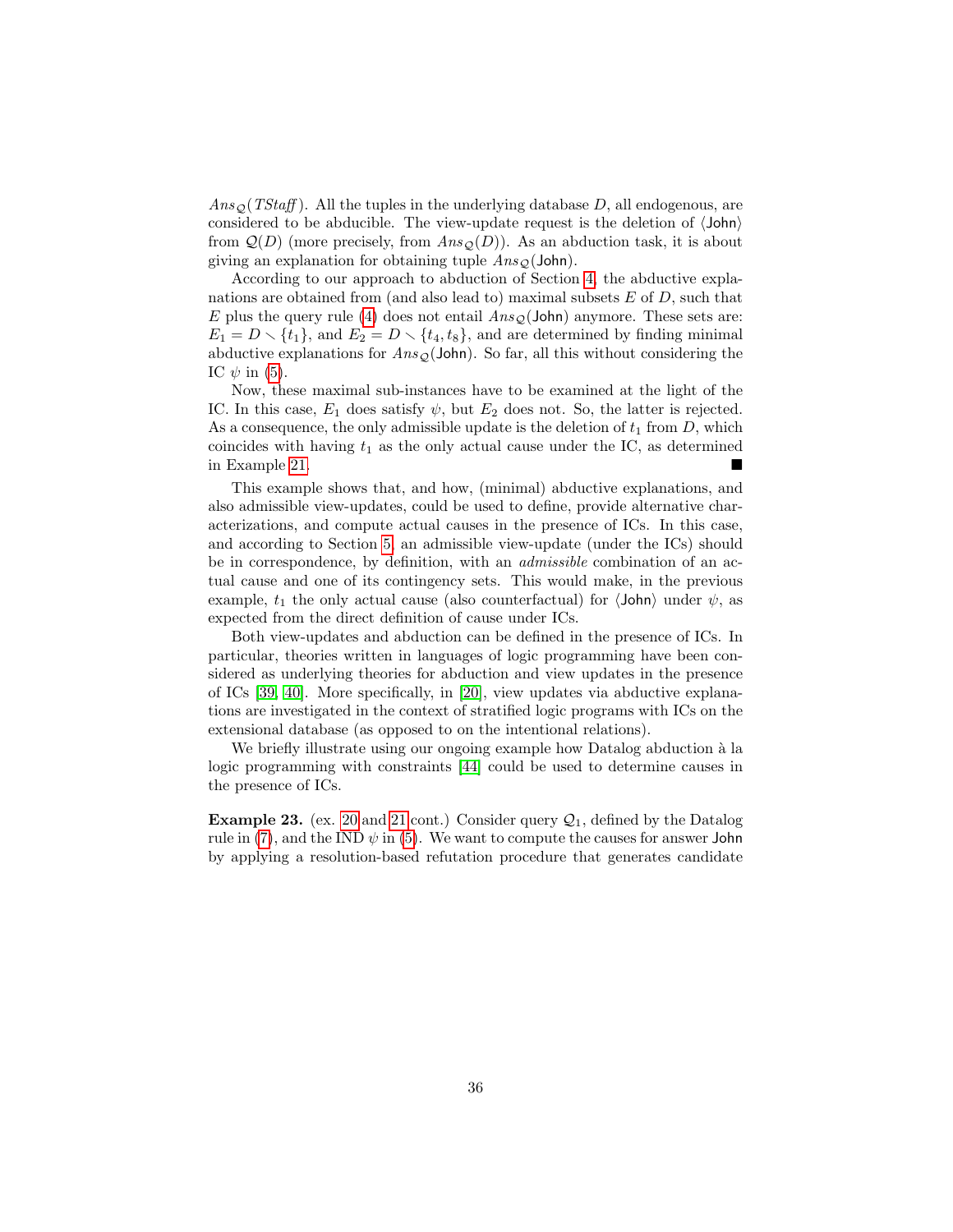causes, but checks possible support from ICs, for underlying causes:

|                                                 |              | $\leftarrow$ $Ans_{\mathcal{Q}_1}(\text{John})$     | (negated answer)                                                  |
|-------------------------------------------------|--------------|-----------------------------------------------------|-------------------------------------------------------------------|
|                                                 |              | $Ans_{\mathcal{O}_1}(x) \leftarrow Course(u, x, y)$ |                                                                   |
|                                                 |              | $\leftarrow \quad Course(u, \text{John}, y)$        |                                                                   |
| $Course$ (COM08, John, Computing) $\leftarrow$  |              |                                                     | $(\text{from } D)$ (*)                                            |
|                                                 | $\leftarrow$ |                                                     | (tuple is candidate)                                              |
|                                                 |              |                                                     | $Course(u, John, y) \leftarrow Dep(y, John)$ (check IND with (*)) |
|                                                 |              | $\leftarrow \quad \text{Dep}(y, \text{John})$       |                                                                   |
| $Dep(\text{Computing}, \text{John}) \leftarrow$ |              |                                                     | (from D)                                                          |
|                                                 | $\leftarrow$ |                                                     | (tuple is candidate, no more IC)                                  |

The successful refutation shows  $Dep(Computing, John)$  as an abductive explanation (or a cause).[20](#page-36-0)

Notice that our additional checking above of  $(*)$  with the IND can be seen as generating a new query through the interaction of [\(7\)](#page-31-2) and the IND, namely:  $Ans'_{\mathcal{Q}_1}(x) \leftarrow Course(u, x, y), Dept(y, x),$  where the last body atom appended to the original query is the residue from that interaction, via resolution. This is reminiscent of semantic query optimization [\[14\]](#page-41-10), where satisfied ICs are used to optimize query answering, and also of consistent query answering [\[4,](#page-40-0) sec. 3.1], where possibly not satisfied ICs are imposed on queries to obtain semantically correct answers.

The procedure shown in the example could be refined to obtain contingent tuples for the obtained cause. Furthermore, it could be applied with Datalog extended with stratified negation [\[1,](#page-40-1) [13\]](#page-41-4), using negation-as-failure [\[45\]](#page-43-14) in the refutation. It could even be applied with causes for answers to conjunctive queries with negated atoms,<sup>[21](#page-36-1)</sup> and Why-No causes (as opposed to our Why-So causes [\[47\]](#page-43-2)), i.e. for not obtaining an expected answer. This could be treated through view insertions with ICs, for which abduction can also be applied [\[20\]](#page-42-12).

It is outside the scope of this work to give a full deductive-abductive approach to causes for answers to Datalog queries. However, it is worth mentioning that a FO, classical abductive approach to view updates in the presence of ICs is proposed in [\[20\]](#page-42-12). Continuing with our ongoing example, we briefly sketch this approach.

**Example 24.** (ex. [23](#page-35-0) cont.) Consider again the query  $Q$  defined by [\(4\)](#page-30-2). Now, in FO-logic it becomes:[22](#page-36-2)

<span id="page-36-3"></span>
$$
\forall x (Ans_{\mathcal{Q}_1}(x) \equiv \exists y \exists z (Dep(y, x) \land Course(z, x, y))). \tag{8}
$$

<span id="page-36-0"></span><sup>&</sup>lt;sup>20</sup> More precisely, a Skolem functional term  $f(y, \text{John})$  should replace variable u in  $Course(u, John, y) \leftarrow Dep(y, John)$  [\[45\]](#page-43-14).

<span id="page-36-2"></span><span id="page-36-1"></span> $21$  This kind of queries were considered in [\[63\]](#page-44-6), with a probabilistic approach.

<sup>&</sup>lt;sup>22</sup> Notice that this is the *completion* of predicate  $Ans_Q$  as defined by [\(4\)](#page-30-2). Predicate completion [\[45\]](#page-43-14) can be used to deal with more complex Datalog queries [\[20\]](#page-42-12).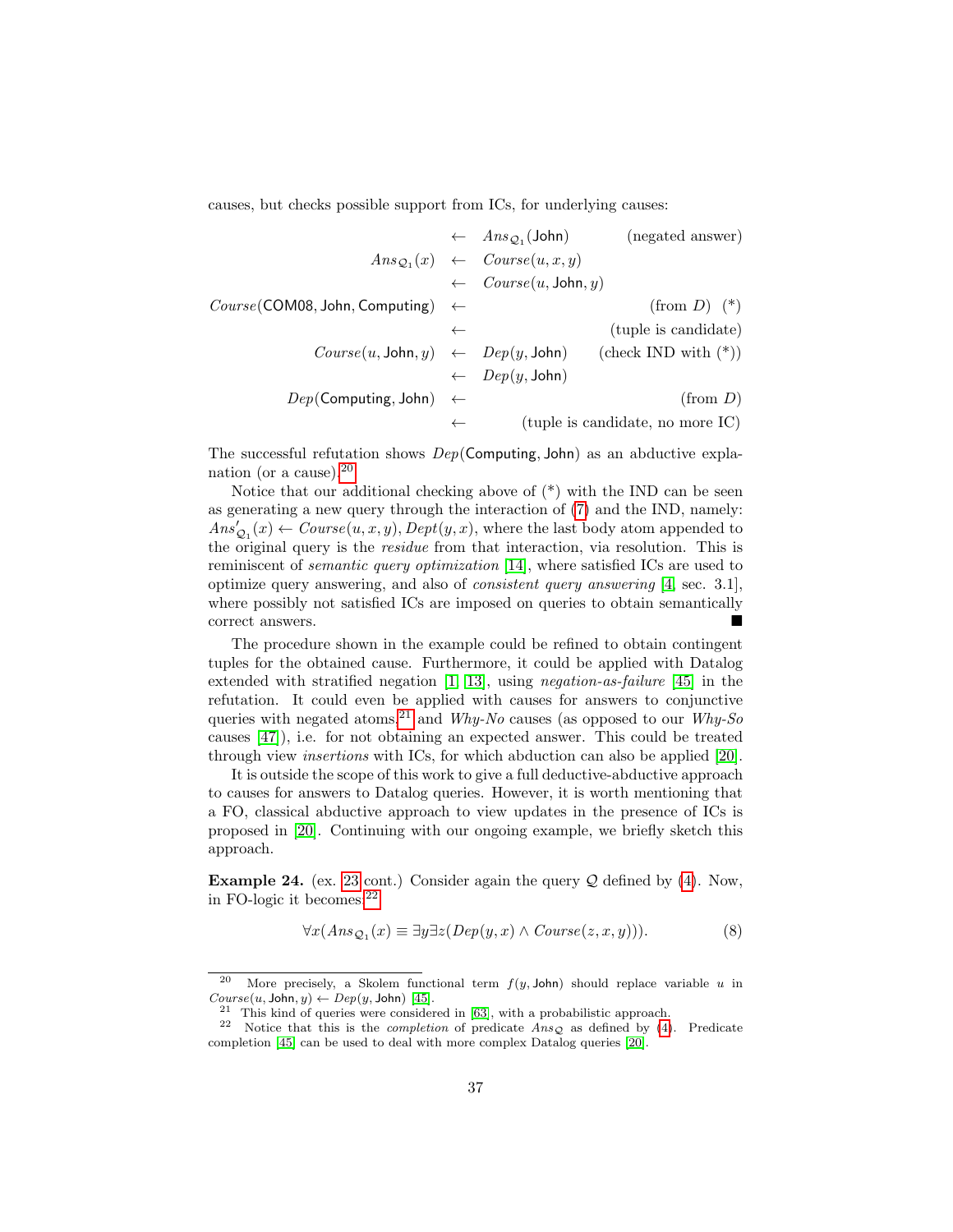In contrapositive, considering that we want to virtually delete the unintended answer  $Ans_{\mathcal{Q}_1}(\text{John})$ :

<span id="page-37-0"></span>
$$
\neg Ans_{\mathcal{Q}_1}(\text{John}) \equiv \forall y \forall z (\neg Dep(y, \text{John}) \lor \neg Course(z, \text{John}, y)). \tag{9}
$$

The formula on the right-hand side is (essentially) in disjunctive normal form (DNF), and expressed in terms of base atoms ( or abducible atoms). It is obtained through the negation (due to a virtual answer deletion) of the (only partially ground) lineage of the instantiated query [\[65,](#page-44-7) [11,](#page-41-11) [41\]](#page-43-15).

Up to this point the ICs have not been taken into account. This is the next step. First, the IND is written in DNF as well, via Skolemization, obtaining

<span id="page-37-3"></span><span id="page-37-1"></span>
$$
\psi': \quad \forall x \forall y \ (\neg Dep(x, y) \lor Course(f(x, y), y, x)), \tag{10}
$$

which is equiconsistent with  $\psi$  [\[45\]](#page-43-14). Next, to enforce the ICs, the atoms in [\(9\)](#page-37-0) are appended residues from the ICs. They are obtained by resolution between each of the atoms (or more generally, literals) in [\(9\)](#page-37-0) and the constraint [\(10\)](#page-37-1). In this case,  $Dep(y, John)$  has not residue, but  $Course(z, John, y)$  has  $Depth(y, John)$ .<sup>[23](#page-37-2)</sup> So, the RHS of [\(9\)](#page-37-0) becomes:

$$
\forall y \forall z (\neg Dep(y, \text{John}) \lor (\neg Course(z, \text{John}, y) \land Dept(y, \text{John})). \tag{11}
$$

We could call the right-hand side the *semantic lineage* of the (negated) query. Actually, it holds: [\(8\)](#page-36-3)  $\wedge$  [\(11\)](#page-37-3)  $\models \neg Ans_{\mathcal{O}}(John)$  [\[20\]](#page-42-12). Notice that [\(11\)](#page-37-3) can be written as:

<span id="page-37-4"></span>
$$
\forall y (\neg Dep(y, \text{John}) \lor (\neg \exists z \text{Course}(z, \text{John}, y) \land \text{Depth}(y, \text{John}))). \tag{12}
$$

Due to the IND, the second disjunct (which is its negation) can be eliminated, simply obtaining:  $\forall y \neg \text{Dep}(y, \text{John})$ .

Up to now the (extensional) database  $D$  has not been considered. By looking it up, we obtain that the (minimal) abductive explanation is  $Dep(Computing, John),$ leading to its deletion, and to it as a cause for the original answer.

In our case, formula [\(12\)](#page-37-4) is very simple. In general, it can be much more complicated, e.g. when we have: (a) More complex Datalog queries, possibly with stratified negation, for which the intentional predicate completions have to be computed. In particular, conjunctive queries with negated atoms. (b) Several, possibly interacting ICs. (c) Complex view (intentional) updates, with both positive and negative ground atoms [\[20\]](#page-42-12). For tuple view insertions denial constraints, in particular key constraints and FDs, become relevant. It is possible to apply resolution to them, to obtain residues for the lineage literals.

The final interaction with the extensional database  $D$ , to keep everything in a classical FO setting, can be done (via resolution and the unique names

<span id="page-37-2"></span><sup>23</sup> Notice the similarity with query rewriting for obtaining consistent query answers from possibly inconsistent databases [\[4,](#page-40-0) sec. 3.1].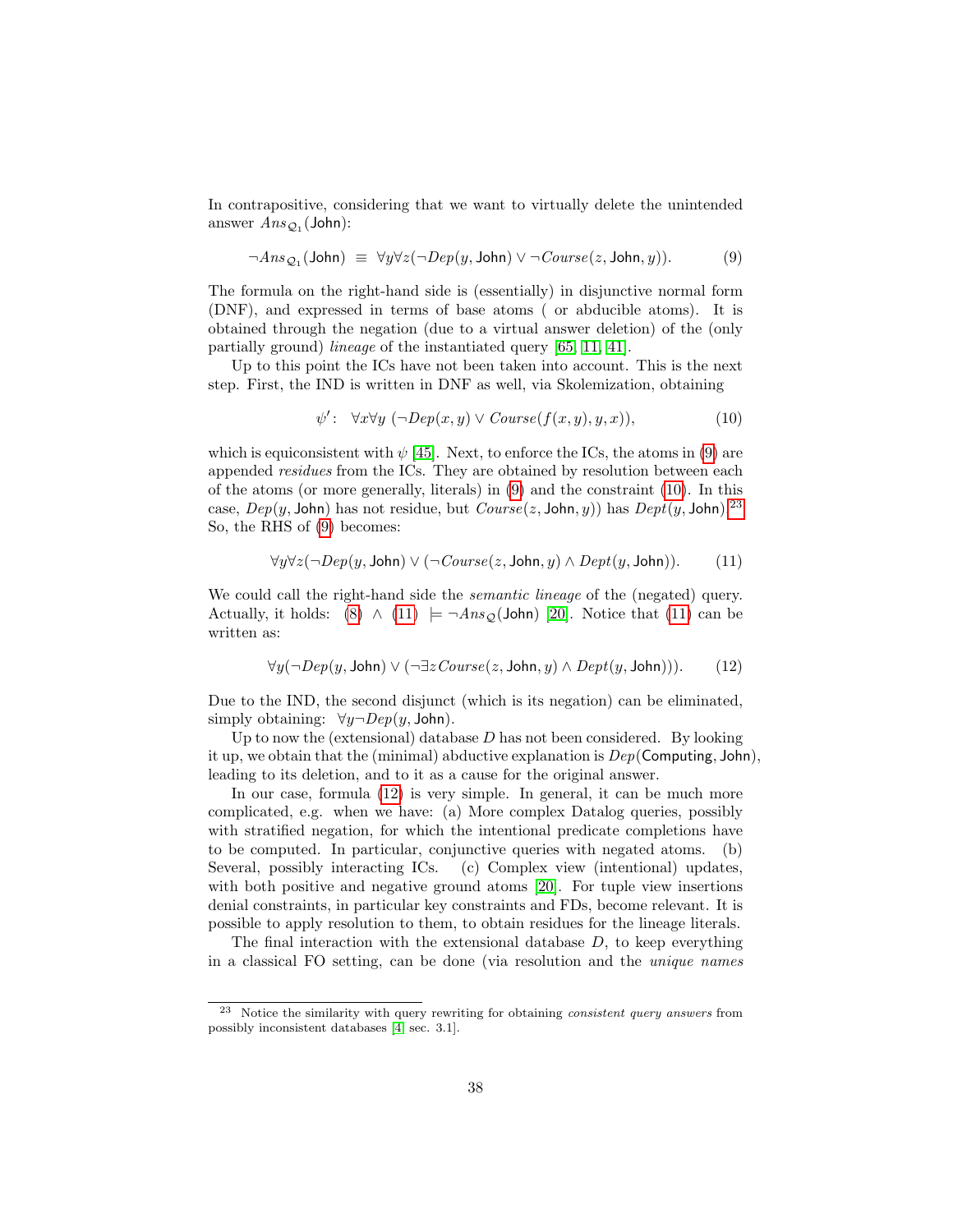assumption  $[45]$ ) with the *logical reconstruction* of D  $[55]$ . In our example, it is given by the theory:

$$
\forall x \forall y (Dep(x, y) \equiv (x = \text{Computing} \land y = \text{John}) \lor (x = \text{Philosophy} \land y = \text{Patrick}) \lor \lor (x = \text{Math} \land y = \text{Kevin})).
$$
  

$$
\forall x \forall y \forall z (Course(x, y, z) \equiv (x = \text{Com08} \land y = \text{John} \land z = \text{Computing}) \lor (x = \text{Math01} \land y = \text{Kevin} \land z = \text{Math}) \lor (x = \text{Hist02} \land y = \text{Patrick} \land z = \text{Philosophy}) \lor (x = \text{Math08} \land y = \text{Eli} \land z = \text{Math}) \lor (x = \text{Com01} \land y = \text{John} \land z = \text{Computing})).
$$

#### <span id="page-38-0"></span>8. Discussion and Conclusions

In this work we have investigated the computational aspects causality for answers to Datalog queries. This was made possible by establishing a precise connections (mutual reductions) with adbuction from Datalog theories. This connection is interesting per se. In particular, the notion of necessity-degree for abductive explanations, motivated by causality concepts, has been identified as relevant (cf. Section [4.3\)](#page-15-2).

We have also investigated in detail the connections between query-answer causality for monotone queries and updates through views defined by monotone queries. Particularly relevant is our investigation of view-conditioned causality, for which we established connections with the view side-effect free delete propagation problem. We obtained new complexity results for both problems.

The problem of causality under integrity constraints (ICs) had not been investigated so far. Here we proposed the corresponding notions and obtained first complexity results. Abduction under ICs was shown to be a promising direction to compute causes under ICs. There are still many problems and issues to investigate around causality in the presence of ICs.

In this work we concentrated on *Why-So* causes, i.e. causes for obtained query answers. In [\[47\]](#page-43-2), causality for *non-query-answers*, i.e. causes for *not* obtaining an expected answer, i.e. Why-No causality, is defined on basis of sets of potentially missing tuples that account for the missing answer. However, concepts and techniques for abduction under ICs as found in [\[20\]](#page-42-12) and suggested in Section [7.1](#page-34-2) seem to be applicable to Why-No causality. This is also left for future work.

In the rest of this section we discuss in a bit more depth some issues that deserve being considered for future research. At the same time we also mention some related work that could be explored in more depth, for possibly interesting connections with our work.

## 8.1. Causality and ICs

Some ICs are implicative, e.g. INDs and tgds, which makes it tempting to give them a causal semantics. For example, in [\[58\]](#page-44-13) and more in the context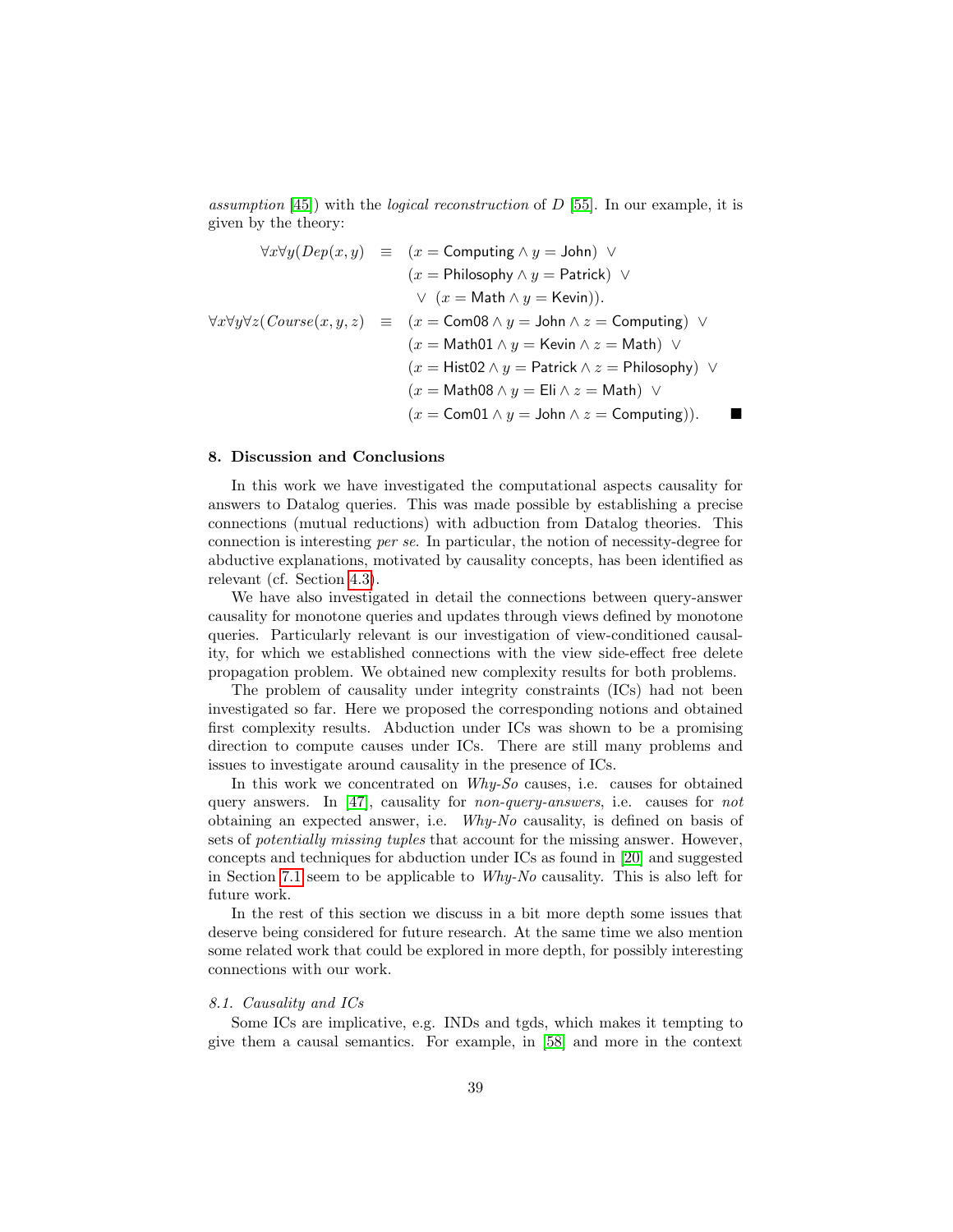of interventions for explanations, a ground instantiation,  $P_i(\bar{t}_i) \to P_j(\bar{t}_j)$ , of an inclusion dependency is regarded a causal dependency of  $P_i(\bar{t}_i)$  upon  $P_i(\bar{t}_i)$ . On this basis, a *valid intervention* removes  $P_j(\bar{t}_j)$  whenever  $P_i(\bar{t}_i)$  is removed from the instance. This is in line with our general approach, as can be seen from Example [21,](#page-31-3) with query  $\mathcal{Q}_1$  and tuple  $t_1$ .

Giving to ICs a causal connotation is controversial. Actually, according to [\[34\]](#page-42-13) logical dependencies are not causal dependencies per se. Our approach is also consistent with this view, in that antecedents of implications are not actual causes, but only elements of contingency sets, as can be seen, again, from Example [21,](#page-31-3) with query  $\mathcal{Q}_1$  and tuple  $t_1$ .

Our use in Section [7.1](#page-34-2) of the semantic lineage for determining causes in the presence of ICs leads, after grounding, to Boolean formulas in DNF. This opens the ground for possible applications of knowledge compilation techniques that are used in knowledge representation [\[23\]](#page-42-14), and had also provided interesting results in data management [\[38\]](#page-43-16). This is direction that deserves investigation.

Even more, we should point out that there are different ways of seeing ICs, and they could have an impact on the notion of cause. For example, according to [\[57\]](#page-44-14), ICs are "epistemic in nature", in the sense that rather than being statements about the domain represented by a database (or knowledge base), they are statement about the contents of the database, or about what it knows.

#### <span id="page-39-0"></span>8.2. Endogenous tuples and view updates

The partition of a database into endogenous and exogenous tuples used in causality may also be of interest in the context of delete-propagation. It makes sense to consider solutions based on endogenous delete-propagation, obtained through deletions of endogenous tuples only. Actually, given an instance  $D =$  $D^n \cup D^x$ , a view V defined by a monotone query Q, and  $\bar{a} \in V(D)$ , endogenous delete-propagation solutions for  $\bar{a}$  (in all of its flavors) can be obtained from actual causes for  $\bar{a}$  from the partitioned instance.

**Example 25.** (ex. [10](#page-20-1) cont.) Assume again that  $\langle$  John, XML $\rangle$  has to be deleted from the query answer (view extension). Assume now only the data in the Journal relation are reliable. Then, only deletions from the Author relation make sense. This can be captured by making Journal-tuples exogenous, and Author-tuples endogenous. With this partition, only Author (John, TODS) and  $Author(John, TKDE)$  are actual causes for  $\langle John, XML \rangle$ , with contingency sets  $\Gamma = \{Author(John, TKDE)\}$  and  $\Gamma' = \{Author(John, TODS)\}$ , respectively (see Example [1\)](#page-6-3).

Now, each actual cause for  $\langle$  John, XML $\rangle$ , together with its one-tuple subsetminimal (and also minimum-cardinality) contingency set, leads to the same set {Author(John,TODS), Author(John,TKDE)}, which, according to Propositions [10](#page-22-0) and [11,](#page-22-1) is an endogenous minimal- (and minimum-) delete-propagation solution for  $\langle$  John, XML $\rangle$ .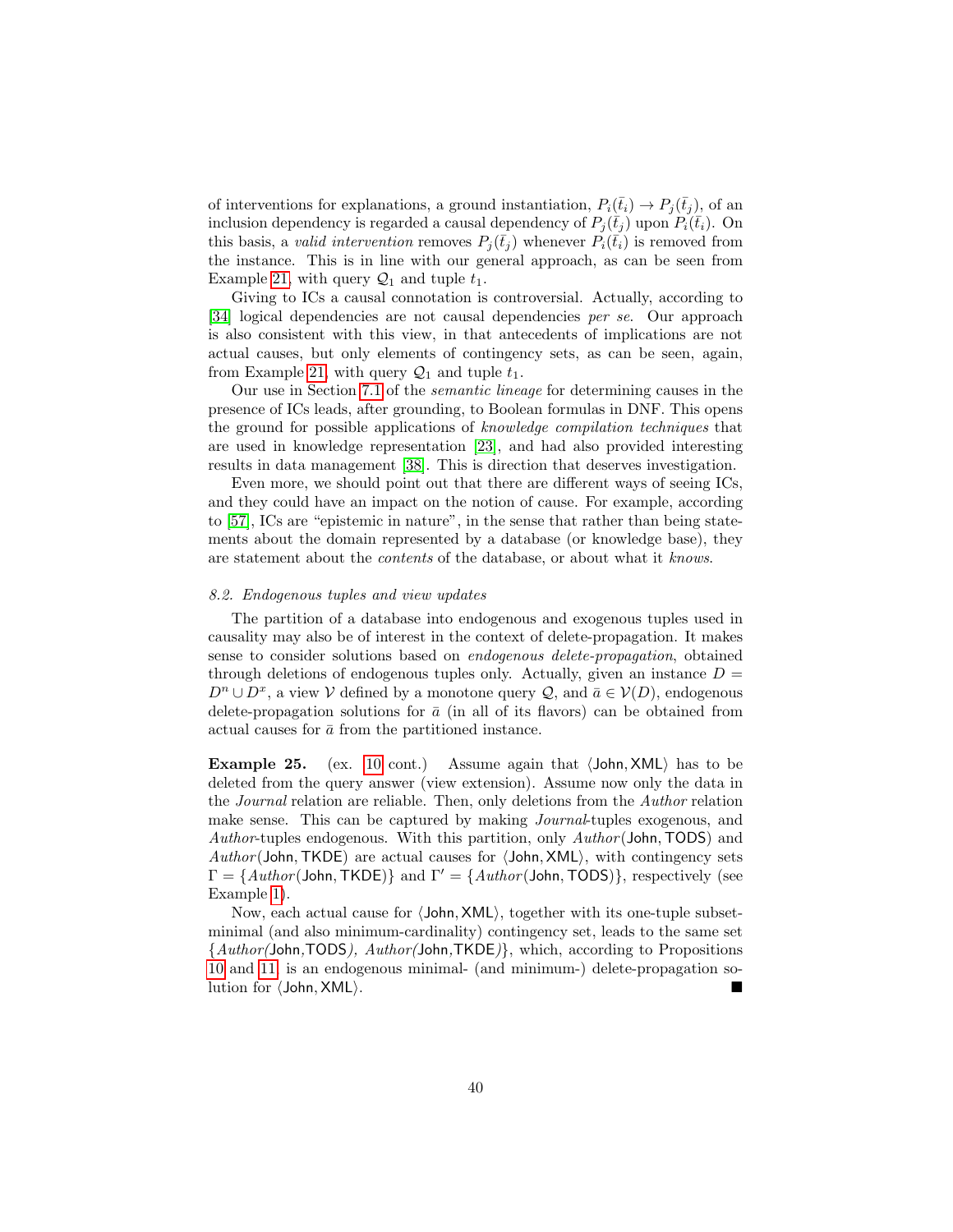#### 8.3. Related connections

Our work, in combination with the results reported in [\[7\]](#page-41-1), shows that there are deeper and multiple connections between the areas of QA-causality, abductive and consistency-based diagnosis, view-updates, and database repairs. Connections between consistency-based and abductive diagnosis have been established, e.g. in [\[18\]](#page-41-12). Abduction has been explicitly applied to database repairs [\[3\]](#page-40-3). The idea, again, is to "abduce" possible repair updates that bring the database to a consistent state. Further exploring and exploiting these connections is matter of ongoing and future research.

The view-update problem has been treated from the point of view of abductive reasoning [\[39,](#page-43-11) [20\]](#page-42-12). The basic idea is to "abduce" the presence of tuples in the base tables that explain the presence of those tuples in the view extension, of those one would like to, e.g. get rid of (cf. Section [7.1\)](#page-34-2).

Database repairs are related to the view-update problem. Actually, an-swer set programs (ASPs) [\[9\]](#page-41-13) for database repairs [\[4,](#page-40-0) chap. 4] implicity repair the database by updating conjunctive combinations of intentional, annotated predicates. Those logical combinations -views after all- capture violations of integrity constraints in the original database or along the (implicitly iterative) repair process (a reason for the use of annotations).

In order to protect sensitive information, in [\[5\]](#page-41-14) databases are explicitly and virtually "repaired" through secrecy views that specify the information that has to be kept secret. In order to protect information, a user is allowed to interact only with the virtually repaired versions of the original database that result from making those views empty or contain only null values. Repairs are specified and computed using ASP, and an explicit connection to prioritized attribute-based repairs [\[4\]](#page-40-0).

Acknowledgments: Research funded by NSERC Discovery, and the NSERC Strategic Network on Business Intelligence (BIN). We appreciate the feedback from anonymous reviewers for this paper, and from those for [\[60,](#page-44-2) [62\]](#page-44-3).

## References

- <span id="page-40-1"></span>[1] Abiteboul, S., Hull R. and Vianu, V. Foundations of Databases. Addison-Wesley, 1995.
- <span id="page-40-2"></span>[2] Afrati, F. N. and Kolaitis, Ph. Repair Checking in Inconsistent Databases: Algorithms and Complexity. Proc. ICDT, 2009, pp.31-41.
- <span id="page-40-3"></span>[3] Arieli, O., Denecker, M., Van Nuffelen, B. and Bruynooghe, M. Coherent Integration of Databases by Abductive Logic Programming. J. Artif. Intell. Res., 2004, 21:245-286.
- <span id="page-40-0"></span>[4] Bertossi, L. Database Repairing and Consistent Query Answering. Synthesis Lectures on Data Management, Morgan & Claypool, 2011.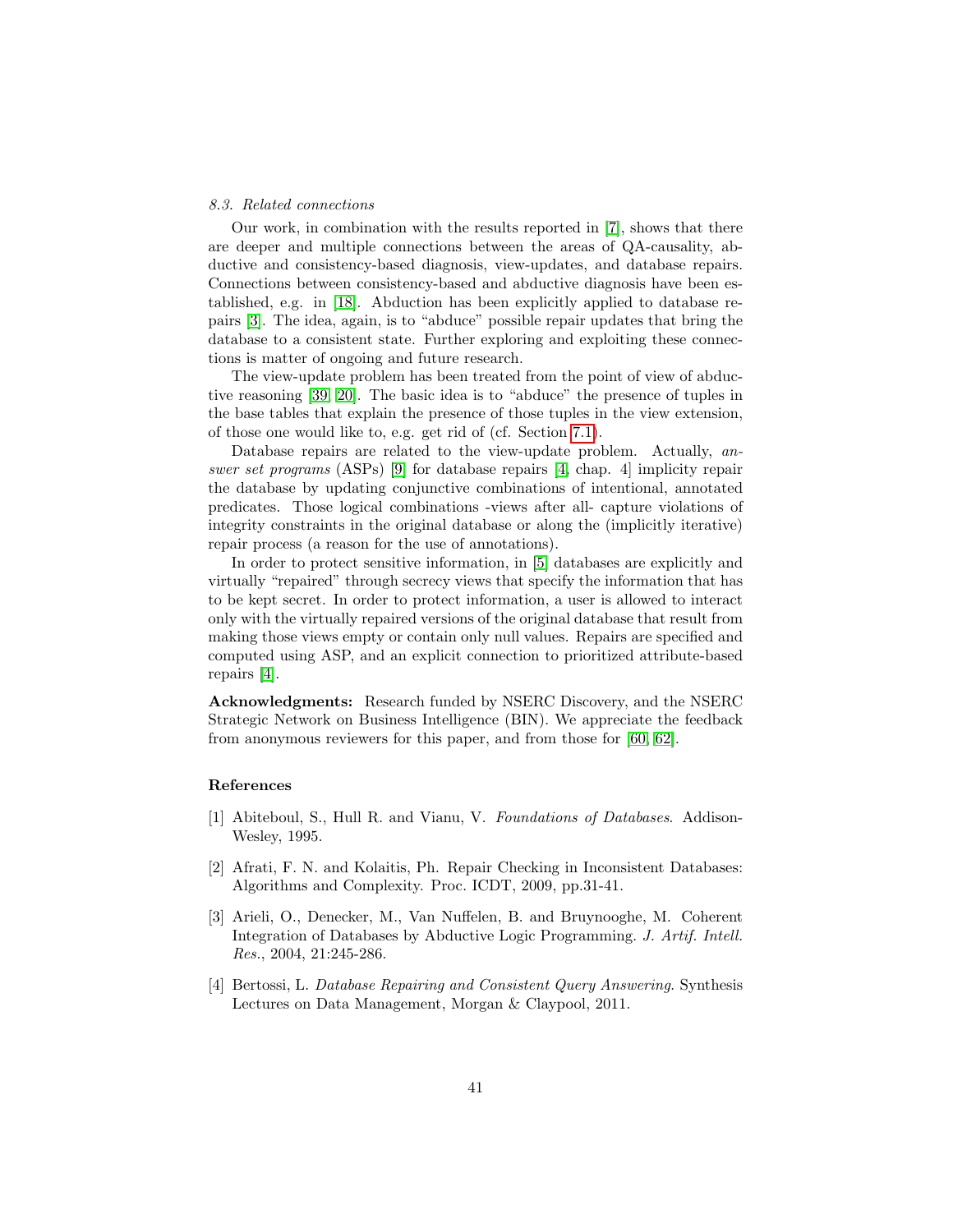- <span id="page-41-14"></span>[5] Bertossi, L. and Li, L. Achieving Data Privacy through Secrecy Views and Null-Based Virtual Updates. IEEE Transaction on Knowledge and Data Engineering, 2013, 25(5):987-1000.
- <span id="page-41-2"></span>[6] Bertossi, L. and Salimi, B. Unifying Causality, Diagnosis, Repairs and View-Updates in Databases. First International PODS-Workshop on Big Uncertain Data (BUDA 2014). <http://www.sigmod2014.org/buda/papers/p5.pdf>
- <span id="page-41-1"></span>[7] Bertossi, L. and Salimi, B. From Causes for Database Queries to Repairs and Model-Based Diagnosis and Back. Theory of Computing Systems, 2017, 61(1):191-232. Extended version of [\[59\]](#page-44-0).
- <span id="page-41-6"></span>[8] Braham, M., Van Hees, M. Degrees of Causation. Erkenntnis, 2009, 71:323- 344.
- <span id="page-41-13"></span>[9] Brewka, G., Eiter, T. and Truszczynski, M. Answer Set Programming at a Glance. Communications of the ACM, 2011, 54(12):92-103.
- <span id="page-41-7"></span>[10] Buneman, P. and Tan, W. C. Provenance in Databases. Proc. SIGMOD, 2007, pp. 1171-1173.
- <span id="page-41-11"></span>[11] Buneman, P., Khanna, S. and Tan, W. C. Why and Where: A Characterization of Data Provenance. Proc. ICDT, 2001, pp. 316-330.
- <span id="page-41-5"></span>[12] Buneman, P., Khanna, S. and Tan, W. C. On Propagation of Deletions and Annotations Through Views. Proc. PODS, 2002, pp. 150-158.
- <span id="page-41-4"></span>[13] Ceri, S., Gottlob, G. and Tanca, L. *Logic Programming and Databases*. Springer, 1989.
- <span id="page-41-10"></span>[14] Chakravarthy, U. S., Grant, J. and Minker, J. Logic-Based Approach to Semantic Query Optimization. ACM TODS, 1990, 15(2):162-207.
- <span id="page-41-0"></span>[15] Chockler, H. and Halpern, J. Y. Responsibility and Blame: A Structural-Model Approach. J. Artif. Intell. Res., 2004, 22:93-115.
- <span id="page-41-9"></span>[16] Cibele, F., Gatterbauer, W., Immerman, N. and Meliou A. A Characterization of the Complexity of Resilience and Responsibility for Conjunctive Queries. PVLDB, 2015, 9(3):180-191.
- <span id="page-41-8"></span>[17] Cong, G., Fan, W., Geerts, F., Li, J. and Luo, J. On the Complexity of View Update Analysis and its Application to Annotation Propagation. IEEE Transactions on Knowledge and Data Engineering, 2012, 24(3):506-519.
- <span id="page-41-12"></span>[18] Console, L. and Torasso, P. A Spectrum of Logical Definitions of Model-Based Diagnosis. Comput. Intell., 1991, 7:133-141.
- <span id="page-41-3"></span>[19] Console, L., Theseider-Dupre, D. and Torasso, P. On the Relationship between Abduction and Deduction. J. Log. Comput., 1991, 1(5):661-690.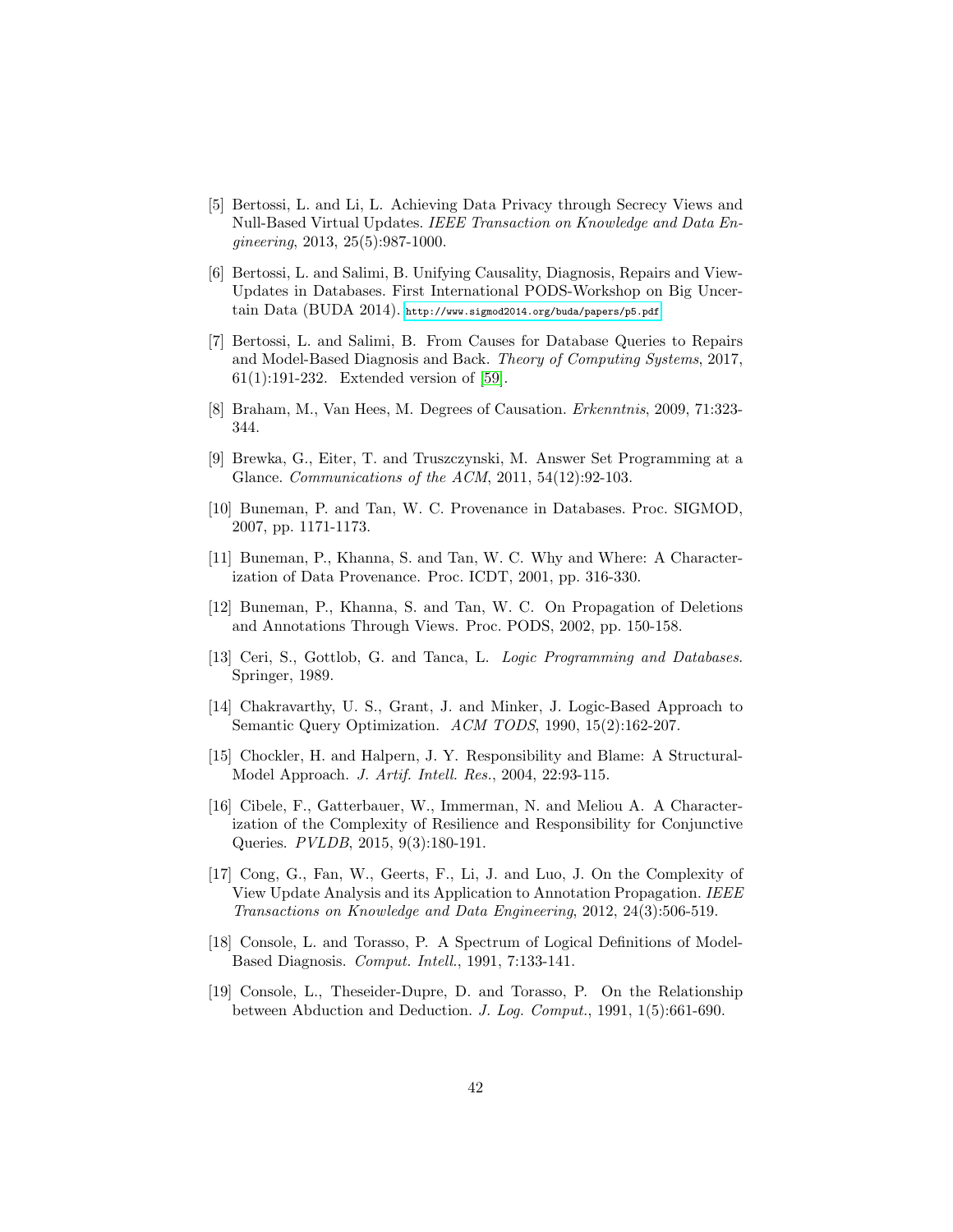- <span id="page-42-12"></span>[20] Console, L., Sapino, M. L. and Theseider-Dupre, D. The Role of Abduction in Database View Updating. J. Intell. Inf. Syst., 1995, 4(3): 261-280.
- <span id="page-42-8"></span>[21] Cui, Y. and Widom, J. Run-Time Translation of View Tuple Deletions Using Data Lineage. Technical Report, Stanford University, 2001. [http://dbpubs.stanford.edu:8090/pub/2001-24.](http://dbpubs.stanford.edu:8090/pub/2001-24)
- <span id="page-42-6"></span>[22] Dantsin, E., Eiter, T., Gottlob, G. and Voronkov, A. Complexity and Expressive Power of Logic Programming. ACM Computing Surveys, 2001, 33(3):374425.
- <span id="page-42-14"></span>[23] Darwiche, A. and Marquis, P. A Knowledge Compilation Map. J. Artif. Intell. Res., 2002, 17(1):229264.
- <span id="page-42-2"></span>[24] Denecker, M. and Kakas, A. C. Abduction in Logic Programming. In Computational Logic: Logic Programming and Beyond, 2002, LNCS 2407, pp. 402-436.
- <span id="page-42-1"></span>[25] Eiter, T. and Gottlob, G. The Complexity of Logic-Based Abduction. J.  $ACM$ , 1995, 42(1): 3-42.
- <span id="page-42-3"></span>[26] Eiter, T., Gottlob, G. and Leone, N. Abduction from Logic Programs: Semantics and Complexity. *Theor. Comput. Sci.*, 1997, 189(1-2):129-177.
- <span id="page-42-5"></span>[27] Friedrich, G., Gottlob. G. and Nejdl, W. Hypothesis Classification, Abductive Diagnosis and Therapy. Proc. Internat. Workshop on Expert Systems in Engineering, 1990, LNCS 462, pp. 69-78.
- <span id="page-42-9"></span>[28] Garey, M. and Johnson, D. Computers and Intractability. W. H. Freeman and Company, 1979.
- <span id="page-42-11"></span>[29] Glavic, B. and Miller., R. J. Reexamining Some Holy Grails of Data Provenance. Proc. Theory and Practice of Provenance (TaPP), 2011.
- <span id="page-42-10"></span>[30] Goldreich, O. Computational Complexity. Cambridge Univ. Press, 2008.
- <span id="page-42-7"></span>[31] Gottlob, G., Pichler, R. and Wei, F. Bounded Treewidth as a Key to Tractability of Knowledge Representation And Reasoning. Artificial Intelligence, 2010, 174(1):105-132.
- <span id="page-42-4"></span>[32] Gottlob, G., Pichler, R. and Wei, F. Tractable Database Design and Datalog Abduction through Bounded Treewidth. Inf. Syst., 2010, 35(3):278-298.
- <span id="page-42-0"></span>[33] Halpern, J. and Pearl, J. Causes and Explanations: A Structural-Model Approach: Part 1. British J. Philosophy of Science, 2005, 56:843-887.
- <span id="page-42-13"></span>[34] Halpern, J. and Hitchcock, C. R. Actual Causation and The Art of Modelling. In Causality, Probability, and Heuristics: A Tribute to Judea Pearl. College Publications, 2010, pp. 383-406.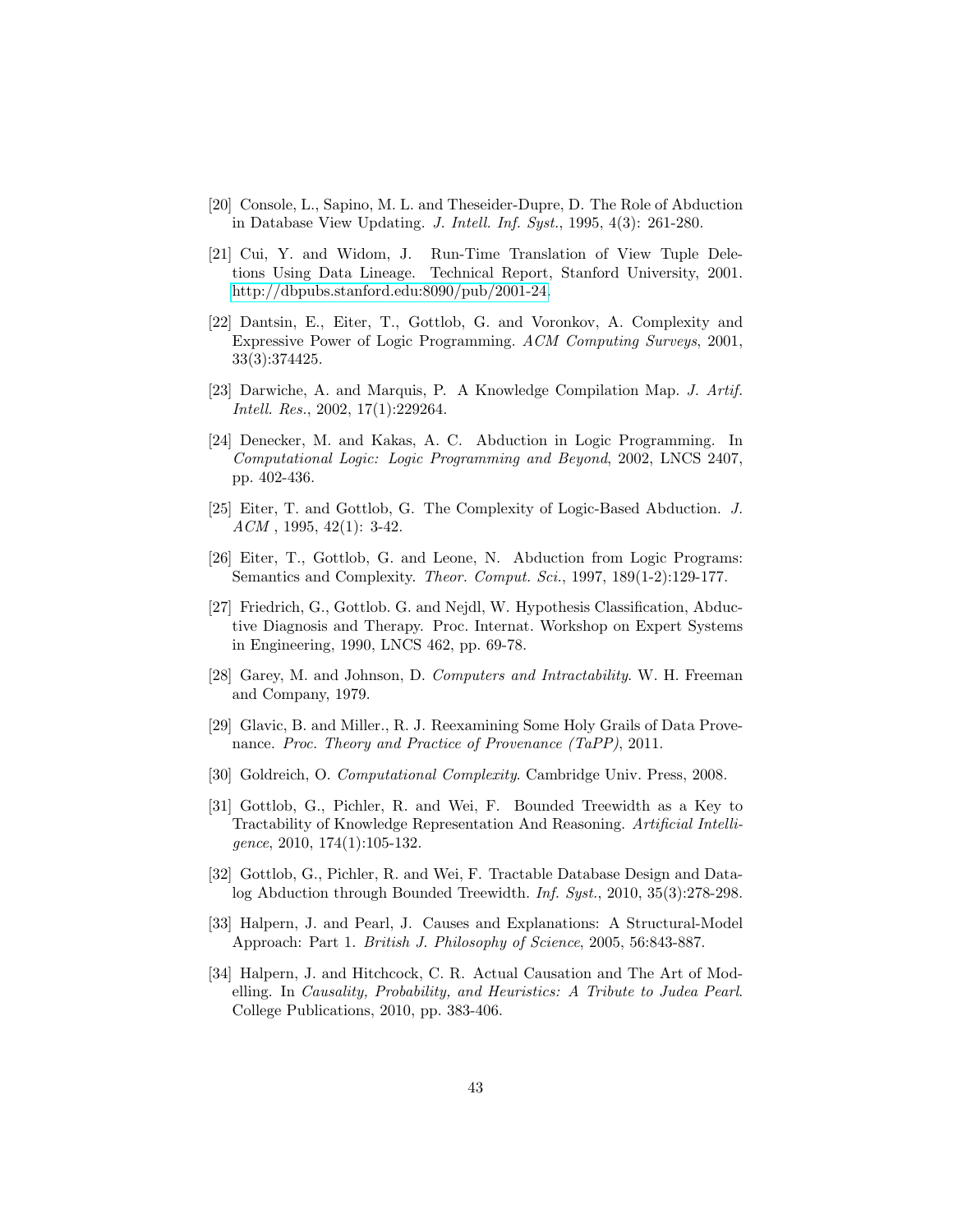- <span id="page-43-5"></span>[35] Halpern, J. Appropriate Causal Models and Stability of Causation. Proc. KR, 2014.
- <span id="page-43-6"></span>[36] Halpern, J. A Modification of Halpern-Pearl Definition of Causality. In Proc. IJCAI, 2015.
- <span id="page-43-9"></span>[37] Halpern, J. Y. Cause, Responsibility and Blame: A Structural-Model Approach. Law, Probability and Risk, 2015, 14(2):91-118.
- <span id="page-43-16"></span>[38] Jha, A. and Suciu, D. Knowledge Compilation Meets Database Theory: Compiling Queries to Decision Diagrams. Theory of Computing Systems, 2013, 52:403-440.
- <span id="page-43-11"></span>[39] Kakas, A. C. and Mancarella, P. Database Updates through Abduction. Proc. VLDB, 1990, pp. 650-661.
- <span id="page-43-12"></span>[40] Kakas, A. C., Kowalski, R. A. and Toni, F. Abductive Logic Programming. J. Logic and Computation, 1992, 2(6):719-770.
- <span id="page-43-15"></span>[41] Karvounarakis, G. and Green, T. J. Semiring-Annotated Data: Queries and Provenance? SIGMOD Record, 2012, 41(3):5-14.
- <span id="page-43-7"></span>[42] Kimelfeld, B. A Dichotomy in the Complexity of Deletion Propagation with Functional Dependencies. Proc. PODS, 2012, pp. 191-202.
- <span id="page-43-8"></span>[43] Kimelfeld, B., Vondrak, J. and Williams, R. Maximizing Conjunctive Views in Deletion Propagation. ACM TODS, 2012, 7(4):24.
- <span id="page-43-13"></span>[44] Kowalski, R. A., Sadri, F. and Soper, P. Integrity Checking in Deductive Databases. Proc. VLDB 1987, pp. 61-69.
- <span id="page-43-14"></span>[45] Lloyd, J. W. Foundations of Logic Programming. Springer, 1987.
- <span id="page-43-10"></span>[46] Lopatenko, A. and Bertossi, L. Complexity of Consistent Query Answering in Databases under Cardinality-Based and Incremental Repair Semantics. Proc. ICDT, 2007, Springer LNCS 4353, pp. 179-193. Extended version: CoRR Archiv: paper [cs.DB/0604002.](http://arxiv.org/abs/cs/0604002)
- <span id="page-43-2"></span>[47] Meliou, A., Gatterbauer, W., Moore, K. F. and Suciu, D. The Complexity of Causality and Responsibility for Query Answers and Non-Answers. Proc. VLDB, 2010, pp. 34-41.
- <span id="page-43-3"></span>[48] Meliou, A., Gatterbauer, W., Halpern, J., Koch, C., Moore, K. F. and Suciu, D. Causality in Databases. IEEE Data Eng. Bull, 2010, 33(3):59-67.
- <span id="page-43-4"></span>[49] Meliou, A., Gatterbauer, W., Nath, S. and Suciu, D. Tracing Data Errors with View-Conditioned Causality. Proc. SIGMOD, 2011.
- <span id="page-43-0"></span>[50] Pearl, J. Causality. Cambridge University Press, 2nd ed., 2009.
- <span id="page-43-1"></span>[51] Pearl J., Glymour, M. and Jewell, N. P. Causal Inference in Statistics. Wiley, 2016.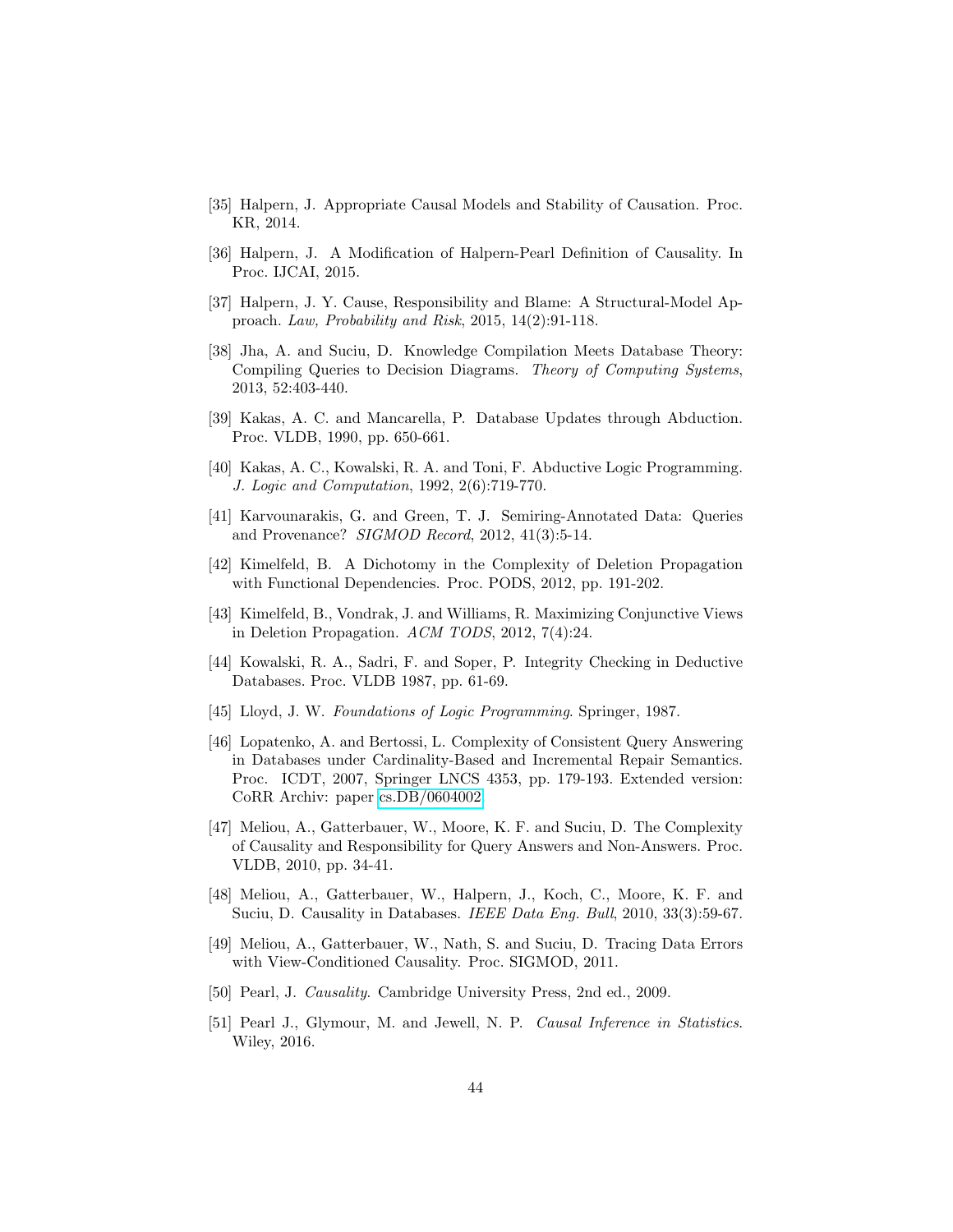- <span id="page-44-9"></span>[52] Poole, D. Logic Programming, Abduction and Probability. Proc. FGCS, 1992, pp. 530-538.
- <span id="page-44-10"></span>[53] Poole, D. Representing Diagnosis Knowledge. Annals of Mathematics and Artificial Intelligence, 1994, 11(1-4):33-50.
- <span id="page-44-8"></span>[54] Psillos., A. Ampliative Reasoning: Induction or Abduction. Proc. ECAI'96 Workshop on Abductive and Inductive Reasoning, 1996.
- <span id="page-44-12"></span>[55] Reiter, R. Towards a Logical Reconstruction of Relational Database Theory. In On Conceptual Modelling, Brodie, M. L., Mylopoulos, J. and Schmidt, J. W. (eds.), Springer, 1984, pp. 191-233.
- <span id="page-44-1"></span>[56] Reiter, R. A Theory of Diagnosis from First Principles. Artificial Intelligence, 1987, 32(1):57-95.
- <span id="page-44-14"></span>[57] Reiter, R. What Should A Database Know? J. Log. Program, 1992, 14(1&2):127-153.
- <span id="page-44-13"></span>[58] Roy, S. and Suciu, D. A Formal Approach to Finding Explanations for Database Queries. Proc. SIGMOD, 2014, pp. 1579-1590.
- <span id="page-44-0"></span>[59] Salimi, B. and Bertossi, L. From Causes for Database Queries to Repairs and Model-Based Diagnosis and Back. Proc. ICDT, 2015.
- <span id="page-44-2"></span>[60] Salimi, B. and Bertossi, L. Query-Answer Causality in Databases: Abductive Diagnosis and View-Updates. Proc. UAI Workshop on Causal Inference, 2015. CEUR-WS Proceedings, Vol-1504, 2015.
- <span id="page-44-5"></span>[61] Salimi, B. Query-Answer Causality in Databases and its Connections with Reverse Reasoning Tasks in Data and Knowledge Management, PhD thesis, Carleton University, 2015. Posted at: http://people.scs.carleton.ca/∼[bertossi/papers/Official08.pdf.](http://people.scs.carleton.ca/~bertossi/papers/Official08.pdf)
- <span id="page-44-3"></span>[62] Salimi, B. and Bertossi, L. Causes for Query Answers from Databases, Datalog Abduction and View-Updates: The Presence of Integrity Constraints. Proc. FLAIRS, 2016.
- <span id="page-44-6"></span>[63] Salimi, B., Bertossi, L., Suciu, D. and Van den Broeck, G. Quantifying Causal Effects on Query Answering in Databases. Proc. 8th USENIX Workshop on the Theory and Practice of Provenance (TaPP'16), 2016.
- <span id="page-44-11"></span>[64] Struss, P. Model-based Problem Solving. In Handbook of Knowledge Representation, chap. 10. Elsevier, 2008.
- <span id="page-44-7"></span>[65] Suciu, D., Olteanu, D., Re, C. and Koch, C. Probabilistic Databases. Synthesis Lectures on Data Management, Morgan & Claypool, 2011.
- <span id="page-44-4"></span>[66] Zultan, R., Gerstenberg, T. and Lagnado, D. Finding Fault: Causality and Counterfactuals in Group Attributions. Cognition, 2013, 125(3):429-440.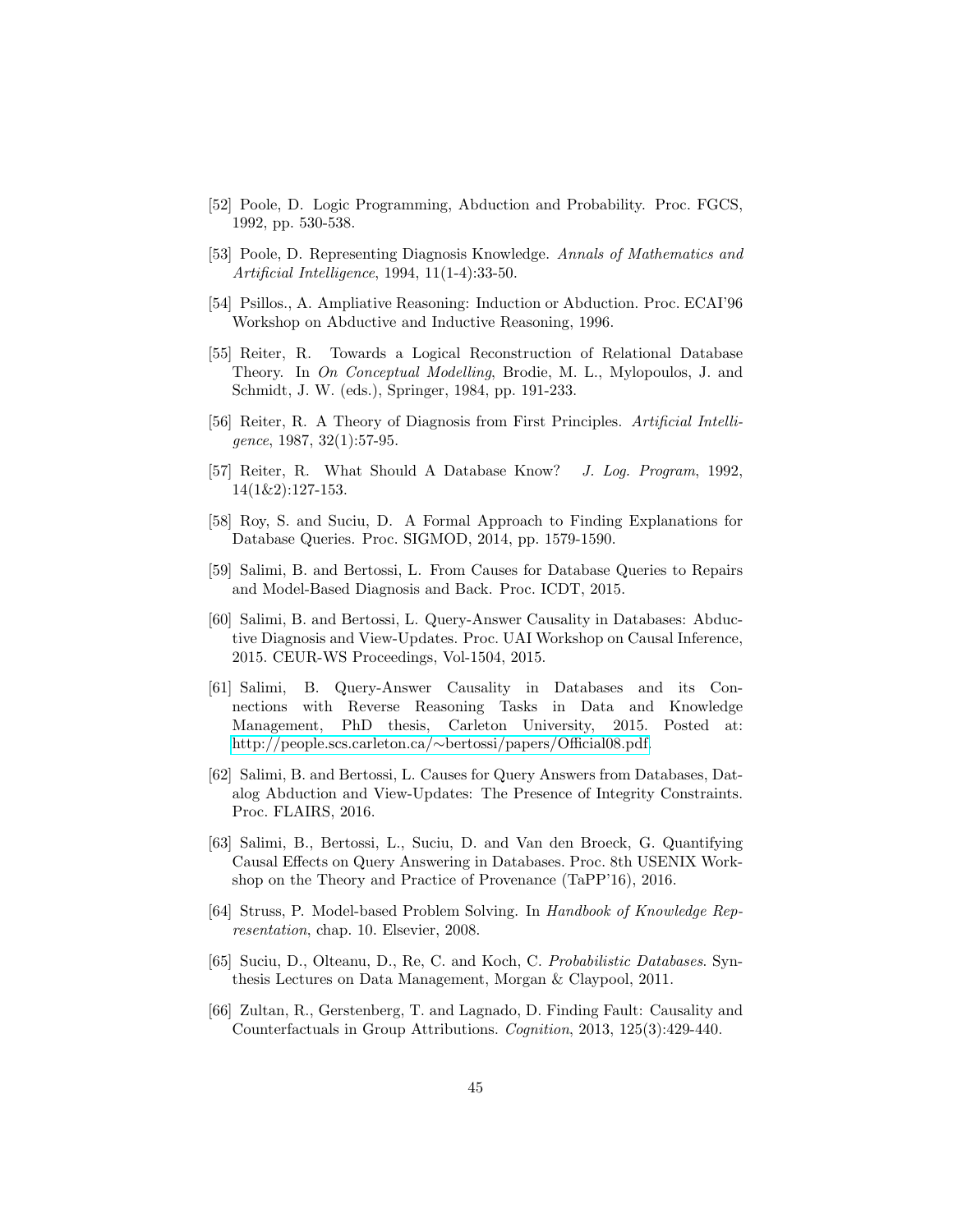## Appendix A. Proofs of Results

**Proof of Proposition [1:](#page-12-1)** Consider a DAP  $AP = \langle \Pi, E, Hyp, Obs \rangle$  associated to Π, and  $h \in Hyp$ . From the subset minimality of abductive diagnosis and Definition [4](#page-10-4) (part (c)), we obtain  $h \in Ness(\mathcal{AP})$  iff  $Sol(\mathcal{AP}') = \emptyset$  where,  $\mathcal{AP}' =$  $\langle \Pi, E, Hyp \setminus \{h\}, Obs \rangle$ . To decide whether  $Sol(\mathcal{AP}') = \emptyset$ , it is good enough to check if  $\Pi \cup E \cup Hyp \models Obs$ . This can be done in polynomial time since Datalog evaluation is in polynomial time in data complexity.

Proof of Proposition [2:](#page-12-2) Membership: Consider a Datalog abduction problem  $\mathcal{AP}$  and a hypotheses  $h \in Hyp$ . To check whether h is relevant for  $\mathcal{AP}$ , nondeterministically guess a subset  $\Delta \subseteq Hyp$ , check if: (a)  $h \in \Delta$ , and (b)  $\Delta$  is an abductive diagnosis for  $\mathcal{AP}$ . If h passes both tests then it is relevant, otherwise, it is irrelevant.

Clearly, test (a) can be performed in polynomial time. We only need to show that checking (b) is also polynomial time. More precisely, we need to show that  $\Pi \cup E \cup \Delta \models Obs$  and  $\Delta$  is subset-minimal. Checking whether  $\Pi \cup E \cup \Delta \models Obs$ can be done in polynomial time, because Datalog evaluation is polynomial time. It is easy to verify that to check the minimality of  $\Delta$ , it is good enough to show that for all elements  $\delta \in \Delta$ ,  $\Pi \cup E \cup \Delta \setminus {\delta} \not\models \textit{Obs}$ . This is because positive Datalog is monotone.

Hardness: We show that the combined complexity of deciding relevance for the Propositional Horn Clause Abduction (PHCA) problem, that is NPcomplete [\[27\]](#page-42-5), is a lower bound for the data complexity of the relevance problem for Datalog abduction.

A PHCA problem is of the form  $P = \langle Var, H, SD, O \rangle$ , where Var is a finite set of propositional variables,  $\mathcal{H} \subseteq Var$  contains hypotheses, SD is a set of definite propositional Horn clauses, and  $\mathcal{O} \subseteq Var$  is the observation, with  $\mathcal{H} \cap$  $\mathcal{O} = \emptyset$ . An abductive diagnosis for  $\mathcal{P}$  is a subset-minimal  $\Delta \subseteq \mathcal{H}$ , such that  $\Delta \cup SD \models \bigwedge_{o \in \mathcal{O}} o$ . Deciding whether  $h \in \mathcal{H}$  is relevant to  $\mathcal{P}$  (i.e. it is an element of an abductive diagnosis of  $P$ ) is NP-complete [\[27\]](#page-42-5).

Deciding relevance for PHCA remains NP-hard for the 3-bounded case where: SD contains a rule "true  $\leftarrow$ ", and all the other rules are of the form "a  $\leftarrow$  $b_1, b_2, b_3$ ". <sup>[24](#page-45-0)</sup>

Now, we provide a polynomial-time reduction from the problem of deciding relevance for 3-bounded PHCA to our problem RLDP. To obtain data complexity for the latter, we need a fixed relational schema and a fixed Datalog program Π over it, so that inputs for relevance in 3-bounded PHCA are mapped to the extensional components of Π, where relevance is tested.

More precisely, given a 3-bounded PHCA  $P$ , build the DAP problem  $AP^P =$ 

<span id="page-45-0"></span><sup>24</sup> Every PHCA can be transformed to an equivalent 3-bounded PHCA, because each rule  $a \leftarrow b_1, b_2, \ldots, b_n$  can be equivalently replaced by two rules  $a \leftarrow c, \ldots, b_n$  and  $c \leftarrow b_1, b_2$ . Furthermore, true can be used to augment rule bodies with less than three propositional variables.